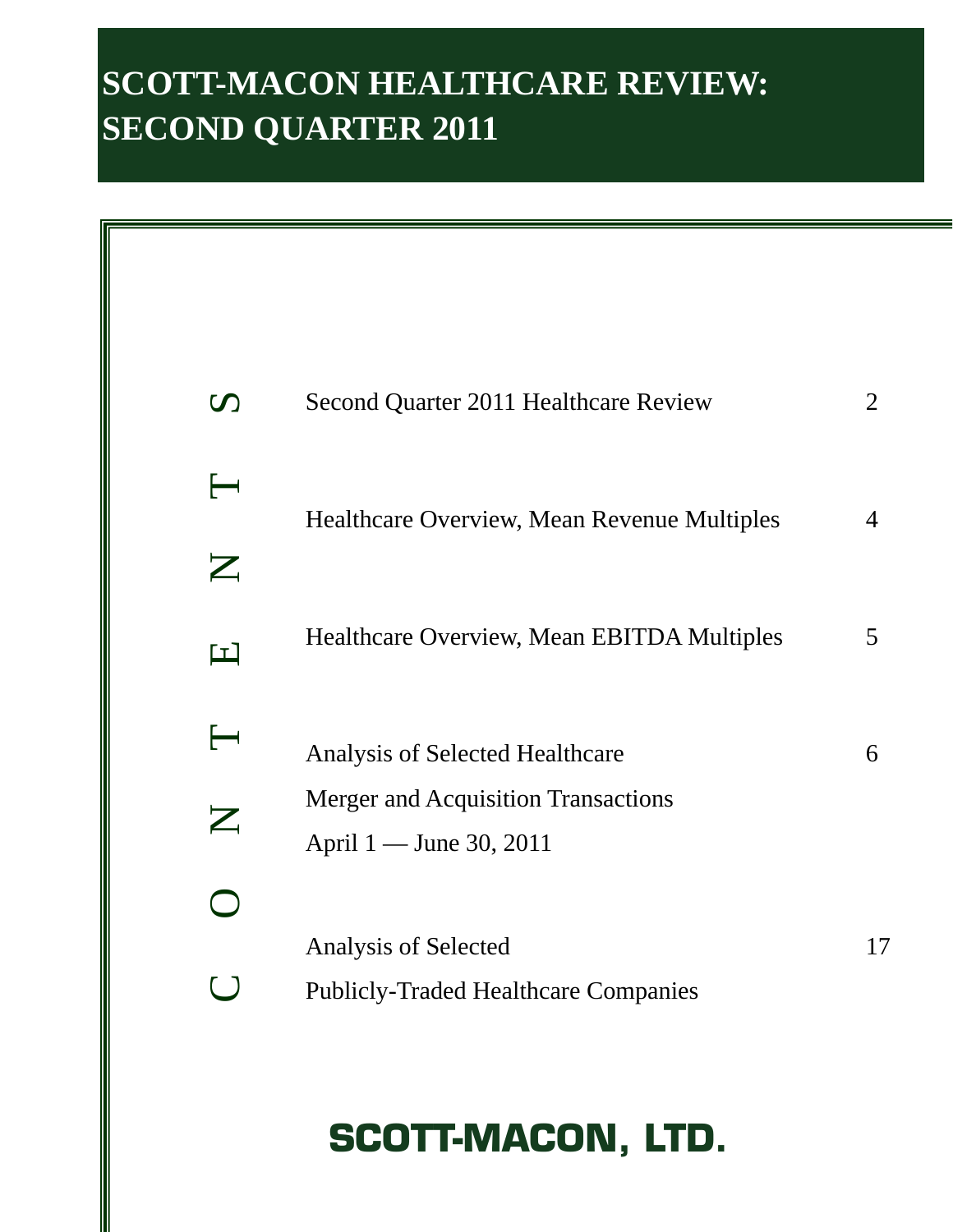# **SECOND QUARTER 2011 HEALTHCARE REVIEW**

#### Dear Clients and Friends,

 $\equiv$  <sup>2</sup>

Scott-Macon is pleased to present our quarterly Healthcare Review covering the second quarter of 2011.

Pages four and five represent a visual snapshot of the average multiples for all of the healthcare, medical and pharmaceutical transactions that either closed or were announced during the second quarter, along with the average multiples for the major publicly-traded healthcare, medical and pharmaceutical companies.

Starting on page 6, we present information on the quarter's mergers and acquisitions activity. In the Services segment, we can see a continuing trend of public companies re-emerging in the M&A market. The largest deal announced this quarter is INC Research's purchase of Kendle International, a global Contract Research Organization, for \$346 million, representing 0.8x revenues and 14.2x EBITDA. The next largest deal took place in the Revenue Cycle Management space with the acquisition of Medical Present Value by Experian for \$185 million, followed by Toshiba's acquisition of Vital Images for \$151 million or 2.5x revenues. GE, McKesson and Emdeon all closed or announced a transaction this quarter. And interestingly, two of the Big Four accounting firms closed acquisitions too, with KPMG picking up HIO Group and PricewaterhouseCoopers acquiring Implementation Specialists for Healthcare. The Insurance segment remained very quiet in the wake of healthcare reform. Shortly after the close of the quarter, Express Scripts announced its eye-popping \$33 billion bid for Medco at 11.1 times EBITDA, potentially transforming the PBM marketplace.

Turning to Providers starting on page 8, we continue to see the number of deals initiated by publicly-traded companies decline. The largest deal announced in this sector was the offer by HCA Holdings to acquire HCA-HealthOne. The offer is for \$3.6 billion and will allow HCA to gain full ownership of all HealthOne facilities. Another deal of note is the hostile acquisition of RexHealthcare by Wake-Med Raleigh for \$750 million. WakeMed submitted its bid for its cross town rival in May. UNC, owner of Rex, and Rex officials aren't interested in a sale. A deal could raise red flags among antitrust regulators worried that less competition in the local hospital industry could lead to higher prices and fewer choices. Another notable deal announced this quarter in the Providers segment is Metropolitan Health Network's acquisition of Continucare Corp., a primary care and physician outsourcing company based in Miami. Metropolitan will purchase Continucare for approximately \$368 million. This represents a multiple of 1.1x for Continucare's trailing twelve months' revenue and 8.6x EBITDA. The transaction will create a company that provides care to over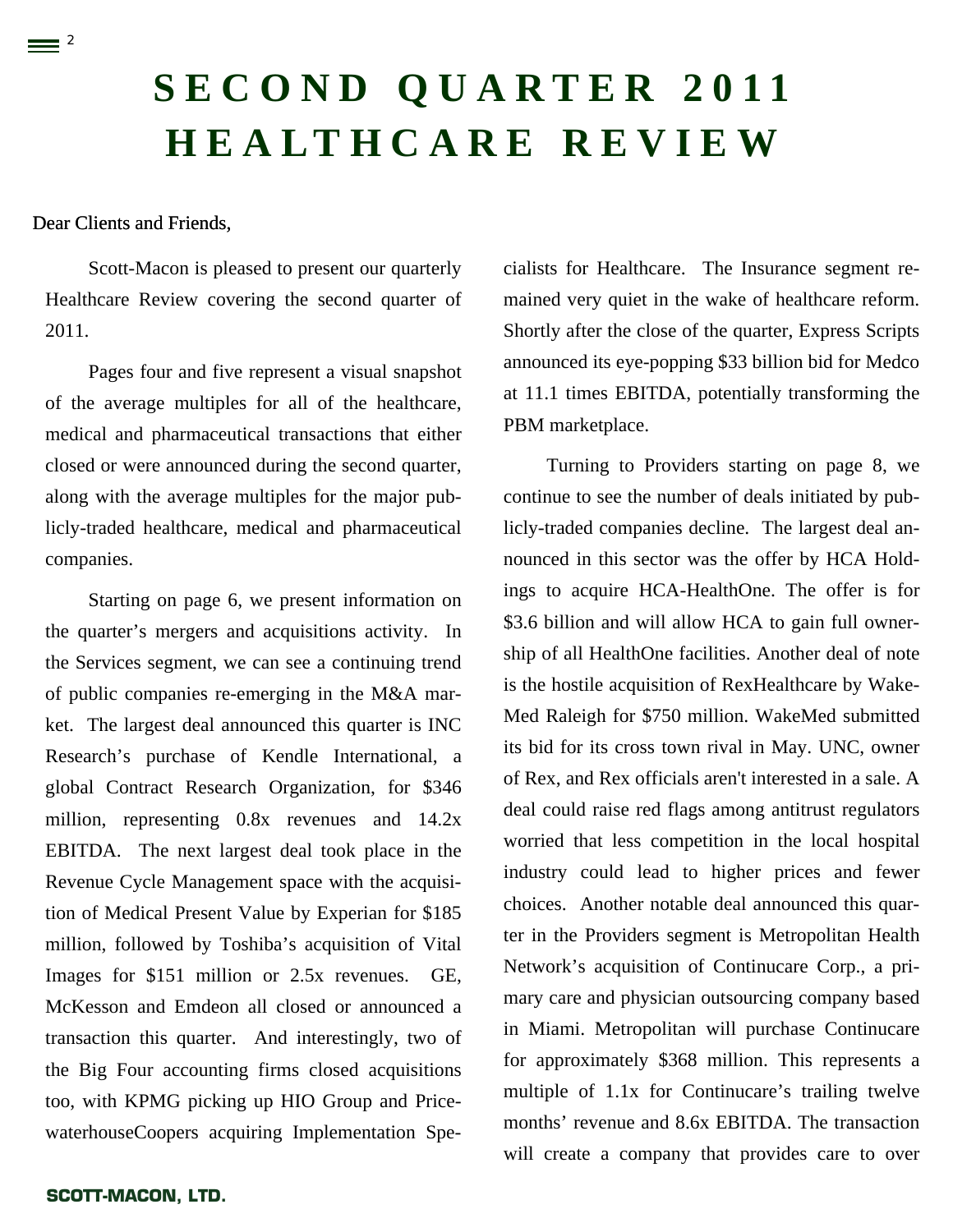68,000 Medicare Advantage and Medicaid customers. Another sizeable deal is Centric Health Corporation's acquisition of LifeMark Health Limited Partnership for \$234 million. This deal would be a significant milestone for Centric. By combining with LifeMark, Centric Health will become one of Canada's largest integrated healthcare providers with over 670 locations.

3

In the Products areas beginning on page 12, continuing the trend of the last several quarters, there was an array of deal activity primarily involving publicly-traded targets. The largest deal of the quarter was between two publicly-traded companies in the Clinical Devices sector with the announced acquisition of Synthes by Johnson & Johnson. This acquisition will provide J&J with a device company that has an operating margin of 35 percent, one of the highest among medical-products makers. The deal provided for a total enterprise value of \$19.5 billion and a multiple of 5.3 times trailing twelve months' revenue. Analysts are also not fully convinced of the appropriateness of the acquisition, feeling Sythes could be a better fit for other companies. Another notable deal announced this quarter was TEVA Pharmaceuticals agreement to acquire Cephalon for \$6.4 billion. With this acquisition TEVA is seeking to expand its specialty drug portfolio. This deal also ends Canadian pharmaceuticals giant Valenant Pharmaceuticals' hostile bid to acquire Cephalon. Two other deals of note are Endo Pharmaceuticals' acquisition of American Medical Systems for \$2.7 billion and Kohlberg Kravis Roberts & Co.'s announcement to acquire Capsugel for \$2.4 billion.

Following the mergers and acquisitions analy-

sis, we present an analysis of publicly-traded Services, Providers, and Products companies by sector. Mean EBITDA multiples for Services companies ended the quarter at 9.7x (stable from 9.7x in Q1 2011); Providers at 8.3x (again stable from 8.3x in Q1 2011); and Products at 10.4x (up slightly from 10.3x in Q1 2011). Technology services companies once again ended the quarter at an average EBITDA multiple of 14.6 times, while Outsourcing services companies dropped a bit to trade at 9.9 times EBITDA. The Insurance segment EBITDA multiple came in at 6.4 times (up from 6.1 times for Q1 2011).

Finally, contact information for the Scott-Macon Healthcare Investment Banking Group Professionals appears on the back cover. We welcome your call or email to discuss your thoughts on this article.

Sincerely yours,

Nabe Cortright

Nathan D. Cortright *Managing Director Group Head – Healthcare Investment Banking*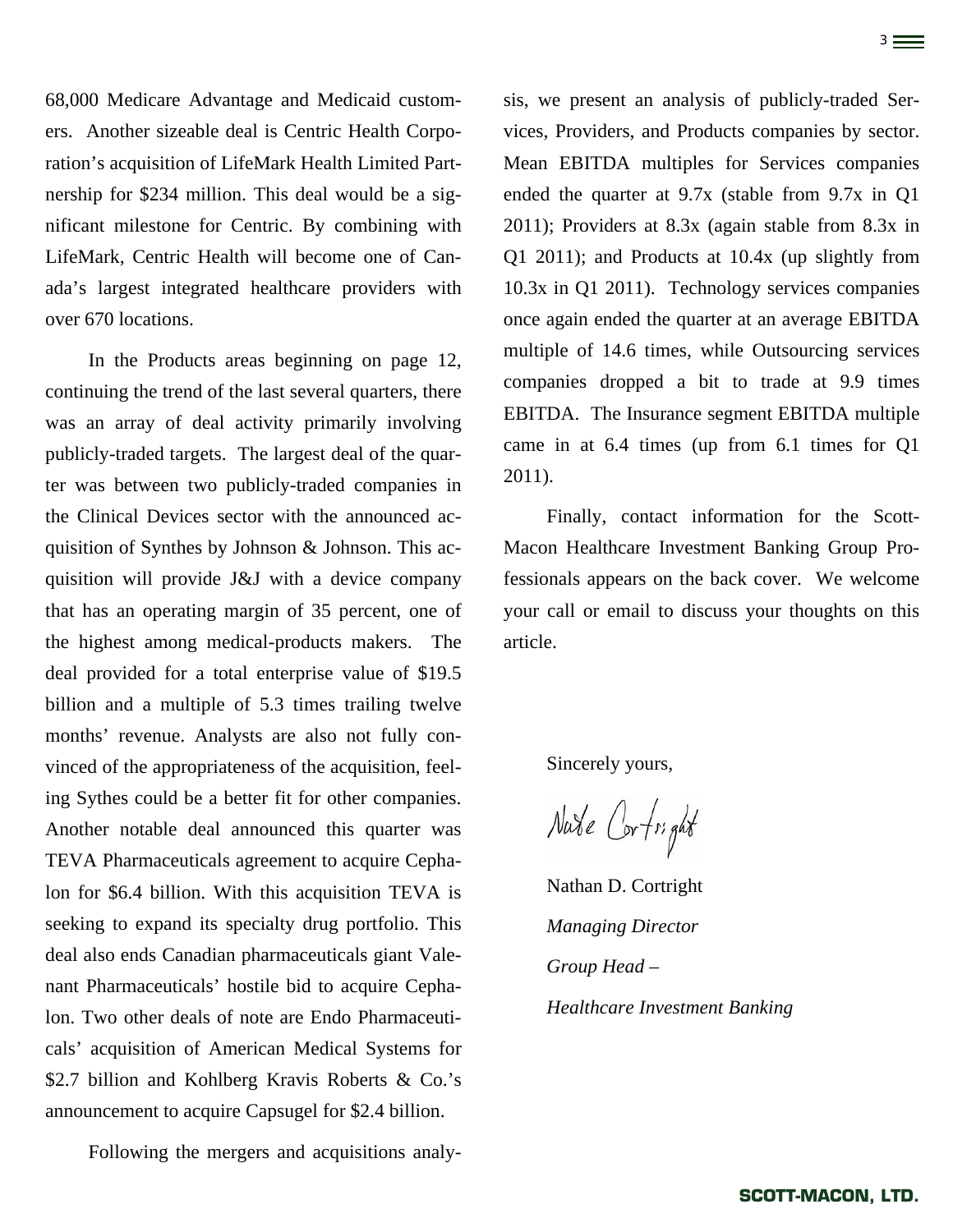

# **MEAN REVENUE MULTIPLES**

#### **OVERALL: Revenue Multiple**

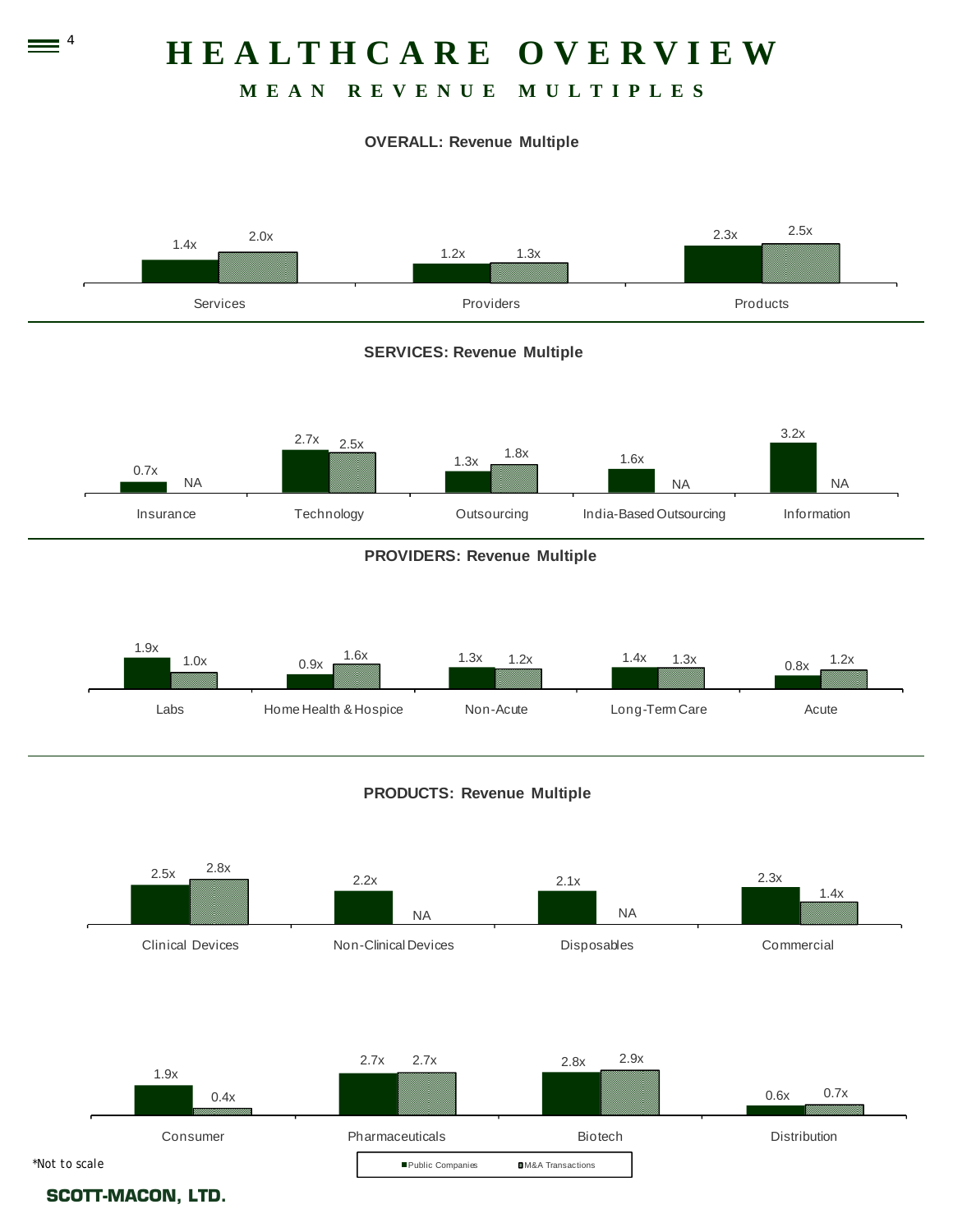# 5 **HEALTHCARE OVERVIEW**

# **MEAN EBITDA MULTIPLES**

#### **OVERALL: EBITDA Multiple**



#### **SERVICES: EBITDA Multiple**



#### **PROVIDERS: EBITDA Multiple**



#### **PRODUCTS: EBITDA Multiple**



#### **SCOTT-MACON, LTD.**

*\*Not to scale*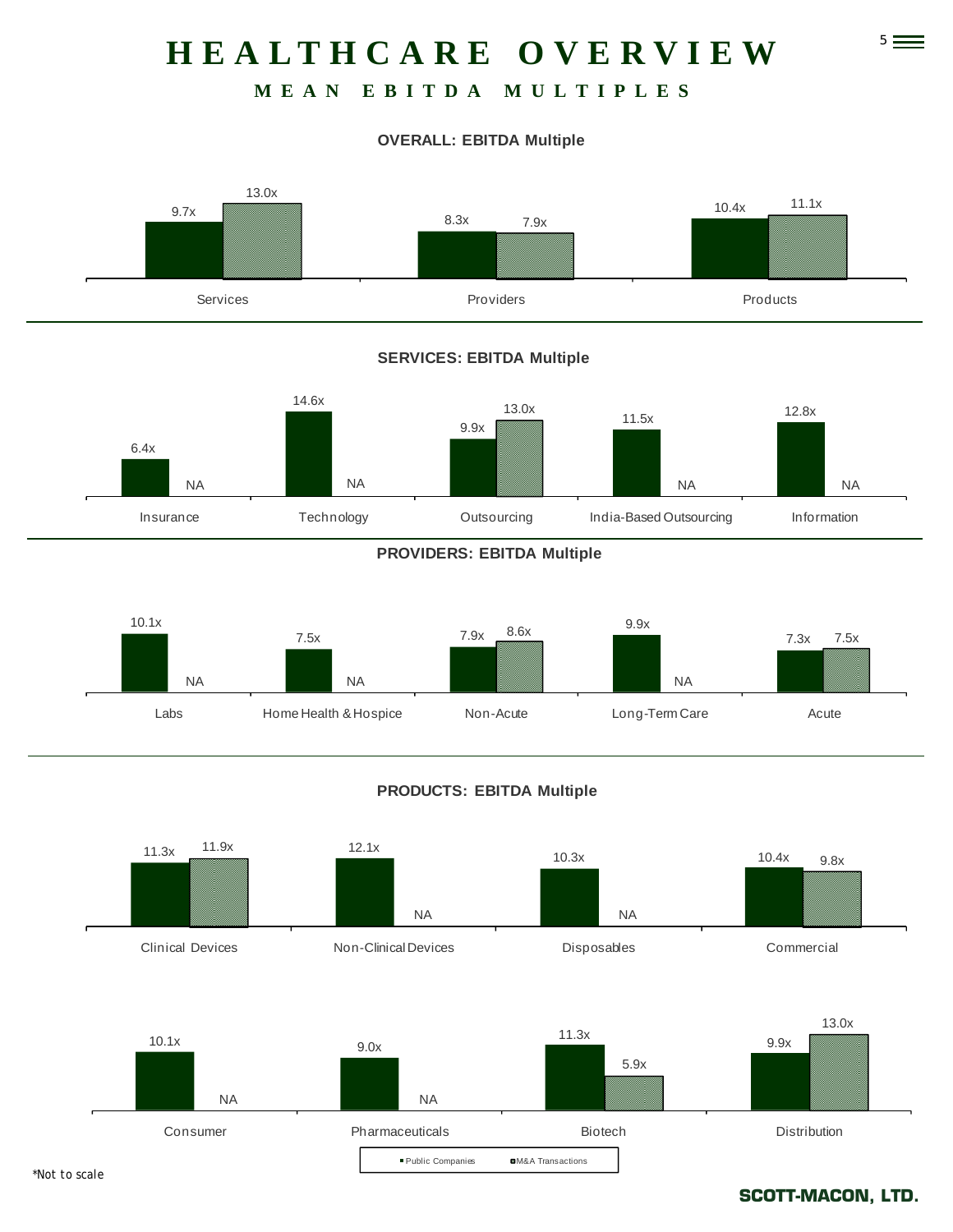# **EXECTED HEALTHCARE MERGER & ACQUISITION TRANSACTIONS<sup>1</sup> SECOND QUARTER (APRIL 1 — JUNE 30, 2011)**

**(\$ millions Except Per Share Data)** 

| Date                                                 | <b>Acquirer/Target</b>                                                                                    | Price     | <b>Target</b><br>Revenue     | Target<br>EBITDA <sup>2</sup> | Price/<br>Revenue      | Price/<br>EBITDA <sup>2</sup> | <b>Target Description</b>                                                                                                                                                                                       |
|------------------------------------------------------|-----------------------------------------------------------------------------------------------------------|-----------|------------------------------|-------------------------------|------------------------|-------------------------------|-----------------------------------------------------------------------------------------------------------------------------------------------------------------------------------------------------------------|
|                                                      |                                                                                                           |           | <b>SERVICES - INSURANCE</b>  |                               |                        |                               |                                                                                                                                                                                                                 |
| Announced                                            | Anthem Holding Corp./<br>CareMore Medical Group, Inc.                                                     | <b>NA</b> | <b>NA</b>                    | <b>NA</b>                     | <b>NA</b>              | NA                            | Managed healthcare plans.                                                                                                                                                                                       |
| <b>MEAN (INSURANCE)</b><br><b>MEDIAN (INSURANCE)</b> |                                                                                                           |           |                              |                               | <b>NA</b><br><b>NA</b> | <b>NA</b><br><b>NA</b>        |                                                                                                                                                                                                                 |
|                                                      |                                                                                                           |           | <b>SERVICES - TECHNOLOGY</b> |                               |                        |                               |                                                                                                                                                                                                                 |
| Announced                                            | Arcadia Solutions LLC /<br>Concordant Inc.                                                                | <b>NA</b> | <b>NA</b>                    | <b>NA</b>                     | <b>NA</b>              | NA.                           | IT services for physician organizations, hospital systems, and<br>payer entities.                                                                                                                               |
| 4/19/2011                                            | Awarepoint Corporation /<br>Patient Care Technology Systems, LLC                                          | <b>NA</b> | <b>NA</b>                    | <b>NA</b>                     | <b>NA</b>              | <b>NA</b>                     | Designs and develops real-time location-enabled workflow<br>automation solutions to improve the operational workflows of<br>clinics, hospitals, and healthcare facilities.                                      |
| Announced                                            | Evolution Benefits, Inc./<br>Lighthouse1, LLC                                                             | <b>NA</b> | <b>NA</b>                    | <b>NA</b>                     | <b>NA</b>              | <b>NA</b>                     | Web-based consumer driven healthcare software solutions<br>for the administration of flexible spending accounts, health<br>reimbursement arrangements, health savings accounts, and<br>transportation accounts. |
| 4/14/2011                                            | GE Medical Systems, Inc. /<br>Steady State Imaging, LLC                                                   | <b>NA</b> | <b>NA</b>                    | <b>NA</b>                     | <b>NA</b>              | <b>NA</b>                     | Develops and commercializes magnetic resonance imaging<br>data acquisition and imaging processing software packages.                                                                                            |
| Announced                                            | HealthPort Incorporated /<br>Universata Inc.                                                              | <b>NA</b> | <b>NA</b>                    | <b>NA</b>                     | <b>NA</b>              | NA.                           | Healthcare applications and consulting services in the areas<br>of integration, software, database expertise.                                                                                                   |
| 6/10/2011                                            | IMS Health Incorporated /<br>MedVantage, Inc.                                                             | <b>NA</b> | <b>NA</b>                    | <b>NA</b>                     | <b>NA</b>              | NA                            | Healthcare software solutions company.                                                                                                                                                                          |
| 6/6/2011                                             | International Shared Services, Inc. /<br>XR Imaging Network, Inc., Strategic Asset Technology<br>Services | <b>NA</b> | <b>NA</b>                    | <b>NA</b>                     | <b>NA</b>              | <b>NA</b>                     | Clinical engineering and diagnostic imaging services.                                                                                                                                                           |
| 6/6/2011                                             | Manhattan Scientifics, Inc. (OTCBB:MHTX) /<br>Scientific Nanomedicine, Inc. and Senior Scientific LLC     | \$1.5     | <b>NA</b>                    | <b>NA</b>                     | <b>NA</b>              | <b>NA</b>                     | Technology for the detection and theoretical modeling of<br>biomagnetic fields, and their medical and scientific<br>applications as well as diagnosis services.                                                 |
| Announced                                            | McKesson Health Solutions LLC /<br>Portico Systems, Inc.                                                  | \$90.0    | <b>NA</b>                    | <b>NA</b>                     | <b>NA</b>              | <b>NA</b>                     | Health plans software solutions and consulting services.                                                                                                                                                        |
| 4/4/2011                                             | OCHIN. Inc./<br>Central Oregon Electronic Medical Records                                                 | <b>NA</b> | <b>NA</b>                    | <b>NA</b>                     | <b>NA</b>              | <b>NA</b>                     | Electronic medical records and practice management<br>system solutions.                                                                                                                                         |
| 5/5/2011                                             | PerkinElmer Inc. (NYSE:PKI) /<br>Geospiza, Inc.                                                           | \$13.3    | <b>NA</b>                    | <b>NA</b>                     | <b>NA</b>              | <b>NA</b>                     | Software systems for workflow management of genetic<br>analysis.                                                                                                                                                |
| 5/25/2011                                            | Phyaura, LLC /<br>EHR Live, LLC                                                                           | <b>NA</b> | <b>NA</b>                    | <b>NA</b>                     | <b>NA</b>              | <b>NA</b>                     | Electronic medical record application services to health care<br>providers.                                                                                                                                     |
| 6/9/2011                                             | Procura, LLC /<br>ContinuLink Health Technologies L.L.C.                                                  | <b>NA</b> | <b>NA</b>                    | <b>NA</b>                     | <b>NA</b>              | <b>NA</b>                     | Develops Web-based home care software solutions.                                                                                                                                                                |
| Announced                                            | QHR Technologies Inc. (TSXV:QHR) /<br>EMIS Inc.                                                           | \$0.4     | <b>NA</b>                    | <b>NA</b>                     | <b>NA</b>              | NA.                           | Develops, installs, and maintains EMR software systems for<br>physicians, specialists, and the healthcare community.                                                                                            |
| Announced                                            | Quality Systems Inc. (NasdaqGS:QSII) /<br>IntraNexus Inc.                                                 | \$4.9     | <b>NA</b>                    | <b>NA</b>                     | <b>NA</b>              | <b>NA</b>                     | Provides Web-based integrated clinical and revenue-cycle<br>management information systems.                                                                                                                     |
| 4/15/2011                                            | REPTrax Inc./<br>Status Blue, LLC                                                                         | <b>NA</b> | <b>NA</b>                    | <b>NA</b>                     | <b>NA</b>              | <b>NA</b>                     | Develops Web-based software for hospitals.                                                                                                                                                                      |
| Announced                                            | Techs Loanstar, Inc. (OTCPK:TCLN) /<br>Q'uture Inc.                                                       | <b>NA</b> | <b>NA</b>                    | <b>NA</b>                     | <b>NA</b>              | NA                            | Collects, integrates, aggregates, and analyzes clinical data.                                                                                                                                                   |
| 6/15/2011                                            | Toshiba Medical Systems Corporation /<br>Vital Images, Inc.                                               | \$151.3   | \$59.8                       | \$1.6                         | 2.5x                   | <b>NM</b>                     | Visualization and image analysis solutions for medical<br>professionals in clinical analysis and therapy planning.                                                                                              |
| Announced                                            | Verisk Analytics, Inc. (NasdaqGS:VRSK) /<br>Health Risk Partners LLC                                      | \$60.0    | <b>NA</b>                    | <b>NA</b>                     | <b>NA</b>              | <b>NA</b>                     | Online Medicare and Medicaid data management tools and<br>consulting services.                                                                                                                                  |
| <b>MEAN (TECHNOLOGY)</b>                             | <b>MEDIAN (TECHNOLOGY)</b>                                                                                |           |                              |                               | 2.5x<br>2.5x           | <b>NA</b><br><b>NA</b>        |                                                                                                                                                                                                                 |

|           | <b>SERVICES - OUTSOURCING</b>                                                               |           |           |           |           |           |                                                                                                                                                                |  |  |  |  |  |
|-----------|---------------------------------------------------------------------------------------------|-----------|-----------|-----------|-----------|-----------|----------------------------------------------------------------------------------------------------------------------------------------------------------------|--|--|--|--|--|
| 5/19/2011 | Acadian Ambulance Service, Inc. /<br>Central Texas EMS LLC                                  | <b>NA</b> | <b>NA</b> | <b>NA</b> | <b>NA</b> | NA.       | Ambulance and medical transportation services.                                                                                                                 |  |  |  |  |  |
| 4/4/2011  | Arcadia Resources Inc. (AMEX:KAD) /<br>BestCare Travel Staffing, LLC                        | \$0.9     | <b>NA</b> | <b>NA</b> | <b>NA</b> | NA.       | Provides travel nursing and allied health staffing services.                                                                                                   |  |  |  |  |  |
| 4/5/2011  | Biofortis SA /<br>Provident Clinical Research and Consulting, Inc.                          | <b>NA</b> | <b>NA</b> | <b>NA</b> | <b>NA</b> | NA.       | Clinical research and consulting services to the food and<br>biopharmaceutical industries.                                                                     |  |  |  |  |  |
| 5/18/2011 | Blackford Capital LLC; Convergent Capital /<br>Key Health Medical Solutions, Inc.           | <b>NA</b> | <b>NA</b> | <b>NA</b> | <b>NA</b> | NA.       | Financial solutions for healthcare facilities and healthcare<br>providers utilizing a lien/letter of protection program that<br>purchases medical receivables. |  |  |  |  |  |
| Announced | CIT (Centre International de Toxicologie) /<br>LAB Research, Inc., Substantially All Assets | <b>NA</b> | \$56.3    | <b>NA</b> | <b>NA</b> | <b>NA</b> | Non-clinical contract research services to the pharmaceutical,<br>biotechnology, agro-chemical, and industrial markets.                                        |  |  |  |  |  |
| 5/25/2011 | Coalition America, Inc. /<br>Qualident Inc.                                                 | <b>NA</b> | <b>NA</b> | NA.       | <b>NA</b> | <b>NA</b> | Provides a dental network.                                                                                                                                     |  |  |  |  |  |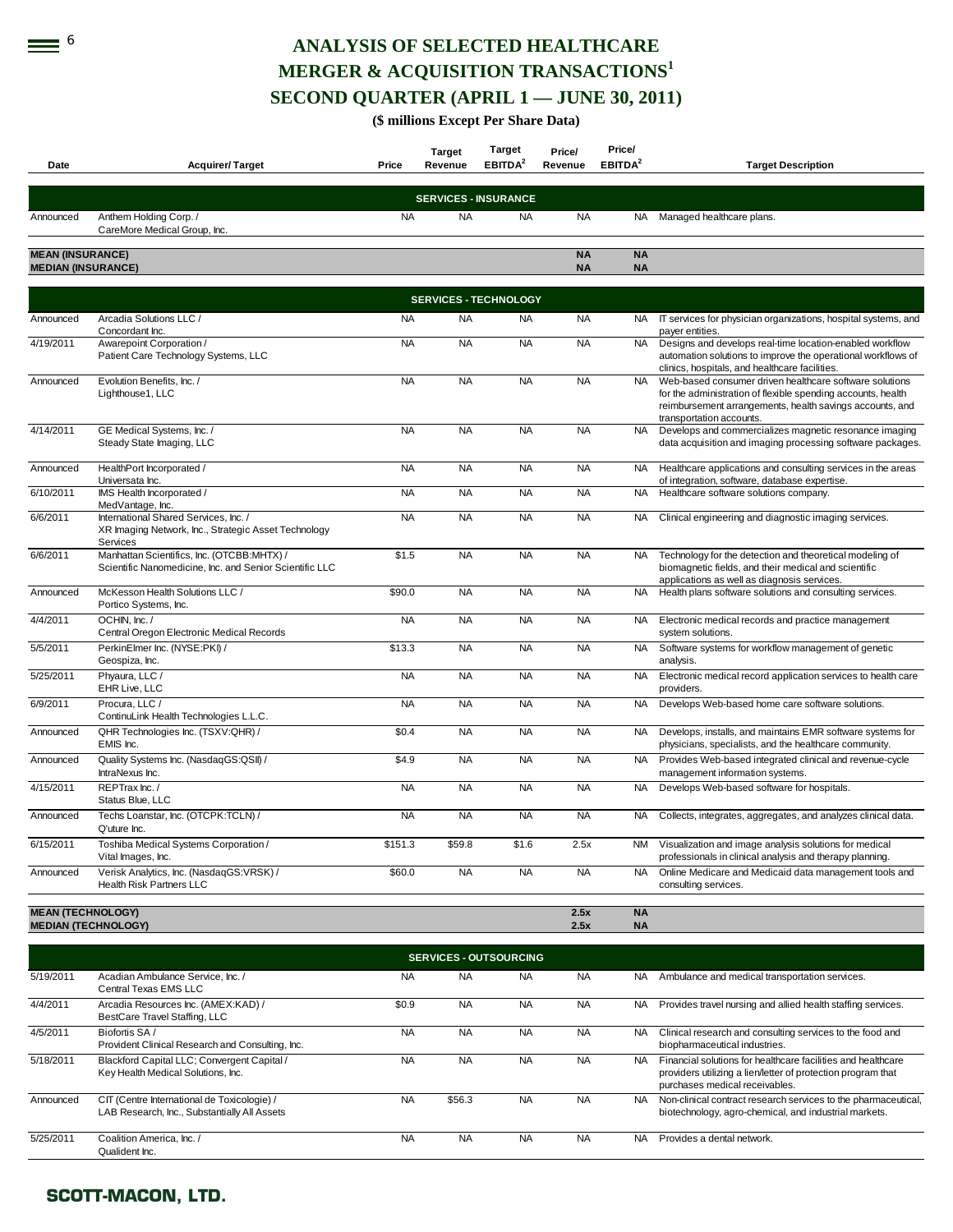| Date      | <b>Acquirer/Target</b>                                                                                                       | Price     | <b>Target</b><br>Revenue | <b>Target</b><br>EBITDA <sup>2</sup> | Price/<br>Revenue | Price/<br>EBITDA <sup>2</sup> | <b>Target Description</b>                                                                                                                                                                                                               |
|-----------|------------------------------------------------------------------------------------------------------------------------------|-----------|--------------------------|--------------------------------------|-------------------|-------------------------------|-----------------------------------------------------------------------------------------------------------------------------------------------------------------------------------------------------------------------------------------|
| 5/4/2011  | Cogent Healthcare, Inc. /<br>Hospitalists Management Group, LLC                                                              | <b>NA</b> | <b>NA</b>                | <b>NA</b>                            | <b>NA</b>         | NA                            | A nationwide provider of complete hospitalist services.                                                                                                                                                                                 |
| 5/2/2011  | Cord Blood America Inc. (OTCBB:CBAI) /<br>NeoCells, Inc.                                                                     | <b>NA</b> | <b>NA</b>                | <b>NA</b>                            | <b>NA</b>         | <b>NA</b>                     | Umbilical cord blood stem cell preservation company.                                                                                                                                                                                    |
| 6/24/2011 | Cornerstone Records Management, LLC /<br>Med Resolutions Corporation                                                         | <b>NA</b> | <b>NA</b>                | <b>NA</b>                            | <b>NA</b>         | NA                            | Document scanning, records storage, and transcription<br>outsourcing services to hospitals, physician practices, and<br>community health centers.                                                                                       |
| 6/7/2011  | Dohmen Investment Group, LLC /<br>MedComm Solutions, LLC                                                                     | <b>NA</b> | <b>NA</b>                | <b>NA</b>                            | <b>NA</b>         | <b>NA</b>                     | Call center and medical communications services for<br>biotech/pharmaceutical, medical device, and life science<br>companies.                                                                                                           |
| Announced | EDG Partners, LLC /<br>First Call Ambulance Service, LLC                                                                     | <b>NA</b> | <b>NA</b>                | <b>NA</b>                            | <b>NA</b>         | <b>NA</b>                     | Medical transport and ambulance services.                                                                                                                                                                                               |
| 5/3/2011  | Emdeon Inc. (NYSE:EM) /<br>EquiClaim, Inc.                                                                                   | \$41.0    | <b>NA</b>                | <b>NA</b>                            | <b>NA</b>         | <b>NA</b>                     | Cost management solutions to government, commercial<br>health plans, third-party administrators, and self-insured<br>employers in the healthcare industry.                                                                              |
| Announced | Enhanced Equity Fund, L.P. /<br>Medcorp Inc.                                                                                 | \$5.3     | <b>NA</b>                | <b>NA</b>                            | <b>NA</b>         | <b>NA</b>                     | Emergency medical service and medical transportation<br>company.                                                                                                                                                                        |
| 6/8/2011  | Enterprise Ventures Corporation /<br>Coremotive Inc.                                                                         | <b>NA</b> | <b>NA</b>                | <b>NA</b>                            | <b>NA</b>         | <b>NA</b>                     | Management consulting and technology services to<br>healthcare sector.                                                                                                                                                                  |
| Announced | Experian plc (LSE:EXPN) /<br>Medical Present Value, Inc.                                                                     | \$185.0   | <b>NA</b>                | <b>NA</b>                            | <b>NA</b>         | NA .                          | Financial tools and consultative services for physician groups<br>to monitor and improve cash flow.                                                                                                                                     |
| Announced | Golden Meditech Holdings Limited (SEHK:801) /<br>U.S. Healthcare Management Enterprises, Inc.                                | <b>NA</b> | <b>NA</b>                | <b>NA</b>                            | <b>NA</b>         | NA                            | Provides hospital management services.                                                                                                                                                                                                  |
| 4/21/2011 | IMD Companies, Inc. (OTCPK:ICBU) /<br>Optimum Mobile Imaging LLC                                                             | <b>NA</b> | <b>NA</b>                | <b>NA</b>                            | <b>NA</b>         | NA                            | Provides mobile medical diagnostic imaging services.                                                                                                                                                                                    |
| Announced | INC Research, LLC /<br>Kendle International Inc. (NasdaqGS:KNDL)                                                             | \$346.3   | \$434.6                  | \$24.4                               | 0.8x              | 14.2x                         | Clinical research organization providing Phase I-IV clinical<br>development services.                                                                                                                                                   |
| Announced | inVentiv Health, Inc. /<br>PharmaNet Development Group, Inc.                                                                 | <b>NA</b> | <b>NA</b>                | <b>NA</b>                            | <b>NA</b>         | NA.                           | Drug development services company.                                                                                                                                                                                                      |
| 4/30/2011 | IOD Incorporated /<br>Confidential Copiers, Inc.                                                                             | <b>NA</b> | <b>NA</b>                | <b>NA</b>                            | <b>NA</b>         | <b>NA</b>                     | Health information management and records storage<br>services to clinics and hospitals.                                                                                                                                                 |
| 4/18/2011 | IOD Incorporated /<br>Institute of Health Sciences, L.L.C. and Medical Executive<br>Coding & Auditing LLC and RAC Consulting | <b>NA</b> | <b>NA</b>                | <b>NA</b>                            | <b>NA</b>         | <b>NA</b>                     | Combined operations of three companies that: uncovers and<br>researches the urgent advances in modern underground<br>medicine; Supplies clinical coding, audit, and HIM consulting<br>services; Develops and markets software products. |
| 5/18/2011 | KPMG LLP (Canada) /<br><b>HIO Group Incorporated</b>                                                                         | <b>NA</b> | <b>NA</b>                | <b>NA</b>                            | <b>NA</b>         | <b>NA</b>                     | Consulting services to help healthcare organizations improve<br>quality of care.                                                                                                                                                        |
| Announced | Levine Leichtman Capital Partners /<br>Conmed Healthcare Management, Inc (AMEX:CONM)                                         | \$43.0    | \$62.2                   | \$3.7                                | 0.7x              | 11.7x                         | Correctional healthcare services to county and municipal<br>detention centers.                                                                                                                                                          |
| Announced | Massachusetts Eye & Ear Infirmary /<br>Schepens Eye Research Institute Inc.                                                  | <b>NA</b> | <b>NA</b>                | <b>NA</b>                            | <b>NA</b>         | <b>NA</b>                     | Independent non-profit biomedical research company that<br>fights against blindness by developing new technologies,<br>therapies, and knowledge to retain and restore vision.                                                           |
| 5/10/2011 | MDeverywhere, Inc. /<br>Advanced Health Management Services, Inc.                                                            | <b>NA</b> | <b>NA</b>                | <b>NA</b>                            | <b>NA</b>         | <b>NA</b>                     | Business management, consulting services, and selection of<br>automated system solutions to the health care marketplace.                                                                                                                |
| 6/28/2011 | Medical Transcription Billing, Corp./<br>Better Billing, LLC                                                                 | <b>NA</b> | <b>NA</b>                | <b>NA</b>                            | <b>NA</b>         | NA                            | Medical billing services.                                                                                                                                                                                                               |
| 6/7/2011  | MCMC LLC /<br>Patriot Risk Management, Inc., Managed Care Service<br><b>Business</b>                                         | <b>NA</b> | <b>NA</b>                | <b>NA</b>                            | <b>NA</b>         | NA.                           | Managed care services for the healthcare industry.                                                                                                                                                                                      |
| 4/18/2011 | MRO Corporation/<br>Keystone Management Solutions, Inc.                                                                      | <b>NA</b> | <b>NA</b>                | <b>NA</b>                            | <b>NA</b>         | NA.                           | Provides Information services management.                                                                                                                                                                                               |
| 4/28/2011 | Nautic Partners, LLC /<br>Theorem Clinical Research Holdings, LLC                                                            | <b>NA</b> | <b>NA</b>                | <b>NA</b>                            | <b>NA</b>         | NA                            | Contract pharmaceutical research services.                                                                                                                                                                                              |
| 5/2/2011  | Navigator Group Purchasing, Inc. /<br>Tidewater Healthcare Shared Services Group, Inc.                                       | <b>NA</b> | <b>NA</b>                | <b>NA</b>                            | <b>NA</b>         | <b>NA</b>                     | Group purchasing organization that provides purchasing<br>services for healthcare and hospitality companies.                                                                                                                            |
| 5/5/2011  | New Hanover Regional Medical Center, Inc. /<br>Coastal Carolina Heart, LLC                                                   | \$54.4    | <b>NA</b>                | <b>NA</b>                            | <b>NA</b>         | <b>NA</b>                     | Catheterization laboratory management services.                                                                                                                                                                                         |
| 5/9/2011  | OptumHealth, Inc./<br>Logistics Health, Inc.                                                                                 | <b>NA</b> | <b>NA</b>                | <b>NA</b>                            | <b>NA</b>         | <b>NA</b>                     | Healthcare solutions for government and commercial<br>organizations.                                                                                                                                                                    |
| 6/15/2011 | PricewaterhouseCoopers LLP /<br>Implementation Specialists for Healthcare, Inc.                                              | <b>NA</b> | <b>NA</b>                | <b>NA</b>                            | <b>NA</b>         | <b>NA</b>                     | Professional consulting services, business process<br>management solutions, and IT implementations for healthcare<br>providers.                                                                                                         |
| Announced | Rural/Metro Corp. (NasdaqCM:RURL) /<br>San Diego Medical Services Enterprise, LLC                                            | \$11.0    | <b>NA</b>                | <b>NA</b>                            | <b>NA</b>         | <b>NA</b>                     | Provides ambulance services that respond to various<br>emergency medical calls as well as non-emergency medical<br>transportation.                                                                                                      |
| 5/31/2011 | Specialty Care Services Group, LLC /<br>Advanced Perfusion Care, Inc.                                                        | <b>NA</b> | <b>NA</b>                | <b>NA</b>                            | <b>NA</b>         | <b>NA</b>                     | Perfusion and autotransfusion services for the hospitals.                                                                                                                                                                               |
| Announced | Sun Life Assurance Company Of Canada /<br>Buffett & Company Worksite Wellness Inc.                                           | <b>NA</b> | <b>NA</b>                | <b>NA</b>                            | <b>NA</b>         | NA.                           | Worksite wellness programs and services for organizations.                                                                                                                                                                              |
| Announced | SXC Health Solutions, Corp. (TSX:SXC) /<br>MedMetrics Health Partners, Inc.                                                  | <b>NA</b> | <b>NA</b>                | <b>NA</b>                            | <b>NA</b>         | NA                            | Pharmacy benefits management company.                                                                                                                                                                                                   |
| 4/7/2011  | Synergy Health plc (LSE:SYR) /<br>BeamOne, LLC                                                                               | \$55.0    | \$14.3                   | <b>NA</b>                            | 3.9x              | NA.                           | Electron beam sterilization and consulting services for the<br>medical device, pharmaceutical, and tissue banking<br>industries.                                                                                                        |
| 4/27/2011 | Verisk Analytics, Inc. (NasdaqGS:VRSK) /<br>Bloodhound Technologies, Inc.                                                    | \$82.0    | <b>NA</b>                | <b>NA</b>                            | <b>NA</b>         | <b>NA</b>                     | Claims editing and analytics services.                                                                                                                                                                                                  |
| 5/9/2011  | Waud Capital Partners, L.L.C. /<br>Revenue Cycle Solutions, Inc.                                                             | <b>NA</b> | <b>NA</b>                | <b>NA</b>                            | <b>NA</b>         | <b>NA</b>                     | Accounts receivable management services to hospitals.                                                                                                                                                                                   |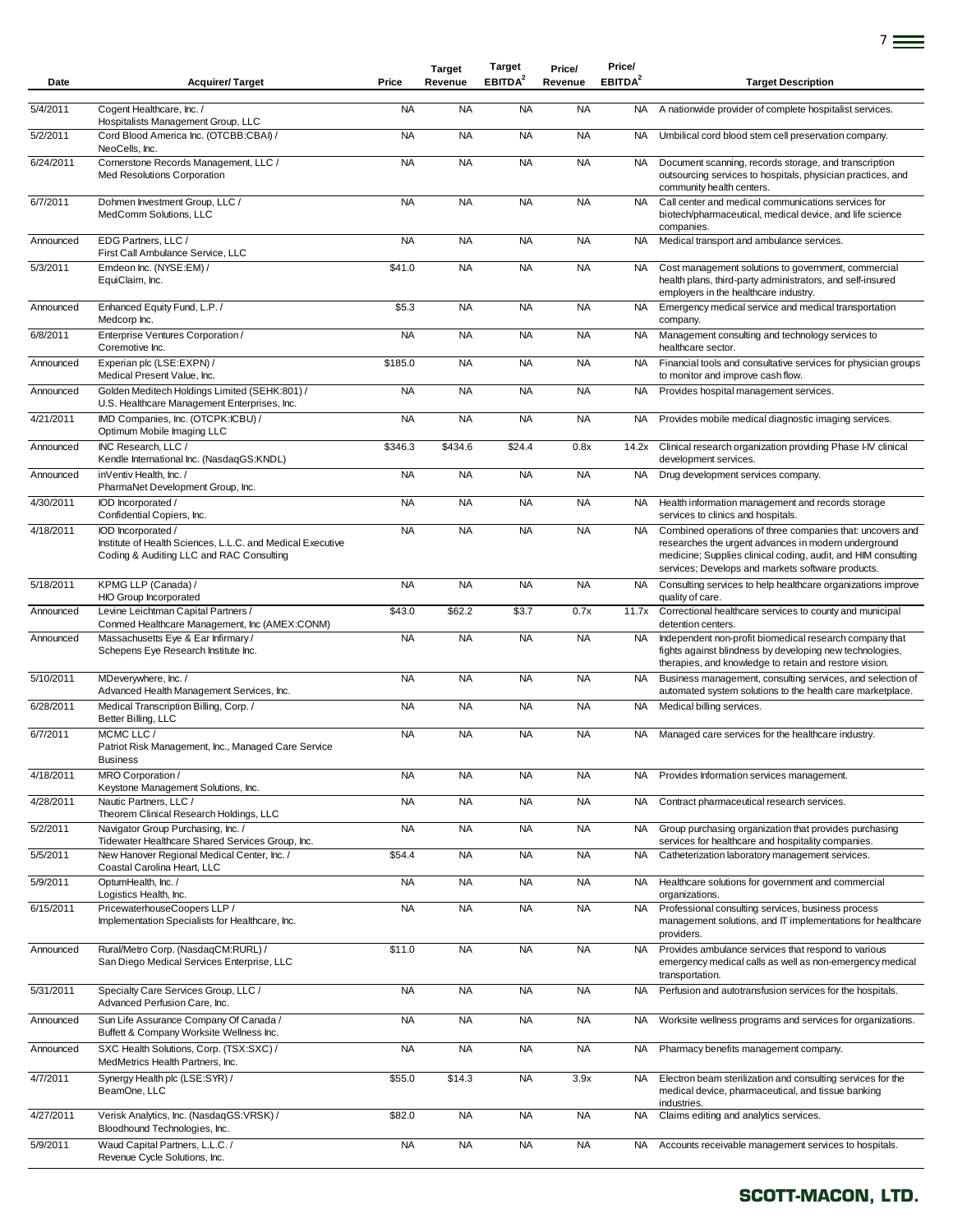| Date                                               | <b>Acquirer/Target</b>                                                                                                                 | Price     | <b>Target</b><br>Revenue                     | Target<br>EBITDA <sup>2</sup> | Price/<br>Revenue      | Price/<br>EBITDA <sup>2</sup> | <b>Target Description</b>                                                                                                                               |
|----------------------------------------------------|----------------------------------------------------------------------------------------------------------------------------------------|-----------|----------------------------------------------|-------------------------------|------------------------|-------------------------------|---------------------------------------------------------------------------------------------------------------------------------------------------------|
| 6/15/2011                                          | Zen Holdings Corp. (OTCPK:ZNHL) /<br>Millennium Healthcare Solutions Inc.                                                              | <b>NA</b> | <b>NA</b>                                    | <b>NA</b>                     | <b>NA</b>              | <b>NA</b>                     | Medical equipment, services, and devices to assist the<br>healthcare industry.                                                                          |
| <b>MEAN (OUTSOURCING)</b>                          | <b>MEDIAN (OUTSOURCING)</b>                                                                                                            |           |                                              |                               | 1.8x<br>0.8x           | 13.0x<br>13.0x                |                                                                                                                                                         |
|                                                    |                                                                                                                                        |           | <b>SERVICES - INFORMATION</b>                |                               |                        |                               |                                                                                                                                                         |
| 5/26/2011                                          | BlippMedia, LLC /<br>PulseMedica                                                                                                       | <b>NA</b> | <b>NA</b>                                    | <b>NA</b>                     | <b>NA</b>              | NA.                           | Specializes in moderating online content on medically related<br>social networks and provides detailed safety surveillance.                             |
| 4/28/2011                                          | Informed Medical Decisions, Inc. /<br>AccessDNA, Inc.                                                                                  | <b>NA</b> | <b>NA</b>                                    | <b>NA</b>                     | <b>NA</b>              | NA.                           | Online resource for individuals and families to understand<br>and access their genetics.                                                                |
| 4/12/2011                                          | Management Buyout /<br>Medefile International, Inc. (OTCPK:MDFI)                                                                       | \$16.9    | \$0.3                                        | \$1.6                         | <b>NM</b>              | NM                            | Offers a system for gathering, digitizing, storing, and<br>distributing information for the healthcare field.                                           |
| 4/1/2011                                           | Massachusetts Health Quality Partners Inc. /<br>Partnership for Healthcare Excellence Inc.                                             | <b>NA</b> | <b>NA</b>                                    | <b>NA</b>                     | <b>NA</b>              | NA.                           | Provides consumers with the tools and resources to help<br>improve the quality of their health care.                                                    |
| Announced                                          | Standard Register Company (NYSE:SR) /<br>Dialog Medical, Inc.                                                                          | <b>NA</b> | \$5.0                                        | <b>NA</b>                     | <b>NA</b>              | <b>NA</b>                     | Informed consent and patient education systems.                                                                                                         |
| 4/18/2011                                          | Symphony Technology Group /<br>ImpactRx, Inc.                                                                                          | <b>NA</b> | <b>NA</b>                                    | <b>NA</b>                     | <b>NA</b>              | NA.                           | Tracks and evaluates the impact of pharmaceutical<br>promotions on the prescribing behavior of the physicians.                                          |
| Announced                                          | Techs Loanstar, Inc. (OTCPK:TCLN) /<br>Q'uture Inc.                                                                                    | <b>NA</b> | <b>NA</b>                                    | <b>NA</b>                     | <b>NA</b>              | <b>NA</b>                     | Collects, integrates, aggregates, and analyzes clinical data.                                                                                           |
| 5/16/2011                                          | Wolters Kluwer Health, Inc. /<br>LexiComp, Inc.                                                                                        | <b>NA</b> | <b>NA</b>                                    | <b>NA</b>                     | <b>NA</b>              | <b>NA</b>                     | Medical information and clinical content for the healthcare<br>industry.                                                                                |
| <b>MEAN (INFORMATION)</b>                          | <b>MEDIAN (INFORMATION)</b>                                                                                                            |           |                                              |                               | <b>NA</b><br><b>NA</b> | <b>NA</b><br><b>NA</b>        |                                                                                                                                                         |
| <b>MEAN (SERVICES)</b><br><b>MEDIAN (SERVICES)</b> |                                                                                                                                        |           |                                              |                               | 2.0x<br>1.7x           | 13.0x<br>13.0x                |                                                                                                                                                         |
|                                                    |                                                                                                                                        |           | <b>PROVIDERS - LABS</b>                      |                               |                        |                               |                                                                                                                                                         |
| 6/27/2011                                          | BioMed Realty Trust Inc. (NYSE:BMR) /<br>Ardsley Park Campus                                                                           | \$18.0    | <b>NA</b>                                    | <b>NA</b>                     | <b>NA</b>              | NA.                           | A 159,800-square-foot laboratory and office campus.                                                                                                     |
| 5/10/2011                                          | Daniel I. Rifkin, M.D., P.C. /<br>Nocturna East, Inc.                                                                                  | \$2.5     | <b>NA</b>                                    | <b>NA</b>                     | <b>NA</b>              | <b>NA</b>                     | Medical lab testing services.                                                                                                                           |
| 5/24/2011                                          | Health Diagnostic Laboratory, Inc. /<br>Harris Scientific, Inc.                                                                        | <b>NA</b> | <b>NA</b>                                    | <b>NA</b>                     | <b>NA</b>              | NA.                           | Omega-3 fatty acid testing services.                                                                                                                    |
| Announced                                          | Laboratory Corp. of America Holdings (NYSE:LH) /<br>Clearstone Holdings Ltd.                                                           | <b>NA</b> | <b>NA</b>                                    | <b>NA</b>                     | <b>NA</b>              | NA.                           | Laboratory services to support late-stage drug development.                                                                                             |
| Announced                                          | Laboratory Corp. of America Holdings (NYSE:LH) /<br>Orchid Cellmark Inc. (NasdaqGM:ORCH)                                               | \$66.7    | \$66.2                                       | \$1.5                         | 1.0x                   | NM                            | Identity DNA testing services for the forensic, immigration,<br>and family relationships markets.                                                       |
| Announced                                          | Management buyout & Investors /<br>Pacific Biomarkers, Inc, specialty reference laboratory<br>services and clinical biomarker services | \$2.3     | <b>NA</b>                                    | <b>NA</b>                     | <b>NA</b>              | <b>NA</b>                     | Specialty reference laboratory services and clinical<br>biomarker services.                                                                             |
| 6/29/2011                                          | Signal Genetics LLC /<br>DiagnoCure, Inc., PrevistageTM GCC Colorectal Cancer<br>Staging Test Worldwide License and U.S. CLIA          | \$10.8    | <b>NA</b>                                    | <b>NA</b>                     | <b>NA</b>              | <b>NA</b>                     | PrevistageTM GCC Colorectal Cancer Staging Test<br>Worldwide License and U.S. CLIA laboratory.                                                          |
| 6/16/2011                                          | Solstas Lab Partners /<br>Select Diagnostics, Inc.                                                                                     | <b>NA</b> | <b>NA</b>                                    | <b>NA</b>                     | <b>NA</b>              | <b>NA</b>                     | Routine and esoteric lab analysis focusing on primary care,<br>urology, oncology, OBGYN, nursing, and home laboratory<br>services.                      |
| 6/2/2011                                           | Unisyn Medical Technologies, Inc. /<br>Acertara Acoustic Laboratories LLC                                                              | <b>NA</b> | <b>NA</b>                                    | <b>NA</b>                     | <b>NA</b>              | <b>NA</b>                     | Diagnostic and therapeutic acoustic power testing services<br>to ultrasound original equipment manufacturers and<br>regulatory bodies around the world. |
| 4/15/2011                                          | United Medical Systems, Inc. /<br>Mobile Biopsy, Inc.                                                                                  | <b>NA</b> | <b>NA</b>                                    | <b>NA</b>                     | <b>NA</b>              | <b>NA</b>                     | Stereotactic breast biopsy services.                                                                                                                    |
| 6/22/2011                                          | US Clinical Laboratories, LLC /<br>Vidalia Lab Services, Inc.                                                                          | <b>NA</b> | <b>NA</b>                                    | <b>NA</b>                     | <b>NA</b>              | <b>NA</b>                     | Independent reference lab that provides clinical pathology<br>services.                                                                                 |
| <b>MEAN (LABS)</b>                                 |                                                                                                                                        |           |                                              |                               | 1.0x                   | <b>NA</b>                     |                                                                                                                                                         |
| <b>MEDIAN (LABS)</b>                               |                                                                                                                                        |           |                                              |                               | 1.0x                   | <b>NA</b>                     |                                                                                                                                                         |
|                                                    |                                                                                                                                        |           | <b>PROVIDERS - HOME HEALTH &amp; HOSPICE</b> |                               |                        |                               |                                                                                                                                                         |
| Announced                                          | Amedisys Inc. (NasdaqGS:AMED) /<br>Beacon Hospice, Inc.                                                                                | \$125.0   | \$80.0                                       | <b>NA</b>                     | 1.6x                   | <b>NA</b>                     | Medicare, Medicaid, and CHAP certified program that<br>provides end-of-life care services.                                                              |
| Announced                                          | Amedisys Inc. (NasdaqGS:AMED) /<br>Hackensack University Medical Center, Hospice                                                       | <b>NA</b> | \$5.0                                        | <b>NA</b>                     | <b>NA</b>              | NA.                           | Hospice agency and one eight-bed hospice inpatient unit.                                                                                                |
| 6/4/2011                                           | CarePoint Partners LLC /<br>ArTex Medical, Inc., Infusion Therapy Business                                                             | <b>NA</b> | <b>NA</b>                                    | <b>NA</b>                     | <b>NA</b>              | <b>NA</b>                     | Administers medications and nutrients to patients using<br>intravenous, subcutaneous and epidural methods.                                              |
| 4/11/2011                                          | CarePoint Partners LLC /<br>Premier Infusion                                                                                           | <b>NA</b> | <b>NA</b>                                    | <b>NA</b>                     | <b>NA</b>              | <b>NA</b>                     | Home infusion and nursing services.                                                                                                                     |
| 5/15/2011                                          | Cornerstone Healthcare, Inc. /<br>Symbii Home Health LLC                                                                               | <b>NA</b> | <b>NA</b>                                    | <b>NA</b>                     | <b>NA</b>              | <b>NA</b>                     | Home healthcare and hospice services involving patients,<br>families, providers, employees, and the community.                                          |

NA NA NA NA NA NA NA Provides home health services to the public.

6/1/2011 Encompass Home Health, Inc. / Radiant Healthcare Services, LLC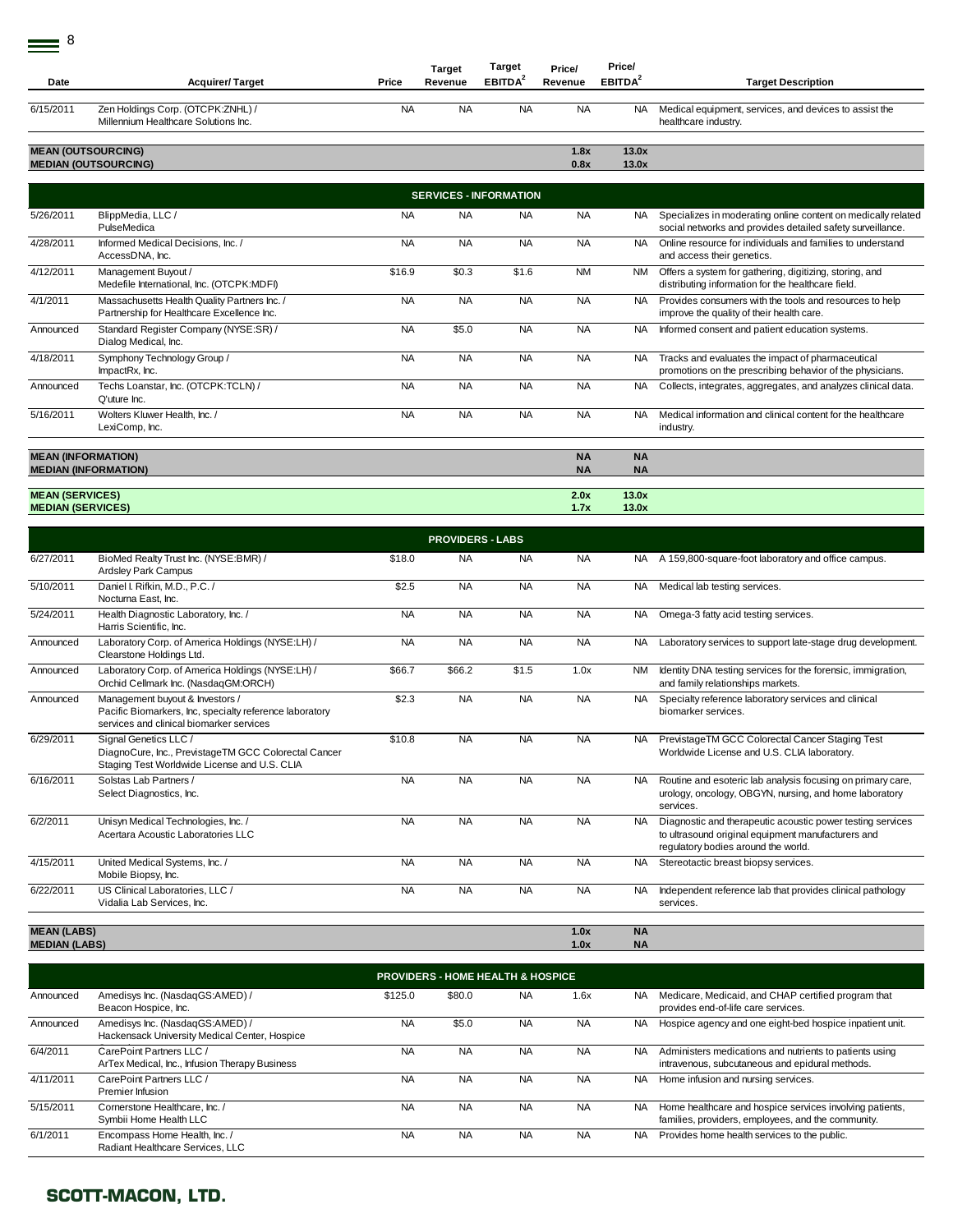| Date      | <b>Acquirer/Target</b>                                                                                | Price     | <b>Target</b><br>Revenue | <b>Target</b><br>EBITDA <sup>2</sup> | Price/<br>Revenue | Price/<br>EBITDA <sup>2</sup> | <b>Target Description</b>                                                                           |
|-----------|-------------------------------------------------------------------------------------------------------|-----------|--------------------------|--------------------------------------|-------------------|-------------------------------|-----------------------------------------------------------------------------------------------------|
|           |                                                                                                       |           |                          |                                      |                   |                               |                                                                                                     |
| 4/4/2011  | Kindred Healthcare Inc. (NYSE:KND) /<br>CareSouth Home Health Services, LLC, California<br>Operations | <b>NA</b> | \$11.0                   | <b>NA</b>                            | <b>NA</b>         | <b>NA</b>                     | Four healthcare centers offering home health care services.                                         |
| 4/6/2011  | LHC Group, Inc. (NasdaqGS:LHCG) /<br>CLC Hospice, L.L.C.                                              | <b>NA</b> | \$3.5                    | <b>NA</b>                            | <b>NA</b>         | <b>NA</b>                     | Emotional, medical, and spiritual support services for people<br>who are terminally ill.            |
| 5/27/2011 | Preferred Homecare, Inc. /<br>Walgreens Home Care, Inc.                                               | <b>NA</b> | <b>NA</b>                | <b>NA</b>                            | <b>NA</b>         | <b>NA</b>                     | Home-delivered respiratory therapy, infusion therapy, and<br>home medical equipment services.       |
| Announced | Skilled Healthcare Group, Inc. (NYSE:SKH) /<br>Altura Homecare & Rehab                                | <b>NA</b> | <b>NA</b>                | <b>NA</b>                            | <b>NA</b>         | <b>NA</b>                     | Home health care and rehabilitation agency.                                                         |
| 5/20/2011 | SunCrest Healthcare, Inc. /<br>OMNI Health Management, LLC                                            | <b>NA</b> | <b>NA</b>                | <b>NA</b>                            | <b>NA</b>         | <b>NA</b>                     | Home healthcare services including nursing, physical therapy,<br>and language, and social services. |
| Announced | Upstate HomeCare Inc. /<br>American HomePatient, Infusion Pharmacy Business in<br>Rochester           | <b>NA</b> | <b>NA</b>                | <b>NA</b>                            | <b>NA</b>         | <b>NA</b>                     | Infusion pharmacy providing infusion therapies.                                                     |
| 4/29/2011 | VITAS Healthcare Corporation /<br>Family Comfort Hospice LLC                                          | <b>NA</b> | <b>NA</b>                | <b>NA</b>                            | <b>NA</b>         | <b>NA</b>                     | Hospice care services to patients and families facing a<br>terminal illness.                        |
|           |                                                                                                       |           |                          |                                      |                   |                               |                                                                                                     |
|           | <b>MEAN (HOME HEALTH &amp; HOSPICE)</b>                                                               |           |                          |                                      | 1.6x              | <b>NA</b>                     |                                                                                                     |

**MEDIAN (HOME HEALTH & HOSPICE) 1.6x NA**

9

|           |                                                                                                                                   |           | <b>PROVIDERS - NON-ACUTE</b> |           |           |           |                                                                                                                                                                  |
|-----------|-----------------------------------------------------------------------------------------------------------------------------------|-----------|------------------------------|-----------|-----------|-----------|------------------------------------------------------------------------------------------------------------------------------------------------------------------|
| Announced | Acadia Healthcare Company, L.L.C. /<br>PHC Inc. (AMEX:PHC)                                                                        | <b>NA</b> | \$59.2                       | \$4.7     | <b>NA</b> | <b>NA</b> | Behavioral health services through inpatient and outpatient<br>facilities.                                                                                       |
| 5/11/2011 | Advance Rehabilitation, Inc. /<br>Georgia Pro Motion Physical Therapy, LP                                                         | <b>NA</b> | <b>NA</b>                    | <b>NA</b> | <b>NA</b> | <b>NA</b> | Outpatient physical therapy clinic.                                                                                                                              |
| 5/16/2011 | AIDS Resource Center Ohio /<br>Columbus AIDS Task Force Inc.                                                                      | <b>NA</b> | <b>NA</b>                    | <b>NA</b> | <b>NA</b> | <b>NA</b> | Non-profit AIDS service organization, provides care services,<br>educational programs, and an HIV testing program.                                               |
| 4/12/2011 | Alliance Oncology, LLC /<br>US Radiosurgery, LLC                                                                                  | \$54.0    | \$29.0                       | <b>NA</b> | 1.9x      | <b>NA</b> | Engages in the development, management, and operation of<br>a network of radiosurgery facilities in partnerships with<br>physicians and hospitals.               |
| Announced | Allina Health System, Inc. /<br>Westhealth, Inc.                                                                                  | <b>NA</b> | <b>NA</b>                    | <b>NA</b> | <b>NA</b> | <b>NA</b> | Chain of family and specialty physician clinics that provide<br>various outpatient services.                                                                     |
| Announced | American Realty Capital V, LLC /<br>Yahara Creek, LLC, Clinical Outpatient Building Located in<br>Monona                          | \$9.3     | <b>NA</b>                    | <b>NA</b> | <b>NA</b> | <b>NA</b> | Clinical outpatient facility that provides services such as x-<br>rays, mammography, health and nutrition education and<br>physical therapy to patients.         |
| Announced | Atrius Health, Inc. /<br>Fallon Clinic, Inc.                                                                                      | <b>NA</b> | <b>NA</b>                    | <b>NA</b> | <b>NA</b> | <b>NA</b> | Non-profit organization offering primary and specialty care<br>services.                                                                                         |
| 6/10/2011 | Baymark Partners /<br>Scan Specialists USA, LLC                                                                                   | <b>NA</b> | <b>NA</b>                    | <b>NA</b> | <b>NA</b> | <b>NA</b> | Preventive health screening services.                                                                                                                            |
| 4/14/2011 | Brazos Private Equity Partners, LLC /<br>Vision Source, LP                                                                        | <b>NA</b> | <b>NA</b>                    | <b>NA</b> | <b>NA</b> | <b>NA</b> | Network of independent optometrists.                                                                                                                             |
| Announced | Cancer Centers of North Carolina, PC /<br>Wake Radiology Oncology Services, P.L.L.C.                                              | <b>NA</b> | <b>NA</b>                    | <b>NA</b> | <b>NA</b> | <b>NA</b> | Outpatient radiation therapy center.                                                                                                                             |
| Announced | CarePartners Inc./<br>Dynamic Therapy Solutions Inc.                                                                              | <b>NA</b> | <b>NA</b>                    | <b>NA</b> | <b>NA</b> | <b>NA</b> | Occupational therapy, physiotherapy, and speech-language<br>pathology services.                                                                                  |
| Announced | Centra Health. Inc. /<br>Piedmont PrimeCare Of Danville, Inc.                                                                     | <b>NA</b> | <b>NA</b>                    | <b>NA</b> | <b>NA</b> | <b>NA</b> | Urgent care facilities.                                                                                                                                          |
| Announced | Centric Health Corporation (TSX:CHH) /<br>Blue Water Surgical Centre Ltd.                                                         | \$22.3    | <b>NA</b>                    | <b>NA</b> | <b>NA</b> | <b>NA</b> | Cosmetic surgical and non-surgical services.                                                                                                                     |
| 6/9/2011  | Centric Health Corporation (TSX:CHH) /<br>LifeMark Health Limited Partnership                                                     | \$223.9   | <b>NA</b>                    | <b>NA</b> | <b>NA</b> | <b>NA</b> | Rehabilitation and physiotherapy services to private users,<br>workers' compensation and safety boards, private insurance<br>companies, and government agencies. |
| Announced | Centric Health Corporation (TSX:CHH) /<br><b>London Scoping Centre</b>                                                            | \$2.2     | <b>NA</b>                    | <b>NA</b> | <b>NA</b> | <b>NA</b> | Outpatient clinic that provides a range of upper<br>gastrointestinal and colorectal procedures.                                                                  |
| Announced | Coast Dental Services, Inc.<br>Community Dental Services, Inc.                                                                    | <b>NA</b> | <b>NA</b>                    | <b>NA</b> | <b>NA</b> | <b>NA</b> | Family, children's, and seniors' dentistry services.                                                                                                             |
| 5/5/2011  | D.L.P. Health Care Inc. /<br>MedCath Partners, Certain Assets                                                                     | <b>NA</b> | <b>NA</b>                    | <b>NA</b> | <b>NA</b> | <b>NA</b> | Cardiac catheterization services.                                                                                                                                |
| 4/13/2011 | Friedman Fleischer & Lowe, LLC /<br>Midwest Dental, Inc.                                                                          | <b>NA</b> | <b>NA</b>                    | <b>NA</b> | <b>NA</b> | <b>NA</b> | Operates dental clinics.                                                                                                                                         |
| Announced | Group Health Cooperative; Group Health Permanente /<br>Columbia Medical Associates, LLC                                           | <b>NA</b> | <b>NA</b>                    | <b>NA</b> | <b>NA</b> | <b>NA</b> | Group of primary care physicians.                                                                                                                                |
| 5/26/2011 | Grubb & Ellis Healthcare REIT II, Inc. /<br>Jersey City Medical Complex, LLC                                                      | \$28.7    | <b>NA</b>                    | <b>NA</b> | <b>NA</b> | <b>NA</b> | Owns and operates medical office building.                                                                                                                       |
| 4/6/2011  | Highwoods Properties Inc. (NYSE:HM) /<br>48,000 Square Foot Medical Office Building in Raleigh                                    | \$9.0     | <b>NA</b>                    | <b>NA</b> | <b>NA</b> | <b>NA</b> | A 48,000 square foot medical office building.                                                                                                                    |
| Announced | Hospital in Lyons /<br><b>Sterling Medical Center</b>                                                                             | <b>NA</b> | <b>NA</b>                    | <b>NA</b> | <b>NA</b> | <b>NA</b> | Multispecialty clinic providing health care services to<br>individuals, families, and businesses.                                                                |
| 5/25/2011 | IMAGIX Imagerie Médicale Inc. /<br>Radiologie Laennec Inc.                                                                        | <b>NA</b> | <b>NA</b>                    | <b>NA</b> | <b>NA</b> | <b>NA</b> | Provides medical imaging services.                                                                                                                               |
| 5/1/2011  | Indiana University Health Southern Indiana Physicians /<br>Southern Indiana Pediatrics LLC and Orthopedics of<br>Southern Indiana | <b>NA</b> | <b>NA</b>                    | <b>NA</b> | <b>NA</b> | <b>NA</b> | Pediatric practice services and orthopedic practice services.                                                                                                    |
| Announced | Integrated Health Associates, Inc. /<br>Ann Arbor Hematology Oncology Associates, P.C.                                            | <b>NA</b> | <b>NA</b>                    | <b>NA</b> | <b>NA</b> | <b>NA</b> | Group practice specializing in the care of patients with blood<br>disorders and cancer.                                                                          |
| 6/1/2011  | Memorial Hermann Healthcare System /<br>UT Imaging Houston, LLP                                                                   | <b>NA</b> | <b>NA</b>                    | <b>NA</b> | <b>NA</b> | <b>NA</b> | Outpatient diagnostic imaging services.                                                                                                                          |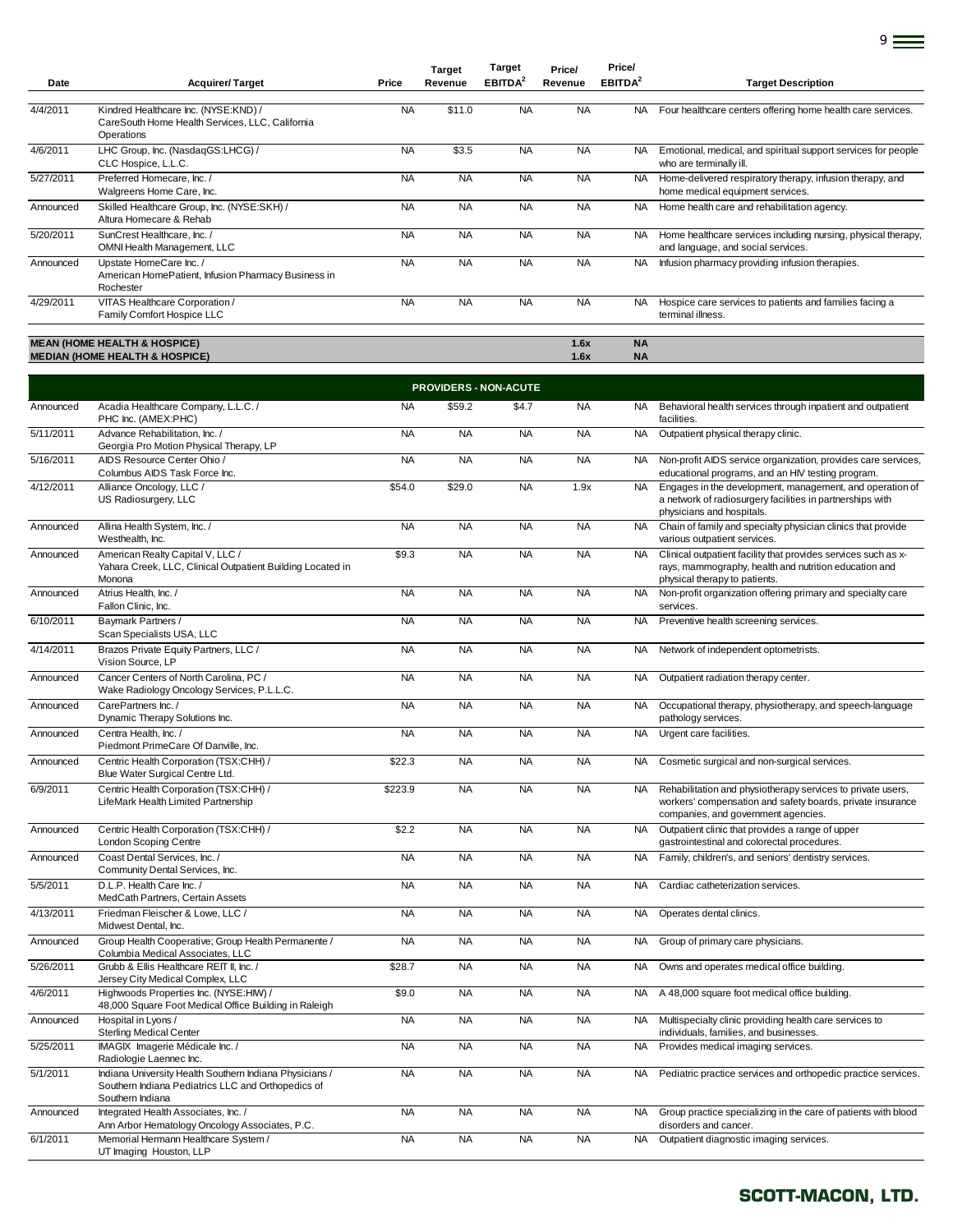| Date                                                 | <b>Acquirer/Target</b>                                                                                                                              | Price     | Revenue   | EBITDA <sup>2</sup> |              |                     | <b>Target Description</b>                                                                                                                |
|------------------------------------------------------|-----------------------------------------------------------------------------------------------------------------------------------------------------|-----------|-----------|---------------------|--------------|---------------------|------------------------------------------------------------------------------------------------------------------------------------------|
|                                                      |                                                                                                                                                     |           |           |                     | Revenue      | EBITDA <sup>2</sup> |                                                                                                                                          |
| 5/2/2011                                             | Methodist Healthcare /<br>Kraus Internal Medicine                                                                                                   | <b>NA</b> | <b>NA</b> | <b>NA</b>           | <b>NA</b>    | <b>NA</b>           | Doctor practitioner services.                                                                                                            |
| Announced                                            | Methodist Healthcare /<br>Speciality Physicians Group, LLC                                                                                          | <b>NA</b> | <b>NA</b> | <b>NA</b>           | <b>NA</b>    | <b>NA</b>           | Owns and operates cardiovascular centers.                                                                                                |
| Announced                                            | Metropolitan Health Networks Inc. (AMEX:MDF) /<br>Continucare Corp. (NYSE:CNU)                                                                      | \$368.5   | \$324.2   | \$42.7              | 1.1x         | 8.6x                | Practice management services and medical services to<br>patients through physicians, nurse practitioners, and<br>physician's assistants. |
| 4/15/2011                                            | NoroMoseley Partners /<br>Diabetes Care Group, Inc.                                                                                                 | <b>NA</b> | <b>NA</b> | <b>NA</b>           | <b>NA</b>    | <b>NA</b>           | Diabetes care services.                                                                                                                  |
| Announced                                            | Northstar Healthcare Inc. (TSX:NHC) /<br>4 Radiation Therapy Cancer Treatment Centers in Corpus<br>Christi, San Antonio, West and North Houston     | <b>NA</b> | <b>NA</b> | <b>NA</b>           | <b>NA</b>    | NA.                 | Four radiation therapy cancer treatment centers.                                                                                         |
| Announced                                            | OrthoCarolina, P.A. /<br>OrthoCarolina Concord                                                                                                      | <b>NA</b> | <b>NA</b> | <b>NA</b>           | <b>NA</b>    | NA                  | Diagnosis and treatment of diseases and injuries of bones,<br>muscles, tendons, nerves, and ligaments in adults and<br>children.         |
| 6/1/2011                                             | ORTHOTEXAS PHYSICIANS AND SURGEONS PLLC /<br>Associated Orthopedics and Sports Medicine                                                             | <b>NA</b> | <b>NA</b> | <b>NA</b>           | <b>NA</b>    | <b>NA</b>           | An orthopedic and sports medicine practice.                                                                                              |
| 6/1/2011                                             | ORTHOTEXAS PHYSICIANS AND SURGEONS PLLC /<br>Orthopaedic Associates of North Texas                                                                  | <b>NA</b> | <b>NA</b> | <b>NA</b>           | <b>NA</b>    | NA                  | Specialty physician clinic.                                                                                                              |
| 6/1/2011                                             | ORTHOTEXAS PHYSICIANS AND SURGEONS PLLC /<br>Orthopedic Specialists of North Texas, LLP                                                             | <b>NA</b> | <b>NA</b> | <b>NA</b>           | <b>NA</b>    | <b>NA</b>           | Orthopedic surgery practice that specializes in minimally<br>invasive procedures.                                                        |
| Announced                                            | Pathways Local Management Entity /<br>Crossroads Behavioral Healthcare and Mental Health<br>Partners                                                | <b>NA</b> | <b>NA</b> | <b>NA</b>           | <b>NA</b>    | <b>NA</b>           | Mental care services, developmental disabilities, and<br>substance abuse services.                                                       |
| 6/21/2011                                            | Physiotherapy Associates, Inc./<br>Rehabilitation Consultants, Inc.                                                                                 | <b>NA</b> | <b>NA</b> | <b>NA</b>           | <b>NA</b>    | NA.                 | Outpatient physical therapy, sports rehabilitation,<br>occupational therapy, speech therapy, and other rehabilitative<br>services.       |
| Announced                                            | Piedmont Behavioral Healthcare /<br>AlamanceCaswell Local Management Entity                                                                         | <b>NA</b> | <b>NA</b> | <b>NA</b>           | <b>NA</b>    | <b>NA</b>           | Oversees the public mental health and developmental<br>disabilities in North Carolina.                                                   |
| Announced                                            | Private Investor /<br>MedCath of Little Rock, LLC                                                                                                   | <b>NA</b> | <b>NA</b> | <b>NA</b>           | <b>NA</b>    | NA                  | Diagnosis and treatment of cardiovascular diseases.                                                                                      |
| 5/12/2011                                            | Providence Medical Center; Saint John Hospital Inc. /<br>Associates in Family Health Care, P.A.                                                     | <b>NA</b> | <b>NA</b> | <b>NA</b>           | <b>NA</b>    | <b>NA</b>           | Physician practice company which offers healthcare services<br>using a network of physicians.                                            |
| 4/14/2011                                            | Radiology 24/7, LLC /<br>24/7 Radiology, LLP                                                                                                        | \$6.0     | <b>NA</b> | <b>NA</b>           | <b>NA</b>    | <b>NA</b>           | Radiology services.                                                                                                                      |
| 4/1/2011                                             | Rehab Practice Management, LLC /<br>Back on Track                                                                                                   | <b>NA</b> | <b>NA</b> | <b>NA</b>           | <b>NA</b>    | NA.                 | Personalized physical therapy care services.                                                                                             |
| Announced                                            | Richard J. Caron Foundation, Inc. /<br><b>Hanley Center</b>                                                                                         | <b>NA</b> | <b>NA</b> | <b>NA</b>           | <b>NA</b>    | NA.                 | World-renowned nonprofit addiction recovery center.                                                                                      |
| 5/26/2011                                            | Saddleworth Ventures, LLC, Investment Arm /<br>Alliance Sound Management and Elite Professional IP and<br>Regional Professional and Two New Clinics | <b>NA</b> | <b>NA</b> | <b>NA</b>           | <b>NA</b>    | NA.                 | Erectile dysfunction medical services and license holders for<br>medical group name trademark rights.                                    |
| 5/12/2011                                            | Saint John Hospital Inc. /<br>Rock Creek Imaging                                                                                                    | <b>NA</b> | <b>NA</b> | <b>NA</b>           | <b>NA</b>    | NA                  | Medical diagnostic clinics.                                                                                                              |
| Announced                                            | Sanders Trust /<br>HealthSouth Rehabilitation Hospital of Desert Canyon, LLC                                                                        | \$17.0    | <b>NA</b> | <b>NA</b>           | <b>NA</b>    | NA                  | A 50-bed acute rehabilitation hospital that offers<br>comprehensive inpatient and outpatient rehabilitation<br>services.                 |
| Announced                                            | Senior Housing Properties Trust (NYSE:SNH) /<br>Mercan City Sadler Clinic I Building                                                                | <b>NA</b> | <b>NA</b> | <b>NA</b>           | <b>NA</b>    | NA.                 | A clinic that compromises a three-story, 60,000 square-feet,<br>Class A medical office building.                                         |
| Announced                                            | Spokane Mental Health /<br>Family Service Spokane Inc.                                                                                              | <b>NA</b> | <b>NA</b> | <b>NA</b>           | <b>NA</b>    | <b>NA</b>           | Outpatient mental health counseling services for adult, youth,<br>and family patients.                                                   |
| Announced                                            | St. Anthony's Hospital, Inc. /<br>Suncoast Medical Clinic, LLC                                                                                      | <b>NA</b> | <b>NA</b> | <b>NA</b>           | <b>NA</b>    | <b>NA</b>           | Medical clinic that provides healthcare services.                                                                                        |
| 4/22/2011                                            | Sutter Pacific Medical Foundation /<br>California Pacific Cardiovascular Medical Group Inc.                                                         | <b>NA</b> | <b>NA</b> | <b>NA</b>           | <b>NA</b>    | NA.                 | Healthcare center which provides diagnosis and treatment for<br>heart diseases.                                                          |
| 5/1/2011                                             | University General Health System, Inc. (OTCPK:UGHS) /<br>ASP of Dickinson, LLP                                                                      | \$0.8     | \$1.2     | <b>NA</b>           | 0.6x         | NA.                 | Bariatric, podiatric, general and orthopedic, gynecological<br>and hand, and plastic and reconstructive surgery specialties.             |
| 5/2/2011                                             | Vanderbilt Heart and Vascular Institute /<br>Vanderbilt HeartColumbia                                                                               | <b>NA</b> | <b>NA</b> | <b>NA</b>           | <b>NA</b>    | NA                  | Clinic that provides cardiology services.                                                                                                |
| Announced                                            | Waikiki Health Center /<br><b>PATH Clinic</b>                                                                                                       | <b>NA</b> | <b>NA</b> | <b>NA</b>           | <b>NA</b>    | <b>NA</b>           | Prenatal medical care and social services for women with<br>addiction issues.                                                            |
| 6/29/2011                                            | Welsh, Carson, Anderson & Stowe /<br>Solantic Corporation                                                                                           | \$88.6    | <b>NA</b> | <b>NA</b>           | <b>NA</b>    | <b>NA</b>           | Walk-in urgent care centers.                                                                                                             |
| Announced                                            | William Demant Holding A/S (CPSE:WDH) /<br>HearUSA Inc., Substantially All Assets                                                                   | \$111.7   | \$83.5    | \$0.5               | 1.3x         | ΝM                  | Hearing care centers that operate in two segments,<br>Company-Owned Centers and Network of Independent                                   |
| <b>MEAN (NON-ACUTE)</b><br><b>MEDIAN (NON-ACUTE)</b> |                                                                                                                                                     |           |           |                     | 1.2x<br>1.2x | 8.6x<br>8.6x        |                                                                                                                                          |

|           | <b>PROVIDERS - LONG-TERM CARE</b>                                       |           |           |           |           |           |                                                                    |  |  |  |  |
|-----------|-------------------------------------------------------------------------|-----------|-----------|-----------|-----------|-----------|--------------------------------------------------------------------|--|--|--|--|
| Announced | American Senior Living LP /<br>Skilled Nursing Facility in Rhode Island | <b>NA</b> | <b>NA</b> | <b>NA</b> | <b>NA</b> | <b>NA</b> | Skilled nursing facility.                                          |  |  |  |  |
| 4/29/2011 | Amica Mature Lifestyles Inc. (TSX:ACC) /<br>Amica at City Centre        | \$5.8     | \$6.2     | <b>NA</b> | 0.9x      | NA.       | Seniors' retirement residence.                                     |  |  |  |  |
| Announced | Brookdale Senior Living Inc. (NYSE:BKD) /<br>Horizon Bay Realty, L.L.C. | <b>NA</b> | <b>NA</b> | <b>NA</b> | <b>NA</b> | <b>NA</b> | Retirement, independent living and assisted living<br>communities. |  |  |  |  |
| Announced | Catholic Social Services Of The Diocese Of Scranton /<br>Heritage House | <b>NA</b> | <b>NA</b> | <b>NA</b> | <b>NA</b> | <b>NA</b> | Retirement living services.                                        |  |  |  |  |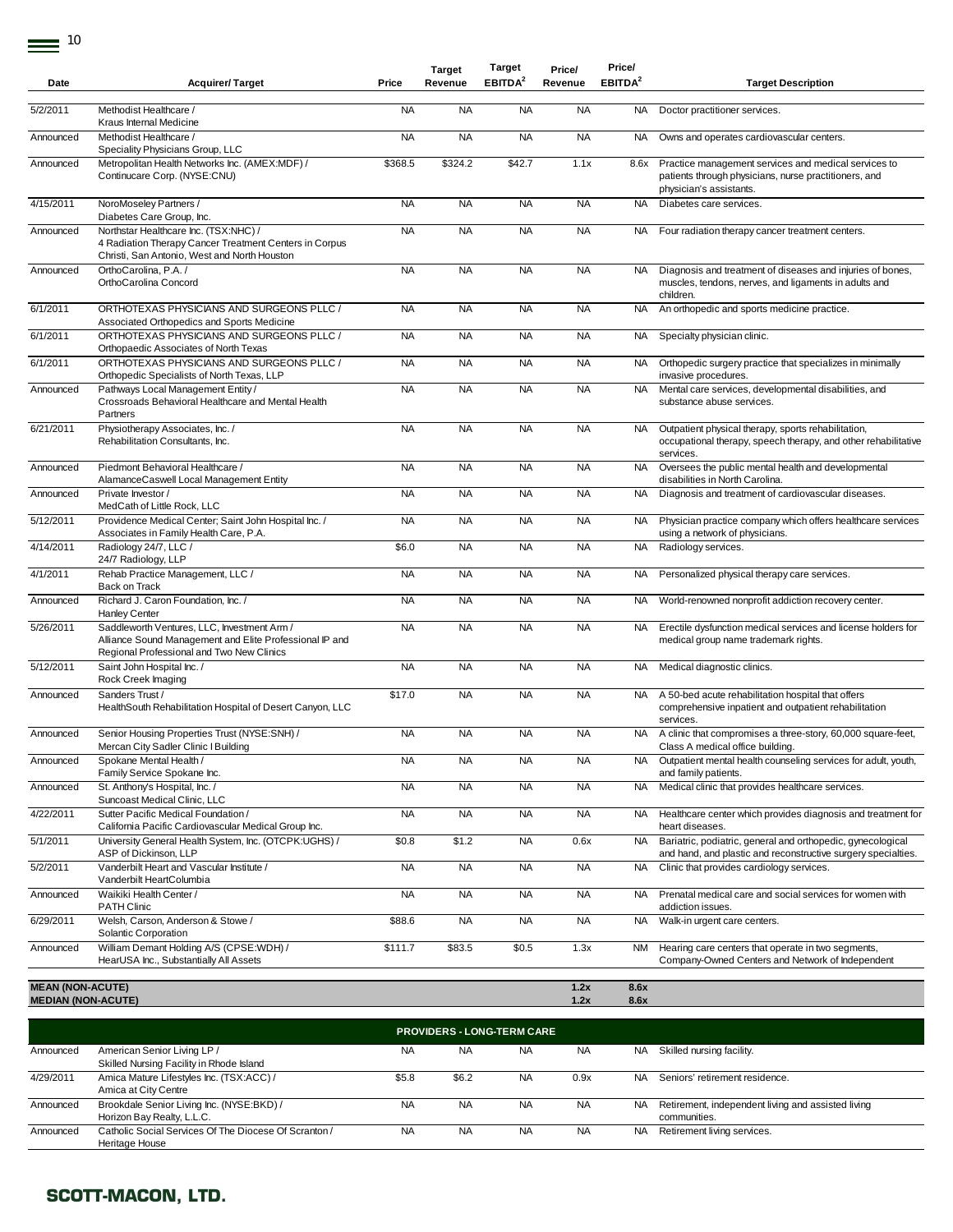| Date      | <b>Acquirer/Target</b>                                                                                                  | Price     | <b>Target</b><br>Revenue | <b>Target</b><br>EBITDA <sup>2</sup> | Price/<br>Revenue | Price/<br>EBITDA <sup>2</sup> | <b>Target Description</b>                                                                                                                                 |
|-----------|-------------------------------------------------------------------------------------------------------------------------|-----------|--------------------------|--------------------------------------|-------------------|-------------------------------|-----------------------------------------------------------------------------------------------------------------------------------------------------------|
| Announced | Ensign Group, Inc. (NasdaqGS:ENSG) /<br>Careage Management, LLC, Nine Skilled Nursing and<br>Assisted Living Facilities | <b>NA</b> | <b>NA</b>                | <b>NA</b>                            | <b>NA</b>         | <b>NA</b>                     | Nine long-term care facilities that provides nursing and<br>assisted living services.                                                                     |
| 6/1/2011  | Ensign Group, Inc. (NasdaqGS:ENSG) /<br>Grand Court Las Vegas                                                           | <b>NA</b> | <b>NA</b>                | <b>NA</b>                            | <b>NA</b>         | <b>NA</b>                     | An independent and assisted living facility with 152 units.                                                                                               |
| 5/1/2011  | Five Star Quality Care Inc. (NYSE:FVE) /<br>Granite Gate Retirement Community, LLC                                      | \$25.6    | <b>NA</b>                | <b>NA</b>                            | <b>NA</b>         | NA.                           | A 116 unit senior living community.                                                                                                                       |
| Announced | Grubb & Ellis Equity Advisors, LLC /<br>Tucker House II, Inc., Tucker House                                             | \$10.0    | <b>NA</b>                | <b>NA</b>                            | <b>NA</b>         | <b>NA</b>                     | Long term care facility for seniors consisting of 180 licensed<br>beds.                                                                                   |
| 4/13/2011 | Grubb & Ellis Healthcare REIT II. Inc. /<br>AFS Realty of Yuma, Inc.                                                    | \$11.0    | \$1.1                    | <b>NA</b>                            | <b>NM</b>         | <b>NA</b>                     | A 143-bed skilled nursing facility.                                                                                                                       |
| Announced | Grubb & Ellis Healthcare REIT II, Inc. /<br>Care Pavilion Of Walnut Park Plaza Inc                                      | <b>NA</b> | <b>NA</b>                | <b>NA</b>                            | <b>NA</b>         | NA.                           | Skilled nursing care facility.                                                                                                                            |
| 4/7/2011  | HCP, Inc. (NYSE:HCP) /<br>HCR Manor Care, Inc.                                                                          | \$959.6   | <b>NA</b>                | <b>NA</b>                            | <b>NA</b>         | NA.                           | Comprised of 278 skilled nursing facilities, 65 assisted living<br>facilities, 116 hospice and home health offices, and 92<br>outpatient therapy clinics. |
| 4/27/2011 | Leisureworld Senior Care Corporation (TSX:LW) /<br>Royalton L.P. and Royalton Kanata L.P.                               | \$98.8    | <b>NA</b>                | <b>NA</b>                            | <b>NA</b>         | <b>NA</b>                     | Operate retirement homes offering home healthcare<br>services.                                                                                            |
| 4/4/2011  | Medistar Home Health /<br>Lakeview Home Care                                                                            | <b>NA</b> | <b>NA</b>                | <b>NA</b>                            | <b>NA</b>         | <b>NA</b>                     | Skilled nursing care, home health aides, physical therapy,<br>occupational therapy, speech language pathology and<br>medical social services.             |
| Announced | MidAtlantic Health Care, Inc. /<br>North Oaks Partnership                                                               | <b>NA</b> | <b>NA</b>                | <b>NA</b>                            | <b>NA</b>         | <b>NA</b>                     | Developed, built, equipped, marketed, and manages a life<br>care retirement community.                                                                    |
| 5/4/2011  | National Health Investors Inc. (NYSE:NHI) /<br>Four Assisted Living and Memory Care Communities in<br>Louisiana         | \$15.0    | <b>NA</b>                | <b>NA</b>                            | <b>NA</b>         | <b>NA</b>                     | Four assisted living and memory care communities<br>comprised of 183 units.                                                                               |
| 5/4/2011  | Nationwide Health Properties Inc. (NYSE:NHP) /<br>Avamere Group Inc, Senior Housing Facilities                          | \$81.5    | <b>NA</b>                | <b>NA</b>                            | <b>NA</b>         | <b>NA</b>                     | Senior living facilities.                                                                                                                                 |
| Announced | Post Acute Partners, LLC /<br>ElderWood Senior Care Inc., 16 Facilities in Western and<br>Central New York              | <b>NA</b> | <b>NA</b>                | <b>NA</b>                            | <b>NA</b>         | <b>NA</b>                     | Comprised of 16 nursing, sub acute-care, rehabilitation,<br>memory-care, assisted-living health care facilities and<br>independent-living services.       |
| 6/21/2011 | Private Investors /<br>CRL, LLC                                                                                         | <b>NA</b> | <b>NA</b>                | <b>NA</b>                            | <b>NA</b>         | <b>NA</b>                     | Develops, owns, and operates senior living communities.                                                                                                   |
| Announced | Resurrection Health Care Corporation /<br>Ballard Nursing Center, Inc.                                                  | <b>NA</b> | <b>NA</b>                | <b>NA</b>                            | <b>NA</b>         | <b>NA</b>                     | Long-term care and subacute care services for medically<br>complex and rehabilitation patients.                                                           |
| Announced | Sabra Health Care REIT, Inc. (NasdaqGS:SBRA) /<br>Oak Brook Health Care Center                                          | \$11.3    | <b>NA</b>                | <b>NA</b>                            | <b>NA</b>         | NA.                           | Medicare and Medicaid skilled nursing facility.                                                                                                           |
| Announced | Senior Housing Properties Trust (NYSE:SNH) /<br>Five Medical Office Buildings and One Senior Living                     | \$36.5    | <b>NA</b>                | <b>NA</b>                            | <b>NA</b>         | NA.                           | A 73 unit senior living facility and five medical office<br>buildings.                                                                                    |
| Announced | Skilled Healthcare Group, Inc. (NYSE:SKH) /<br>Willow Creek Assisted Living and Memory Care                             | <b>NA</b> | <b>NA</b>                | <b>NA</b>                            | <b>NA</b>         | <b>NA</b>                     | Assisted living facility offering respite care, adult day care,<br>assisted living, and resident services.                                                |
| Announced | SNH/LTA Properties GA LLC /<br>Crimson Pointe located at 7130 Crimson Ridge Drive,<br><b>Illinois</b>                   | <b>NA</b> | <b>NA</b>                | <b>NA</b>                            | <b>NA</b>         | <b>NA</b>                     | A 73 unit assisted living community.                                                                                                                      |
| 6/16/2011 | St. Barnabas Health System /<br>Arbors at St. Barnabas, Inc.                                                            | <b>NA</b> | <b>NA</b>                | <b>NA</b>                            | <b>NA</b>         | <b>NA</b>                     | Owns and operates care home facilities for elderly people<br>comprising approximately 182 beds.                                                           |
| Announced | Strategic Capital Partners, LLC /<br>Beaverton Square and Gresham Square and Laurelhurst<br>Village                     | \$34.9    | \$20.7                   | <b>NA</b>                            | 1.7x              | <b>NA</b>                     | Senior housing communities.                                                                                                                               |
| 6/2/2011  | Sunrise Senior Living Investments, Inc. /<br>AL US Development Venture LLC                                              | \$56.3    | NA                       | NA                                   | <b>NA</b>         | NA.                           | Owns and operates 15 senior living facilities.                                                                                                            |
| 6/1/2011  | Waterton Residential /<br>Parc Alpharetta                                                                               | \$23.0    | <b>NA</b>                | <b>NA</b>                            | <b>NA</b>         | <b>NA</b>                     | Age-restricted apartment community.                                                                                                                       |
|           | <b>MEAN (LONG-TERM CARE)</b><br><b>MEDIAN (LONG-TERM CARE)</b>                                                          |           |                          |                                      | 1.3x<br>1.3x      | <b>NA</b><br><b>NA</b>        |                                                                                                                                                           |
|           |                                                                                                                         |           | <b>PROVIDERS - ACUTE</b> |                                      |                   |                               |                                                                                                                                                           |
| Announced | AmSurg Corp. (NasdaqGS:AMSG) /<br>National Surgical Care, Inc.                                                          | \$173.5   | \$124.5                  | \$21.5                               | 1.4x              | 8.1x                          | Acquires, develops, and operates a network of ambulatory<br>surgery centers.                                                                              |
| Announced | Ascension Health, Inc. /<br>Alexian Brothers Health System                                                              | <b>NA</b> | <b>NA</b>                | <b>NA</b>                            | <b>NA</b>         | NA .                          | Owns and operates hospitals offering a range of in/outpatient<br>and diagnostic services.                                                                 |
| Announced | Baptist Memorial Health Care Corporation /<br>Baptist Memorial Hospital North Mississippi, Inc.                         | \$60.0    | <b>NA</b>                | <b>NA</b>                            | <b>NA</b>         | NA.                           | Hospital offering typical range of healthcare services.                                                                                                   |
| Announced | Beth Israel Deaconess Medical Center, Inc. /<br>Milton Hospital, Inc.                                                   | <b>NA</b> | \$67.0                   | <b>NA</b>                            | <b>NA</b>         | NA.                           | Owns and operates an acute care hospital.                                                                                                                 |
| Announced | Capella Healthcare, Inc. /<br>Cannon County Hospital LLC                                                                | <b>NA</b> | <b>NA</b>                | <b>NA</b>                            | <b>NA</b>         | <b>NA</b>                     | Hospital offering healthcare services.                                                                                                                    |
| Announced | Christus St. Vincent Regional Medical Center /<br>Physicians Medical Center Of Santa Fe, LLC                            | <b>NA</b> | <b>NA</b>                | <b>NA</b>                            | <b>NA</b>         | <b>NA</b>                     | Specialty surgical hospital serving workers compensation,<br>Medicare, and Medicaid patients.                                                             |
| Announced | DLP Healthcare, LLC /<br>Person Memorial Hospital, Inc.                                                                 | <b>NA</b> | <b>NA</b>                | <b>NA</b>                            | <b>NA</b>         | <b>NA</b>                     | Not-for-profit community hospital with services to inpatients<br>and outpatients.                                                                         |
| 4/14/2011 | Franciscan Alliance, Inc. /<br>Surgical Hospital of Munster                                                             | <b>NA</b> | <b>NA</b>                | <b>NA</b>                            | <b>NA</b>         | NA.                           | Nine bed hospital which offers surgical services.                                                                                                         |
| Announced | Geisinger Health System Foundation /<br><b>Bloomsburg Hospital</b>                                                      | <b>NA</b> | <b>NA</b>                | <b>NA</b>                            | <b>NA</b>         | NA.                           | Hospital providing primary and emergency care as well as<br>mental health and rehabilitation services.                                                    |
| Announced | HCA Holdings, Inc. (NYSE:HCA) /<br>HCAHealthONE, LLC                                                                    | \$3,625.0 | <b>NA</b>                | NA                                   | <b>NA</b>         | <b>NA</b>                     | Healthcare system that operates a network of urgent care<br>and medical center facilities, rehabilitation hospitals, surgical<br>centers, and clinics.    |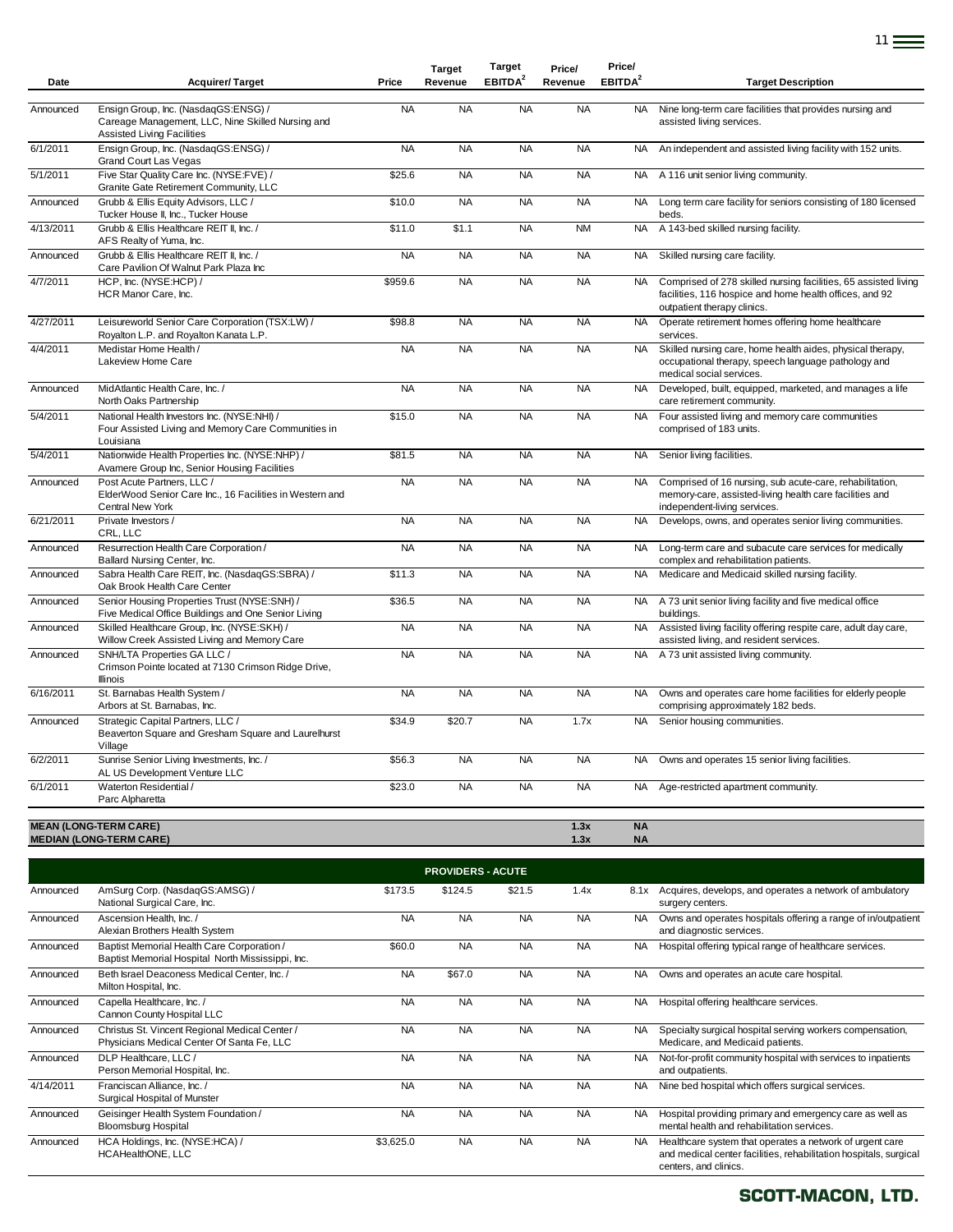| Date                      | <b>Acquirer/Target</b>                                                                                                                          | Price     | <b>Target</b><br>Revenue | <b>Target</b><br>EBITDA <sup>2</sup> | Price/<br>Revenue | Price/<br>EBITDA <sup>2</sup> | <b>Target Description</b>                                                                                                                                                                                                     |
|---------------------------|-------------------------------------------------------------------------------------------------------------------------------------------------|-----------|--------------------------|--------------------------------------|-------------------|-------------------------------|-------------------------------------------------------------------------------------------------------------------------------------------------------------------------------------------------------------------------------|
| 5/3/2011                  | Health Management Associates Inc. (NYSE:HMA) /<br><b>TriLakes Medical Center</b>                                                                | \$41.1    | <b>NA</b>                | <b>NA</b>                            | <b>NA</b>         | <b>NA</b>                     | Acute care facility offering health and behavioral health<br>services.                                                                                                                                                        |
| Announced                 | HEALTHSOUTH Corp. (NYSE:HLS) /<br>Drake Center, Inc., Inpatient Rehabilitation Services                                                         | <b>NA</b> | <b>NA</b>                | <b>NA</b>                            | <b>NA</b>         | <b>NA</b>                     | Long-term acute care facility offering inpatient and outpatient<br>services including medically complex care, rehabilitative and<br>diagnostic services, skilled nursing, assisted living, wellness<br>services and research. |
| Announced                 | Highmark Inc. /<br>West Penn Allegheny Health System, Inc.                                                                                      | <b>NA</b> | <b>NA</b>                | <b>NA</b>                            | <b>NA</b>         | <b>NA</b>                     | Operates a network of hospitals with wide a range of<br>services.                                                                                                                                                             |
| Announced                 | Hillcrest Healthcare System /<br>Claremore Regional Hospital, LLC                                                                               | <b>NA</b> | <b>NA</b>                | <b>NA</b>                            | <b>NA</b>         | <b>NA</b>                     | Hospital offering nursing, ambulatory, inpatient, outpatient,<br>emergency, diagnostic, and surgical services.                                                                                                                |
| Announced                 | Hillcrest Healthcare System /<br>SouthCrest Hospital                                                                                            | <b>NA</b> | <b>NA</b>                | <b>NA</b>                            | <b>NA</b>         | <b>NA</b>                     | A 180-bed general medical and surgical hospital.                                                                                                                                                                              |
| Announced                 | LifeCare Holdings, Inc. /<br>LongTerm Acute Care Hospitals                                                                                      | \$120.0   | \$121.7                  | \$17.5                               | 1.0x              | 6.9x                          | Healthcare facilities totaling 414 licensed beds in five states.                                                                                                                                                              |
| Announced                 | Lovelace Health Systems, Inc. /<br>Heart Hospital of New Mexico, LLC                                                                            | \$119.0   | <b>NA</b>                | <b>NA</b>                            | <b>NA</b>         | <b>NA</b>                     | Healthcare services and specializes in fighting heart<br>diseases.                                                                                                                                                            |
| Announced                 | Mayo Health System /<br>Queen of Peace Hospital                                                                                                 | <b>NA</b> | <b>NA</b>                | <b>NA</b>                            | <b>NA</b>         | <b>NA</b>                     | Hospital offering medical services in the areas of patient<br>care, diagnostics, and therapy.                                                                                                                                 |
| 5/10/2011                 | One Cura Wellness Trust, Inc. /<br>RHA Stroud, LLC                                                                                              | \$6.8     | <b>NA</b>                | <b>NA</b>                            | <b>NA</b>         | <b>NA</b>                     | Operates as a critical access hospital providing general<br>surgery, radiology, lab, respiratory therapy, and home health<br>services.                                                                                        |
| Announced                 | Regional Medical Center Anniston /<br>Roanoke Health Care Authority                                                                             | \$0.5     | <b>NA</b>                | <b>NA</b>                            | <b>NA</b>         | NA                            | Owns and operates an acute care hospital.                                                                                                                                                                                     |
| Announced                 | St. Luke's Hospital of Bethlehem Pennsylvania /<br>Warren Regional Hospital                                                                     | <b>NA</b> | <b>NA</b>                | <b>NA</b>                            | <b>NA</b>         | NA                            | Not-for-profit community hospital.                                                                                                                                                                                            |
| Announced                 | Steward Health Care System, LLC /<br>Landmark Medical Center, Inc.                                                                              | \$15.5    | <b>NA</b>                | <b>NA</b>                            | <b>NA</b>         | <b>NA</b>                     | Community hospital that provides healthcare services.                                                                                                                                                                         |
| Announced                 | Steward Health Care System, LLC /<br>Quincy Medical Center Inc.                                                                                 | <b>NA</b> | <b>NA</b>                | <b>NA</b>                            | <b>NA</b>         | <b>NA</b>                     | Non-profit acute care community teaching hospital.                                                                                                                                                                            |
| Announced                 | Steward Health Care System, LLC /<br>Saints Medical Center, Inc.                                                                                | <b>NA</b> | <b>NA</b>                | <b>NA</b>                            | <b>NA</b>         | NA                            | Acute care community hospital.                                                                                                                                                                                                |
| 4/25/2011                 | University General Health System, Inc. (OTCPK:UGHS) /<br>Kingwood Neighborhood Emergency Centers, Inc.,<br>FreeStanding Emergency Room Facility | <b>NA</b> | <b>NA</b>                | <b>NA</b>                            | <b>NA</b>         | NA                            | Free-standing emergency room facility.                                                                                                                                                                                        |
| Announced                 | WakeMed Raleigh Campus /<br>Rex Healthcare, Inc.                                                                                                | \$750.0   | <b>NA</b>                | <b>NA</b>                            | <b>NA</b>         | <b>NA</b>                     | Owns and operates an acute care hospital, wellness centers,<br>skilled nursing facilities, and an urgent care and surgery                                                                                                     |
| <b>MEAN (ACUTE)</b>       |                                                                                                                                                 |           |                          |                                      | 1.2x              | 7.5x                          |                                                                                                                                                                                                                               |
| <b>MEDIAN (ACUTE)</b>     |                                                                                                                                                 |           |                          |                                      | 1.2x              | 7.5x                          |                                                                                                                                                                                                                               |
| <b>MEAN (PROVIDERS)</b>   |                                                                                                                                                 |           |                          |                                      | 1.3x              | 7.9x                          |                                                                                                                                                                                                                               |
| <b>MEDIAN (PROVIDERS)</b> |                                                                                                                                                 |           |                          |                                      | 1.2x              | 8.1x                          |                                                                                                                                                                                                                               |

|           | <b>PRODUCTS - CLINICAL DEVICES</b>                                                             |            |           |           |           |           |                                                                                                                                                                                                        |  |  |  |  |  |
|-----------|------------------------------------------------------------------------------------------------|------------|-----------|-----------|-----------|-----------|--------------------------------------------------------------------------------------------------------------------------------------------------------------------------------------------------------|--|--|--|--|--|
| Announced | Altor Equity Partners /<br>Orchid Orthopedic Solutions, LLC                                    | <b>NA</b>  | \$175.0   | <b>NA</b> | <b>NA</b> | NA.       | Contract design and manufacturing solutions for orthopedic,<br>dental, and cardiovascular markets.                                                                                                     |  |  |  |  |  |
| 6/16/2011 | Bio Balance, Inc. /<br><b>BioBalance LLC</b>                                                   | \$0.2      | <b>NA</b> | <b>NA</b> | <b>NA</b> | <b>NA</b> | Electromagnetic frequency device for biophysical analysis<br>and treatment pain, discomfort, or general malaise.                                                                                       |  |  |  |  |  |
| 4/14/2011 | CooperSurgical, Inc. /<br>Apple Medical Corporation                                            | <b>NA</b>  | <b>NA</b> | <b>NA</b> | <b>NA</b> | <b>NA</b> | Develops medical devices, instruments, and equipment for<br>professionals in obstetrics and gynecology.                                                                                                |  |  |  |  |  |
| 6/28/2011 | Cynosure, Inc. (NasdaqGM:CYNO) /<br>Hoya Photonics, Inc., Aesthetic Laser Business             | \$24.5     | \$23.9    | <b>NA</b> | 1.0x      | <b>NA</b> | Manufactures and distributes aesthetic laser treatment<br>systems.                                                                                                                                     |  |  |  |  |  |
| Announced | Devicor Medical Products. Inc. /<br>Neoprobe Corp., Gamma Detection Device Systems             | \$30.0     | <b>NA</b> | <b>NA</b> | <b>NA</b> | <b>NA</b> | Manufactures gamma detection devices for cancer surgeons.                                                                                                                                              |  |  |  |  |  |
| 6/17/2011 | EKF Diagnostics Holdings plc (AIM:EKF) /<br>Stanbio Laboratory, L.P.                           | \$25.3     | \$16.4    | \$3.1     | 1.6x      | 8.3x      | Develops, manufactures, and distributes clinical diagnostic<br>products.                                                                                                                               |  |  |  |  |  |
| 6/17/2011 | Endo Pharmaceuticals Holdings Inc. (NasdaqGS:ENDP) /<br>American Medical Systems Holdings Inc. | \$2,715.1  | \$548.2   | \$178.1   | 5.0x      |           | 15.2x Develops, manufactures, sells, and markets medical devices<br>to physicians treating men's and women's pelvic health<br>conditions.                                                              |  |  |  |  |  |
| 5/23/2011 | Integra LifeSciences Holdings Corporation<br>(NasdaqGS:IART) /<br>SeaSpine, Inc.               | \$89.0     | \$50.0    | <b>NA</b> | 1.8x      | <b>NA</b> | Designs, develops, manufactures, and markets surgical<br>products for the treatment of spinal disorders.                                                                                               |  |  |  |  |  |
| Announced | My Capital Partners, LLC /<br>ReGen Biologics Inc., Substantially all assets                   | \$15.2     | <b>NA</b> | <b>NA</b> | <b>NA</b> | <b>NA</b> | Designs, develops, manufactures, and markets medical<br>devices for the repair and generation of soft tissue in<br>humans.                                                                             |  |  |  |  |  |
| Announced | Johnson & Johnson (NYSE: JNJ) /<br>Synthes Inc. (SWX:SYST)                                     | \$19,540.1 | \$3,687.0 | \$1,587.7 | 5.3x      | 12.3x     | Develops, manufactures, and distributes instruments,<br>implants, and biomaterials for the surgical fixation, and<br>regeneration of the human and animal skeleton and soft<br>tissues.                |  |  |  |  |  |
| 5/24/2011 | Kensey Nash Corporation (NasdaqGS:KNSY) /<br>Norian Corporation                                | \$22.0     | <b>NA</b> | <b>NA</b> | <b>NA</b> | <b>NA</b> | Developer of synthetic bone paste used for repairing bone<br>fractures.                                                                                                                                |  |  |  |  |  |
| 4/21/2011 | Koninklijke Philips Electronics NV (ENXTAM:PHIA) /<br>Corindus, Inc.                           | <b>NA</b>  | <b>NA</b> | <b>NA</b> | <b>NA</b> | <b>NA</b> | Designs, manufactures, and commercializes remote robotic<br>systems for interventional procedures.                                                                                                     |  |  |  |  |  |
| Announced | Merge Healthcare Incorporated (NasdaqGS:MRGE) /<br>Ophthalmic Imaging Systems (OTCBB:OISI)     | \$36.2     | \$18.0    | \$3.5     | 2.0x      | <b>NM</b> | Designs, develops, manufactures, and markets digital<br>imaging systems, image enhancement and analysis<br>software, and informatics solutions for use by practitioners in<br>the ocular health field. |  |  |  |  |  |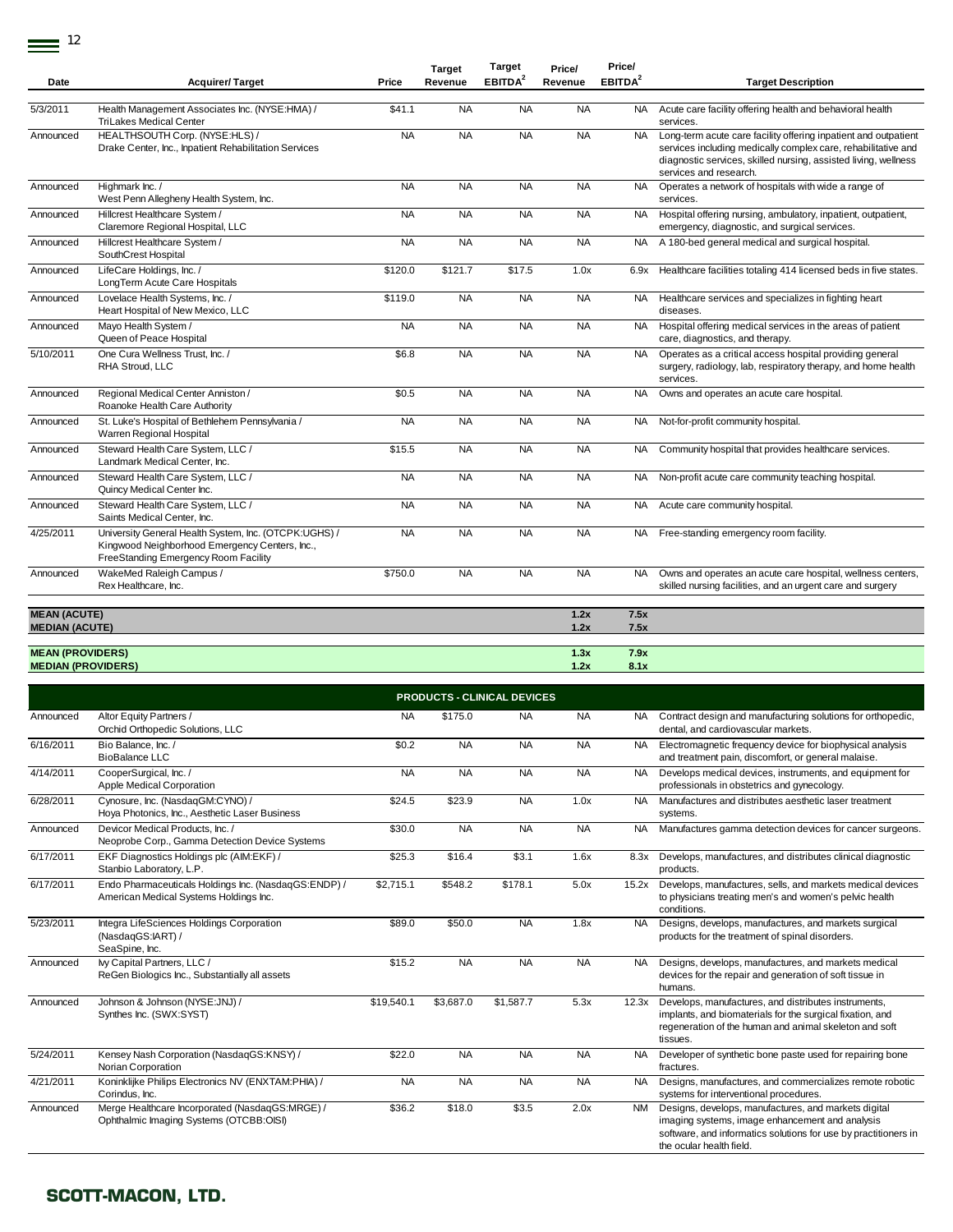| Date      | <b>Acquirer/Target</b>                                                                                               | Price     | Target<br>Revenue | <b>Target</b><br>EBITDA <sup>2</sup> | Price/<br>Revenue | Price/<br>EBITDA <sup>2</sup> | <b>Target Description</b>                                                                                                                             |
|-----------|----------------------------------------------------------------------------------------------------------------------|-----------|-------------------|--------------------------------------|-------------------|-------------------------------|-------------------------------------------------------------------------------------------------------------------------------------------------------|
|           |                                                                                                                      |           |                   |                                      |                   |                               |                                                                                                                                                       |
| 6/16/2011 | Otto Bock Healthcare GmbH /<br>NeuroStream Technologies Inc.                                                         | \$22.9    | <b>NA</b>         | <b>NA</b>                            | <b>NA</b>         | <b>NA</b>                     | Development and commercialization of technologies and<br>products for patients suffering from neurological,<br>neuromuscular, and movement disorders. |
| 4/4/2011  | Private Investor /<br>Cardo Medical, Inc., Spine Division                                                            | \$3.0     | \$1.1             | <b>NA</b>                            | 2.7x              | NA.                           | Designs and develops spinal surgical devices.                                                                                                         |
| 5/3/2011  | Quality Assembly & Logistics LLC /<br>Otto Bock Healthcare Canada Ltd., Continuous Passive<br><b>Motion Division</b> | <b>NA</b> | <b>NA</b>         | <b>NA</b>                            | <b>NA</b>         | NA.                           | Manufactures devices used in the post-surgical rehabilitation<br>of joints including knees, ankles, shoulders, and wrists.                            |
| 6/23/2011 | Smith & Nephew Endoscopy, Inc. /<br>TENET Medical Engineering, Inc.                                                  | <b>NA</b> | <b>NA</b>         | <b>NA</b>                            | <b>NA</b>         | NA.                           | Manufactures and distributes patient positioning systems.                                                                                             |
| 5/27/2011 | Stryker Corp. (NYSE:SYK) /<br>Orthovita Inc.                                                                         | \$307.9   | \$94.4            | \$2.9                                | 3.3x              | <b>NM</b>                     | Orthobiologic and biosurgery products.                                                                                                                |
| Announced | Terumo Medical Corporation /<br>Harvest Technologies Corporation                                                     | \$70.0    | \$25.9            | <b>NA</b>                            | 2.7x              | NA.                           | Bone marrow aspirate concentrate system.                                                                                                              |
|           | <b>MEAN (CLINICAL DEVICES)</b>                                                                                       |           |                   |                                      | 2.8x              | 11.9x                         |                                                                                                                                                       |

<u>13</u>

| MEAN (CLINICAL DEVICES)          | 2.8X | 11.9X |
|----------------------------------|------|-------|
| <b>MEDIAN (CLINICAL DEVICES)</b> |      | 12.3x |

|           | <b>PRODUCTS - NON-CLINICAL DEVICES</b>                                           |           |           |           |           |           |                                                                                                                                     |  |  |  |
|-----------|----------------------------------------------------------------------------------|-----------|-----------|-----------|-----------|-----------|-------------------------------------------------------------------------------------------------------------------------------------|--|--|--|
| Announced | GE Healthcare Ltd. /<br>Applied Precision, Inc.                                  | <b>NA</b> | <b>NA</b> | <b>NA</b> | <b>NA</b> | <b>NA</b> | Develops, manufactures, and supplies high-performance<br>image acquisition and analysis systems for the life science<br>industries. |  |  |  |
| 5/24/2011 | PositiveID Corporation (NasdaqCM:PSID) /<br>MicroFluidic Systems, Inc.           | \$8.2     | <b>NA</b> | <b>NA</b> | <b>NA</b> | <b>NA</b> | Production of automated instruments for various applications<br>in the detection and processing of biological samples.              |  |  |  |
| 5/13/2011 | Private Investor /<br>Computer Vision Systems Laboratories Corp.<br>(OTCBB:CVSL) | \$0.3     | <b>NA</b> | \$0.2     | <b>NA</b> | <b>NA</b> | Intends to engage in the manufacture and distribution of<br>maneuverable-coiled quide wire.                                         |  |  |  |
|           |                                                                                  |           |           |           |           |           |                                                                                                                                     |  |  |  |
|           | <b>MEAN (NON-CLINICAL DEVICES)</b>                                               |           |           |           | <b>NA</b> | <b>NA</b> |                                                                                                                                     |  |  |  |
|           | <b>MEDIAN (NON-CLINICAL DEVICES)</b>                                             |           |           |           | <b>NA</b> | <b>NA</b> |                                                                                                                                     |  |  |  |
|           |                                                                                  |           |           |           |           |           |                                                                                                                                     |  |  |  |

|           | <b>PRODUCTS - DISPOSABLES</b>                                        |           |           |           |           |     |                                                                                                              |  |  |
|-----------|----------------------------------------------------------------------|-----------|-----------|-----------|-----------|-----|--------------------------------------------------------------------------------------------------------------|--|--|
| 6/15/2011 | ActivStyle, Inc./<br>Home Wellness, Inc. and Stay Dry Products, Inc. | ΝA        | <b>NA</b> | <b>NA</b> | <b>NA</b> | NA. | Distributes catheters, incontinence, and urological products<br>and also sells incontinence supply products. |  |  |
| 4/5/2011  | ActivStyle, Inc./<br>Ostomy Center, Inc.                             | <b>NA</b> | NA        | <b>NA</b> | <b>NA</b> |     | Home medical and incontinence supplies.                                                                      |  |  |

| <b>DOO ADI FOL</b><br><b>MEAN</b><br>JSABLES)    | <b>NA</b> | <b>NA</b> |
|--------------------------------------------------|-----------|-----------|
| ES)<br><b>MEDIAN (I)</b><br><b>J (DISPOSABL)</b> | <b>NA</b> | <b>NA</b> |
|                                                  |           |           |

|                          | <b>PRODUCTS - COMMERCIAL</b>                                                             |           |           |           |           |           |                                                                                                                                                                                                 |  |  |  |
|--------------------------|------------------------------------------------------------------------------------------|-----------|-----------|-----------|-----------|-----------|-------------------------------------------------------------------------------------------------------------------------------------------------------------------------------------------------|--|--|--|
| Announced                | Altor Equity Partners /<br>Orchid Orthopedic Solutions, LLC                              | <b>NA</b> | \$175.0   | <b>NA</b> | <b>NA</b> | NA.       | Contract design and manufacturing solutions for orthopedic,<br>dental, and cardiovascular markets.                                                                                              |  |  |  |
| 6/9/2011                 | ATG Rehab Inc. /<br>WestMed Rehab, Inc., Mobility and Complex Rehab                      | <b>NA</b> | <b>NA</b> | <b>NA</b> | <b>NA</b> | <b>NA</b> | Manufactures medical equipment for personal mobility and<br>complex rehabilitation.                                                                                                             |  |  |  |
| 5/23/2011                | Cretex Companies, Inc. /<br>Harkness Enterprises, Inc.                                   | <b>NA</b> | <b>NA</b> | <b>NA</b> | <b>NA</b> | NA.       | Plastic medical device contract manufacturing services.                                                                                                                                         |  |  |  |
| Announced                | Michelex Corporation (OTCPK:MLXO) /<br>Alpro Inc.; G&P International LLC; Vitacoat Corp. | \$5.8     | <b>NA</b> | <b>NA</b> | <b>NA</b> | <b>NA</b> | Engages in filling the soft gel, capsule, tablet, and micro-<br>tablet coating and also includes office properties.                                                                             |  |  |  |
| Announced                | MSMB Capital Management LLC /<br>SeraCare Life Sciences, Inc. (NasdaqCM:SRLS)            | \$65.1    | \$47.7    | \$6.6     | 1.4x      | 9.8x      | Products and services to facilitate the discovery,<br>development, and production of human and animal<br>diagnostics, and therapeutics as well as services for<br>research and clinical trials. |  |  |  |
| <b>MEAN (COMMERCIAL)</b> |                                                                                          |           |           |           | 1.4x      | 9.8x      |                                                                                                                                                                                                 |  |  |  |

| MEAN (COMMERCIAL)          | 1.4X | 9.8X |
|----------------------------|------|------|
| <b>MEDIAN (COMMERCIAL)</b> | 1.4x | 9.8x |

|           | <b>PRODUCTS - CONSUMER</b>                                                           |           |           |           |           |           |                                                                                                                                                                                                                |  |  |  |
|-----------|--------------------------------------------------------------------------------------|-----------|-----------|-----------|-----------|-----------|----------------------------------------------------------------------------------------------------------------------------------------------------------------------------------------------------------------|--|--|--|
| 4/18/2011 | 4IQ Holding Inc. /<br>SACSANTE INC.                                                  | <b>NA</b> | <b>NA</b> | <b>NA</b> | <b>NA</b> | NA.       | Designs, manufactures, and retails products that offer body<br>comfort, relaxation, and relief of muscular pain.                                                                                               |  |  |  |
| 6/24/2011 | AL Global Corporation /<br>RGarden, Inc.                                             | <b>NA</b> | \$3.0     | <b>NA</b> | <b>NA</b> | NA.       | Nutritional supplements.                                                                                                                                                                                       |  |  |  |
| 4/15/2011 | Atrium Innovations Inc. (TSX:ATB) /<br>Robert & Fils Inc.                            | <b>NA</b> | <b>NA</b> | <b>NA</b> | <b>NA</b> | <b>NA</b> | Manufactures and distributes supplements and therapeutic<br>foods.                                                                                                                                             |  |  |  |
| 5/12/2011 | Clock Corporation, Inc. /<br>Bruno Independent Livings Aids, Inc., Pow'r Topper Line | <b>NA</b> | <b>NA</b> | <b>NA</b> | <b>NA</b> | NA.       | Comprised of existing inventory, names of key suppliers,<br>demo equipment stands, manufacturing and assembly<br>fixtures, and engineering and application drawings of the<br>power tilt cap mobility product. |  |  |  |
| 5/13/2011 | Hasco Medical, Inc. (OTCBB:HASC) /<br>Mobility Freedom, Inc.                         | \$3.9     | \$10.0    | <b>NA</b> | 0.4x      | <b>NA</b> | Mobility products and solutions.                                                                                                                                                                               |  |  |  |
| Announced | Javalution Coffee Company (OTCPK:JCOF) /<br>AL Global Corporation                    | <b>NA</b> | <b>NA</b> | <b>NA</b> | <b>NA</b> | <b>NA</b> | Designs, manufactures, and markets dietary supplements,<br>and personal care and wellness lifestyle products<br>internationally.                                                                               |  |  |  |
| 6/1/2011  | Legs 4 Life, LLC /<br>Venosan North America Inc.                                     | <b>NA</b> | <b>NA</b> | <b>NA</b> | <b>NA</b> | <b>NA</b> | Manufactures and sells compression stockings for medical<br>needs.                                                                                                                                             |  |  |  |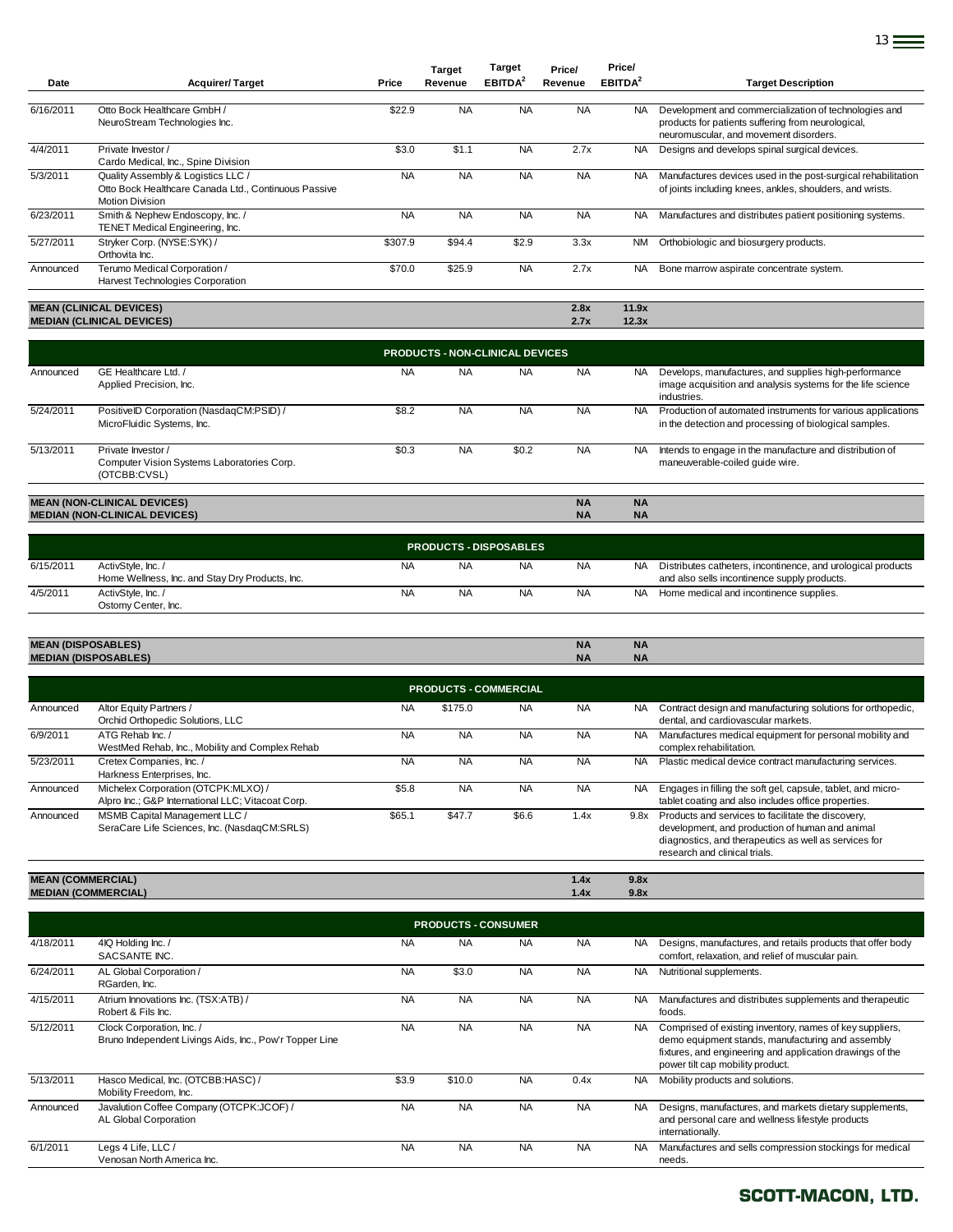$\equiv$ <sup>14</sup>

| Date      | <b>Acquirer/Target</b>                                                                                                            | Price     | <b>Target</b><br>Revenue | <b>Target</b><br>EBITDA <sup>2</sup> | Price/<br>Revenue | Price/<br>EBITDA <sup>2</sup> | <b>Target Description</b>                                                                                                        |
|-----------|-----------------------------------------------------------------------------------------------------------------------------------|-----------|--------------------------|--------------------------------------|-------------------|-------------------------------|----------------------------------------------------------------------------------------------------------------------------------|
|           |                                                                                                                                   |           |                          |                                      |                   |                               |                                                                                                                                  |
| 6/3/2011  | Protective Industrial Products, Inc. /<br>H.L. Bouton Co., Inc., Safety Glass and Safety Goggle<br><b>Business and Brand Name</b> | <b>NA</b> | <b>NA</b>                | <b>NA</b>                            | <b>NA</b>         | NA.                           | Manufactures and distributes eye protection products<br>including safety glasses and goggles.                                    |
| 4/13/2011 | Riverside Company /<br>BioSan Laboratories, Inc.                                                                                  | <b>NA</b> | <b>NA</b>                | <b>NA</b>                            | <b>NA</b>         | NA.                           | Manufactures food and nutrient supplements.                                                                                      |
| 4/27/2011 | SportsQuest, Inc. (OTCPK:SPQS) /<br><b>Fielding Eyewear</b>                                                                       | <b>NA</b> | <b>NA</b>                | <b>NA</b>                            | <b>NA</b>         | NA.                           | Full and half framed camouflage sunglasses, shooting and<br>reading glasses, and eyewear accessories for outdoor<br>enthusiasts. |
| 4/5/2011  | Therapeutic Solutions International, Inc. (OTCPK:TSOI) /<br>NTI Tension Suppression System                                        | <b>NA</b> | <b>NA</b>                | <b>NA</b>                            | <b>NA</b>         | NA.                           | Non-drug migraine prevention product.                                                                                            |
| 6/2/2011  | United Seating & Mobility, LLC /<br>Advacare, Inc.                                                                                | <b>NA</b> | <b>NA</b>                | <b>NA</b>                            | <b>NA</b>         | NA.                           | Rehabilitation technology products and services for physically<br>disabled individuals.                                          |
|           |                                                                                                                                   |           |                          |                                      |                   |                               |                                                                                                                                  |
|           | <b>MEAN (CONSUMER PRODUCTS)</b>                                                                                                   |           |                          |                                      | 0.4x              | <b>NA</b>                     |                                                                                                                                  |
|           | <b>MEDIAN (CONSUMER PRODUCTS)</b>                                                                                                 |           |                          |                                      | 0.4x              | <b>NA</b>                     |                                                                                                                                  |

|           |                                                                                                                                  |           |           | PRODUCTS - PHARMACEUTICALS |           |           |                                                                                                                                                   |
|-----------|----------------------------------------------------------------------------------------------------------------------------------|-----------|-----------|----------------------------|-----------|-----------|---------------------------------------------------------------------------------------------------------------------------------------------------|
| 4/20/2011 | Actient Pharmaceuticals, LLC /<br>Columbia Laboratories Inc., Certain Assets of Striant                                          | \$3.1     | <b>NA</b> | NA.                        | <b>NA</b> |           | NA A replacement therapy in males for conditions associated<br>with a deficiency or absence of endogenous testosterone.                           |
| Announced | Adolor Corporation (NasdaqGM:ADLR) /<br>GlaxoSmithKline plc, Entereg for Postoperative lleus                                     | <b>NA</b> | <b>NA</b> | <b>NA</b>                  | <b>NA</b> | <b>NA</b> | Reacquire rights in Entereg for Postoperative lleus.                                                                                              |
| 5/3/2011  | Akorn, Inc. (NasdaqGS:AKRX) /<br>Advanced Vision Research, Inc.                                                                  | \$28.8    | \$20.0    | \$0.2                      | 1.4x      | <b>NM</b> | Develops and markets pharmaceuticals for dry eye and<br>external eye diseases.                                                                    |
| Announced | AxoGen. Inc. /<br>LecTec Corp. (OTCBB:LECT)                                                                                      | <b>NA</b> | \$0.1     | \$2.0                      | <b>NA</b> | <b>NA</b> | Intellectual property licensing, and research and development<br>company.                                                                         |
| Announced | Baxter International Inc. (NYSE:BAX) /<br>Prism Pharmaceuticals, Inc.                                                            | \$338.0   | <b>NA</b> | <b>NA</b>                  | <b>NA</b> | <b>NA</b> | Develops and commercializes cardiovascular injectable<br>products.                                                                                |
| 4/18/2011 | Biotech Synergy, Inc. /<br>MultiEpitope NSCLC Cancer Vaccine Phase 2 Positive<br>Assets and Related Patents                      | <b>NA</b> | <b>NA</b> | <b>NA</b>                  | <b>NA</b> | <b>NA</b> | Production and patent rights to use therapeutic vaccine for<br>lung cancer patients.                                                              |
| 5/16/2011 | Biozone Pharmaceuticals, Inc. (OTCBB:BZNE) /<br>Aero Pharmaceuticals Inc.                                                        | \$320.8   | \$0.3     | \$0.1                      | <b>NM</b> | <b>NM</b> | Markets scalp and skin care products to treat dry skin and<br>scalp conditions.                                                                   |
| Announced | Cardium Therapeutics Inc. (AMEX:CXM) /<br>Transdel Pharmaceuticals, Inc., Substantially all Assets                               | \$2.7     | <b>NA</b> | \$2.5                      | <b>NA</b> | <b>NA</b> | Develops non-invasive, topically delivered<br>cosmetic/cosmeceutical products, hormone based products,<br>and emetic and dermatological products. |
| Announced | Cynapsus Therapeutics Inc. (TSXV:CTH) /<br>Adagio Pharmaceuticals Ltd.                                                           | \$5.3     | <b>NA</b> | <b>NA</b>                  | <b>NA</b> | <b>NA</b> | Intellectual property relating to the reformulation of an<br>approved Parkinson's drug.                                                           |
| 4/19/2011 | Forest Laboratories Holdings Limited /<br>Blue Ash Therapeutics, LLC                                                             | <b>NA</b> | <b>NA</b> | <b>NA</b>                  | <b>NA</b> | <b>NA</b> | Develops and markets cardiovascular drugs.                                                                                                        |
| 6/30/2011 | Horizon Technology Finance Corporation<br>(NasdaqGM:HRZN) /<br>Pharmasset, Inc. (NasdaqGS:VRUS)                                  | <b>NA</b> | \$1.0     | \$78.6                     | <b>NA</b> | <b>NA</b> | Clinical-stage pharmaceutical company, focuses on<br>discovering, developing, and commercializing novel drugs to<br>treat viral infections.       |
| 4/28/2011 | Iroko Pharmaceuticals, LLC /<br>iCeutica Inc.                                                                                    | <b>NA</b> | <b>NA</b> | <b>NA</b>                  | <b>NA</b> | <b>NA</b> | Develops a pipeline of reformulated and improved products.                                                                                        |
| Announced | Kadmon Pharmaceuticals LLC; NanoTerra, Inc. /<br>NanoTerra, Inc., Clinicalstage product candidates                               | <b>NA</b> | <b>NA</b> | <b>NA</b>                  | <b>NA</b> | <b>NA</b> | Three novel, clinical-stage product candidates for the<br>treatment of various diseases, as well as rights to a drug<br>discovery platform.       |
| Announced | Kohlberg Kravis Roberts & Co. (NYSE:KKR) /<br>Capsugel, Inc.                                                                     | \$2,375.0 | \$750.0   | <b>NA</b>                  | 3.2x      | <b>NA</b> | Develops and manufactures dosage forms for the<br>pharmaceutical and dietary supplements industries.                                              |
| 5/12/2011 | Merck & Co. Inc. (NYSE:MRK) /<br>Inspire Pharmaceuticals, Inc.                                                                   | \$375.4   | \$105.4   | \$23.6                     | 3.6x      | <b>NA</b> | Specialty pharmaceutical company that focuses on<br>developing and commercializing ophthalmic products.                                           |
| 5/10/2011 | Metrics, Inc. /<br>HWSM Pharmaceuticals, L.L.C.                                                                                  | <b>NA</b> | <b>NA</b> | <b>NA</b>                  | <b>NA</b> | NA        | Generics pharmaceutical company that offers prescription<br>vitamins, analgesics, and anti-fungal products.                                       |
| Announced | Nestlé Health Science S.A. /<br>Prometheus Laboratories Inc.                                                                     | <b>NA</b> | \$519.0   | \$138.9                    | <b>NA</b> | <b>NA</b> | Develops and commercializes novel pharmaceutical and<br>diagnostic products to help physicians individualize patient<br>care.                     |
| 4/6/2011  | Nuron Biotech Inc. /<br>Wyeth, LLC, HibTITER Assets                                                                              | <b>NA</b> | <b>NA</b> | <b>NA</b>                  | <b>NA</b> | <b>NA</b> | Glycoconjugate technology vaccines for humans for reducing<br>the incidence of Hib disease in children.                                           |
| 5/12/2011 | Nuvo Research Inc. (TSX:NRI) /<br>ZARS Pharma, Inc.                                                                              | \$36.5    | <b>NA</b> | <b>NA</b>                  | <b>NA</b> | <b>NA</b> | Develops and commercializes topically administered drugs<br>primarily in the area of pain management.                                             |
| Announced | Vertex Pharmaceuticals (Switzerland) Sàrl /<br>Alios BioPharma, Inc., Exclusive Worldwide Rights to Two<br>Hepatitis C Compounds | \$1,525.0 | <b>NA</b> | <b>NA</b>                  | <b>NA</b> | <b>NA</b> | Acquire worldwide development rights of two hepatitis C<br>compounds.                                                                             |
| Announced | Zydus Pharmaceuticals (USA) Inc. /<br>DrugTech Corporation and Nesher Pharmaceuticals Inc.                                       | \$60.0    | <b>NA</b> | <b>NA</b>                  | <b>NA</b> | NA        | Marketing of generic drugs and development of intravaginal<br>medicament applicators.                                                             |
|           | <b>MEAN (PHARMACEUTICALS)</b>                                                                                                    |           |           |                            | 2.7x      | <b>NA</b> |                                                                                                                                                   |
|           | <b>MEDIAN (PHARMACEUTICALS)</b>                                                                                                  |           |           |                            | 3.2x      | <b>NA</b> |                                                                                                                                                   |

|           | <b>PRODUCTS - BIOTECH</b>                                                       |           |           |           |           |           |                                                                                                                                                                     |  |  |  |
|-----------|---------------------------------------------------------------------------------|-----------|-----------|-----------|-----------|-----------|---------------------------------------------------------------------------------------------------------------------------------------------------------------------|--|--|--|
| 5/24/2011 | Abcam Plc (AIM:ABC) /<br>MitoSciences Inc.                                      | \$6.0     | \$2.1     | <b>NA</b> | 2.9x      | <b>NA</b> | Develops, produces, and distributes mitochondrial<br>antibodies and assays that support critical research in<br>cancer, neurodegeneration, and metabolic disorders. |  |  |  |
| Announced | Allozyne, Inc. /<br>Poniard Pharmaceuticals, Inc. (NasdaqCM:PARD)               | <b>NA</b> | <b>NA</b> | \$17.4    | <b>NA</b> | <b>NA</b> | Develops and commercializes cancer therapeutics.                                                                                                                    |  |  |  |
| Announced | Axcan Holdings, Inc. /<br>Mpex Pharmaceuticals, Inc.                            | \$257.5   | <b>NA</b> | <b>NA</b> | <b>NA</b> | <b>NA</b> | Develops therapies for antibiotic resistance.                                                                                                                       |  |  |  |
| 5/31/2011 | Emergent Product Development Seattle, LLC /<br>TenX BioPharma Inc., Zanolimumab | \$18.5    | <b>NA</b> | <b>NA</b> | <b>NA</b> | NA.       | Fully human monoclonal antibody therapeutic product<br>candidate.                                                                                                   |  |  |  |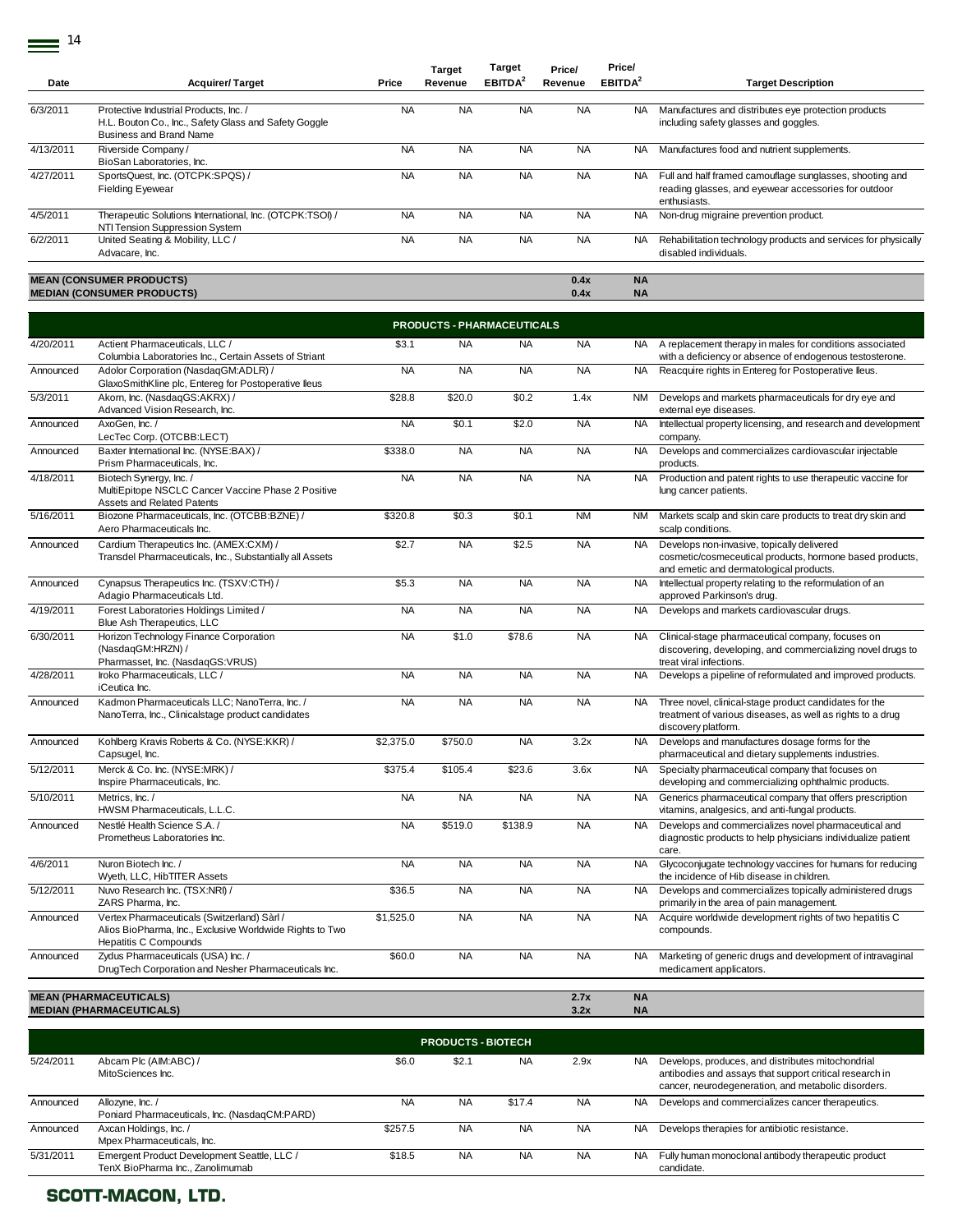|                       |                                                                                                                            |           | <b>Target</b> | <b>Target</b>       | Price/    | Price/              |                                                                                                                                                                                 |
|-----------------------|----------------------------------------------------------------------------------------------------------------------------|-----------|---------------|---------------------|-----------|---------------------|---------------------------------------------------------------------------------------------------------------------------------------------------------------------------------|
| Date                  | <b>Acquirer/Target</b>                                                                                                     | Price     | Revenue       | EBITDA <sup>2</sup> | Revenue   | EBITDA <sup>2</sup> | <b>Target Description</b>                                                                                                                                                       |
| Announced             | Enterologics, Inc. (OTCBB:ELGO) /<br>Bio Balance, Inc.                                                                     | \$0.5     | <b>NA</b>     | <b>NA</b>           | <b>NA</b> | <b>NA</b>           | Engages in the study of biomedical problems.                                                                                                                                    |
| 6/1/2011              | Evotec AG (XTRA:EVT) /<br>Compound Focus, Inc.                                                                             | \$18.1    | \$11.3        | <b>NA</b>           | 1.6x      | <b>NA</b>           | Molecule compound management services for liquid and<br>solid compounds.                                                                                                        |
| 6/2/2011              | Healthpoint Biotherapeutics /<br>Systagenix Wound Management (US), Inc., REGRANEX<br>Gel and Related Intellectual Property | <b>NA</b> | <b>NA</b>     | <b>NA</b>           | <b>NA</b> | <b>NA</b>           | Biotechnology product for the treatment of lower extremity<br>diabetic neuropathic ulcers.                                                                                      |
| Announced             | Helicon Group Limited (ASX:HCG) /<br>Aspen Medisys, LLC                                                                    | <b>NA</b> | <b>NA</b>     | <b>NA</b>           | <b>NA</b> | <b>NA</b>           | Magnetically energized thermotherapies for the treatment of<br>cancer and other diseases.                                                                                       |
| 4/21/2011             | Intrexon Corporation /<br>Neugenesis Corporation                                                                           | <b>NA</b> | <b>NA</b>     | <b>NA</b>           | <b>NA</b> | <b>NA</b>           | Develops technology platforms that help in the discovery,<br>improvement, and production of complex proteins for<br>biotechnology and biopharmaceutical industries.             |
| 6/2/2011              | Kedrion S.p.A./<br>Grifols, S.A., Melville Fractionation Facility and Talecris'<br>FVIII US Business and Two Plasma Center | <b>NA</b> | <b>NA</b>     | <b>NA</b>           | <b>NA</b> | <b>NA</b>           | Fractionation pharmaceutical facility and two plasma centers.                                                                                                                   |
| 6/27/2011             | Luminex Corporation (NasdaqGS:LMNX) /<br>EraGen Biosciences, Inc.                                                          | \$34.0    | \$8.0         | <b>NA</b>           | 4.3x      | <b>NA</b>           | Develops, manufactures, and markets molecular reagent<br>products and software for research and clinical testing<br>markets.                                                    |
| Announced             | Management Buyout /<br>Ondine Biomedical Inc. (TSX:OBP)                                                                    | \$3.2     | \$1.6         | <b>NM</b>           | 2.0x      | <b>NM</b>           | Develops and commercializes anti-infective therapies for the<br>treatment of bacterial, fungal, and viral infections.                                                           |
| 5/10/2011             | Merus Labs Inc. /<br>Iroko International LP, Vancocin Capsules                                                             | <b>NA</b> | \$8.1         | <b>NA</b>           | <b>NA</b> | <b>NA</b>           | Antibiotic medicine used for the treatment of enterocolitis and<br>antibiotic associated pseudomembranous colitis.                                                              |
| Announced             | Millennium Pharmaceuticals, Inc. /<br>Biogen Idec. Inc., Two Oncology Assets                                               | <b>NA</b> | <b>NA</b>     | <b>NA</b>           | <b>NA</b> | <b>NA</b>           | Two kinase inhibitor cancer programs, namely oral and<br>selective pan-Raf kinase inhibitor and one undisclosed<br>kinase inhibitor program in oncology.                        |
| 4/4/2011              | Morphotek, Inc./<br>TransMolecular, Inc., Tumor Targeting Assets                                                           | <b>NA</b> | <b>NA</b>     | <b>NA</b>           | <b>NA</b> | <b>NA</b>           | Tumor targeting assets that deliver radionucleotides,<br>chemotoxins, nanoparticles and optical dyes to tumor cells.                                                            |
| 6/1/2011              | Myriad Genetics Inc. (NasdaqGS:MYGN) /<br>RulesBased Medicine, Inc.                                                        | \$80.0    | <b>NA</b>     | <b>NA</b>           | <b>NA</b> | <b>NA</b>           | Develops and commercializes molecular diagnostic tests<br>based on novel biomarker patterns primarily for the<br>psychiatric market.                                            |
| 4/12/2011             | NanoTerra, Inc./<br>Surface Logix, Inc.                                                                                    | <b>NA</b> | <b>NA</b>     | <b>NA</b>           | <b>NA</b> | <b>NA</b>           | Drug development company that creates and develops small<br>molecule drugs to treat metabolic and cardiovascular<br>diseases.                                                   |
| 4/8/2011              | Novelos Therapeutics, Inc. (OTCBB:NVLT) /<br>Novelos Therapeutics, Inc., Prior to Reverse Merger with<br>Cellectar, Inc.   | <b>NA</b> | \$0.0         | \$3.8               | <b>NA</b> | <b>NA</b>           | Developed and commercializes oxidized glutathione-based<br>compounds for the treatment of cancer and hepatitis.                                                                 |
| 5/13/2011             | Orphazyme Aps /<br>CytRx Corporation, Worldwide Rights of Molecular<br>Chaperone Assets                                    | <b>NA</b> | <b>NA</b>     | <b>NA</b>           | <b>NA</b> | <b>NA</b>           | Worldwide rights of three orally administered molecular<br>chaperone amplifiers.                                                                                                |
| 5/26/2011             | Pharmascience, Inc.; T2C2 Capital /<br>Aegera Therapeutics, Inc.                                                           | <b>NA</b> | <b>NA</b>     | <b>NA</b>           | <b>NA</b> | <b>NA</b>           | Develops drugs that control apoptosis as well as developing<br>small molecule IAP inhibitors for various other treatments.                                                      |
| 6/1/2011              | Raizen/<br>Codexis, Inc. (NasdaqGS:CDXS)                                                                                   | <b>NA</b> | \$112.4       | \$0.0               | <b>NA</b> | <b>NA</b>           | Proprietary biocatalysts for pharmaceuticals and biofuels<br>markets.                                                                                                           |
| 6/1/2011              | Schiff Nutrition Group, Inc. /<br>Ganeden Biotech, Inc., Certain Assets                                                    | \$40.0    | \$17.0        | <b>NA</b>           | 2.4x      | <b>NA</b>           | Worldwide exclusive rights of over the counter probiotic<br>products and dietary supplements.                                                                                   |
| 6/28/2011             | Shire Pharmaceuticals, Inc. /<br>Advanced BioHealing, Inc.                                                                 | \$831.9   | \$161.4       | \$27.2              | 5.2x      | <b>NM</b>           | Develops, manufactures, and commercializes cell-based<br>therapies.                                                                                                             |
| Announced             | Synageva BioPharma Corp. /<br>Trimeris Inc. (NasdaqGM:TRMS)                                                                | <b>NA</b> | \$25.2        | \$20.5              | <b>NA</b> | <b>NA</b>           | Commercialization of a class of fusion inhibitors for antiviral<br>drug treatments.                                                                                             |
| Announced             | TEVA Pharmaceuticals USA, Inc. /<br>Cephalon Inc. (NasdaqGS:CEPH)                                                          | \$6,366.7 | \$2,959.6     | \$1,080.3           | 2.2x      | 5.9x                | Discovers, develops, and commercializes products for the<br>central nervous system, inflammatory disease, pain, and<br>oncology therapeutic areas.                              |
| 5/10/2011             | Undisclosed /<br>ProMetic Life Sciences Inc. (TSX:PLI)                                                                     | <b>NA</b> | \$11.3        | <b>NM</b>           | <b>NA</b> | <b>NM</b>           | Researches, develops, manufactures, and markets various<br>applications for drug purification, drug development,<br>proteomics, clinical diagnostics, and pathogen elimination. |
| <b>MEAN (BIOTECH)</b> |                                                                                                                            |           |               |                     | 2.9x      | 5.9x                |                                                                                                                                                                                 |

**MEDIAN (BIOTECH) 2.4x 5.9x**

4/29/2011 American Realty Capital Trust, Inc. / Freestanding, Fee Simple Walgreens Pharmacy in Forest, Mississippi \$4.4 \$0.4 NA NM NA A 13,605 square feet freestanding pharmacy. 6/6/2011 Healthmed Services Ltd. (OTCPK:HEME) / DRS Technologies, Inc. NA NA NA NA NA NA Distributes and markets diabetes test kits through retail outlets and online. 4/14/2011 Henry Schein Inc. (NasdaqGS:HSIC) / Alpha Scientific Medical, Inc. NA \$10.0 NA NA NA Supplies medical/surgical, pharmaceutical, and laboratory products to health care providers. Announced Horizons Investors Corp. / Emerging Vision Inc. \$24.7 \$67.6 \$2.3 0.4x 10.7x Operates a chain of retail optical stores and franchises optical chains. 6/1/2011 Insulet Corporation (NasdaqGM:PODD) / Neighborhood Diabetes Shoppe, Inc. \$62.4 \$61.8 \$4.1 1.0x 15.3x Supplies diabetes products. 4/4/2011 Medical Innovation BV / Vitaid Ltd. \$1.6 NA NA NA NA NA Imports, markets, and distributes medical devices. 5/13/2011 Oxbridge Bank & Trust SCC / Liquid Nutrition Group Inc. (TSXV:LQD) NA NA NA NA NA NA Owns and operates hybrid health and nutrition retail stores. 5/26/2011 Private Investors / Modern Mobility Aids, Inc. (OTCBB:MDRM) \$0.1 NM NA NM NA Wholesale and distribution of products for mobility challenged individuals. **PRODUCTS - DISTRIBUTION**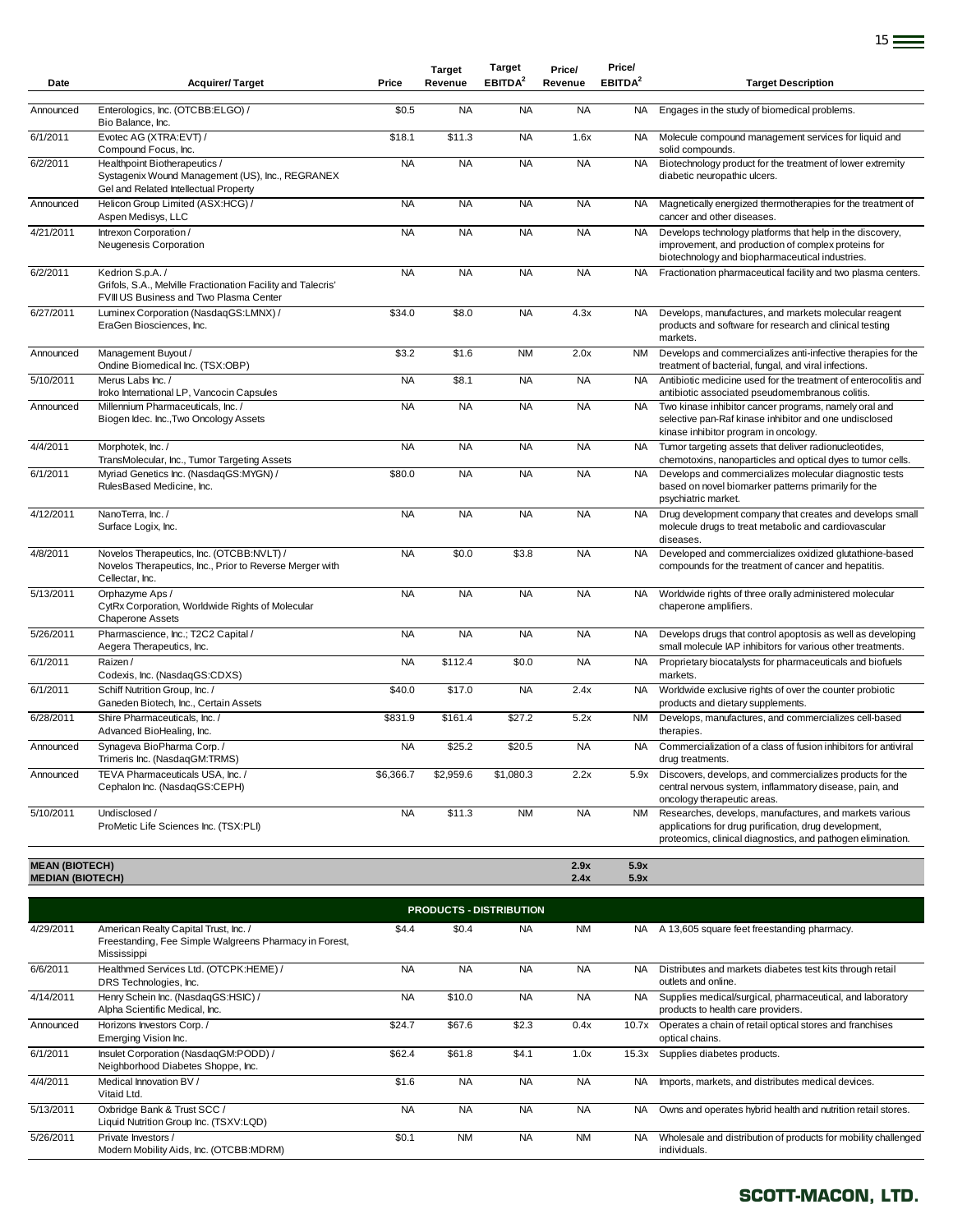$\equiv$ <sup>16</sup>

| Date                       | <b>Acquirer/Target</b>                                                               | Price     | <b>Target</b><br>Revenue | <b>Target</b><br><b>EBITDA<sup>2</sup></b> | Price/<br>Revenue | Price/<br>EBITDA <sup>2</sup> | <b>Target Description</b>                                                                 |
|----------------------------|--------------------------------------------------------------------------------------|-----------|--------------------------|--------------------------------------------|-------------------|-------------------------------|-------------------------------------------------------------------------------------------|
|                            |                                                                                      |           |                          |                                            |                   |                               |                                                                                           |
| 4/12/2011                  | Sanare, LLC /<br>Doctor Diabetic Supply Inc. and Great Lakes Medical<br>Supply, Inc. | <b>NA</b> | <b>NA</b>                | <b>NA</b>                                  | <b>NA</b>         | NA.                           | Two direct-to-consumer distributors of diabetic testing<br>supplies and related products. |
| 4/12/2011                  | Scrip Products Corporation/<br>Allegro Medical Supplies Inc.                         | <b>NA</b> | <b>NA</b>                | <b>NA</b>                                  | <b>NA</b>         | NA.                           | Sells medical and other life-enhancing products online.                                   |
| 4/22/2011                  | Sleepcair Inc. /<br>Spectrum Medical Equipment Inc.                                  | <b>NA</b> | <b>NA</b>                | <b>NA</b>                                  | <b>NA</b>         | NA.                           | Home medical equipment and supplies.                                                      |
| Announced                  | Walgreen Co. (NYSE:WAG) /<br>Carle Foundation, 10 Carle RxExpress Pharmacies         | <b>NA</b> | <b>NA</b>                | <b>NA</b>                                  | <b>NA</b>         | NA.                           | Comprised of 10 pharmacies.                                                               |
| 6/1/2011                   | VWR International LLC /<br>Intermountain Scientific Corporation                      | <b>NA</b> | <b>NA</b>                | <b>NA</b>                                  | <b>NA</b>         | <b>NA</b>                     | Online seller of products needed to conduct scientific<br>research.                       |
| <b>MEAN (DISTRIBUTION)</b> |                                                                                      |           |                          |                                            | 0.7x              | 13.0x                         |                                                                                           |
|                            | <b>MEDIAN (DISTRIBUTION)</b>                                                         |           |                          |                                            | 0.7x              | 13.0x                         |                                                                                           |
| <b>MEAN (PRODUCTS)</b>     |                                                                                      |           |                          |                                            | 2.5x              | 11.1x                         |                                                                                           |
| <b>MEDIAN (PRODUCTS)</b>   |                                                                                      |           |                          |                                            | 2.2x              | 10.7x                         |                                                                                           |
|                            |                                                                                      |           |                          |                                            |                   |                               |                                                                                           |

1) Source: Financial Information from SEC filings and other publicly-available sources 2) EBITDA: Earnings Before Interest, Taxes, Depreciation and Amortization 3) NA: Not Available

4) NM: Not Meaningful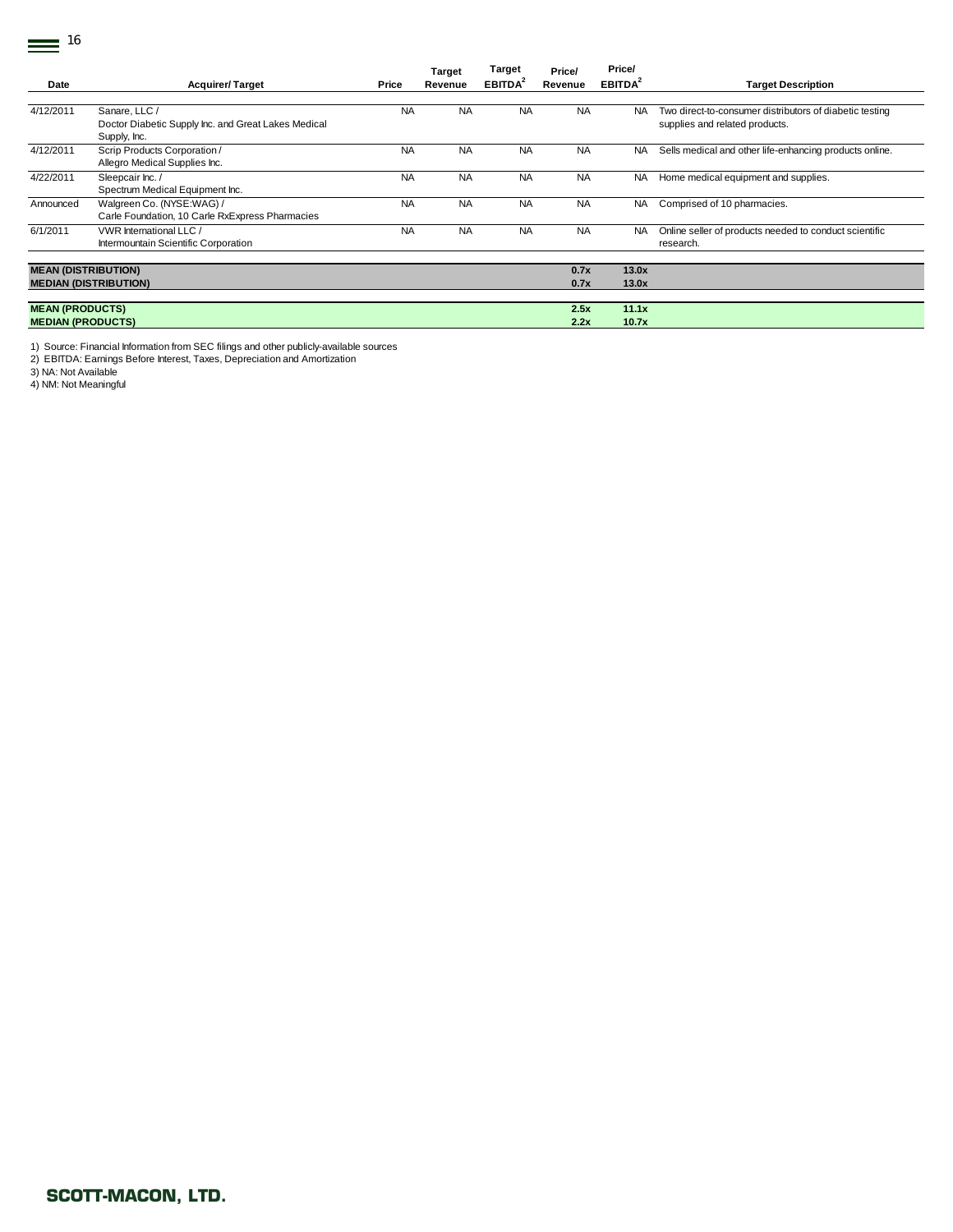# **ANALYSIS OF SELECTED** 17 **PUBLICLY-TRADED HEALTHCARE COMPANIES<sup>1</sup> SECOND QUARTER (APRIL 1— JUNE 30, 2011)**

**(\$ millions Except Per Share Data)** 

|                                              | <b>Stock</b> | <b>Stock</b><br>Price<br>52 Wk | <b>Stock</b><br>Price<br>52 Wk |                             |                  | LTM <sup>4</sup> | LTM <sup>4</sup>    | LTM <sup>4</sup><br><b>Diluted EPS</b><br><b>Before</b> | TEV <sup>3</sup> / | TEV <sup>3</sup> /  | P/Diluted<br><b>EPS Before</b> |
|----------------------------------------------|--------------|--------------------------------|--------------------------------|-----------------------------|------------------|------------------|---------------------|---------------------------------------------------------|--------------------|---------------------|--------------------------------|
| Company Name (Ticker Symbol)                 | Price        | High                           | Low                            | Market Cap <sup>2</sup>     | TEV <sup>3</sup> | Revenue          | EBITDA <sup>5</sup> | Extra                                                   | Revenue            | EBITDA <sup>5</sup> | Extra                          |
|                                              |              |                                |                                | <b>SERVICES - INSURANCE</b> |                  |                  |                     |                                                         |                    |                     |                                |
| Aetna Inc. (NYSE:AET)                        | 44.09        | 46.01                          | 25.00                          | 16,732.16                   | 19,377.66        | 34,012.30        | 3,411.20            | 4.36                                                    | 0.6x               | 5.7x                | 10.1x                          |
| AMERIGROUP Corp. (NYSE:AGP)                  | 70.47        | 71.71                          | 30.48                          | 3,495.52                    | 3,206.57         | 5,970.57         | 507.43              | 5.96                                                    | 0.5x               | 6.3x                | 11.8x                          |
| Amerisafe, Inc. (NasdaqGS:AMSF)              | 22.62        | 23.72                          | 16.80                          | 416.11                      | 400.00           | 250.73           | 38.88               | 1.52                                                    | 1.6x               | 10.3x               | 14.9x                          |
| Centene Corp. (NYSE:CNC)                     | 35.53        | 39.25                          | 20.00                          | 1,775.57                    | 1,591.09         | 4,607.86         | 221.50              | 1.85                                                    | 0.3x               | 7.2x                | 19.2x                          |
| CIGNA Corp. (NYSE:CI)                        | 51.43        | 51.81                          | 29.12                          | 13,915.36                   | 15,487.36        | 21,443.00        | 2,465.00            | 5.44                                                    | 0.7x               | 6.3x                | 9.4x                           |
| CNO Financial Group, Inc. (NYSE:CNO)         | 7.91         | 8.34                           | 4.58                           | 1,988.78                    | 4,072.18         | 4,130.70         | 943.50              | 1.04                                                    | 1.0x               | 4.3x                | 7.6x                           |
| Coventry Health Care Inc. (NYSE:CVH)         | 36.47        | 36.99                          | 16.61                          | 5,405.69                    | 5,646.65         | 11,789.88        | 1.111.47            | 3.05                                                    | 0.5x               | 5.1x                | 12.0x                          |
| FPIC Insurance Group Inc. (NasdaqGS:FPIC)    | 41.68        | 41.84                          | 24.96                          | 347.57                      | 349.07           | 195.64           | 76.75               | 3.05                                                    | 1.8x               | 4.5x                | 13.7x                          |
| Health Net Inc. (NYSE:HNT)                   | 32.09        | 34.03                          | 23.05                          | 2,903.93                    | 3,160.37         | 13,735.86        | 343.39              | 0.82                                                    | 0.2x               | 9.2x                | <b>NM</b>                      |
| HealthSpring Inc. (NYSE:HS)                  | 46.11        | 47.78                          | 14.66                          | 3,123.77                    | 3,211.54         | 3,777.16         | 397.07              | 3.55                                                    | 0.9x               | 8.1x                | 13.0x                          |
| Humana Inc. (NYSE:HUM)                       | 80.54        | 83.40                          | 43.59                          | 13,562.45                   | 13,761.93        | 34,678.59        | 2,211.04            | 6.81                                                    | 0.4x               | 6.2x                | 11.8x                          |
| Independence Holding Co. (NYSE: IHC)         | 10.44        | 10.89                          | 5.72                           | 165.30                      | 223.08           | 423.34           | 18.40               | 0.60                                                    | 0.5x               | 12.1x               | 17.5x                          |
| Metropolitan Health Networks Inc. (AMEX:MDF) | 4.79         | 5.31                           | 3.21                           | 196.93                      | 149.94           | 369.81           | 44.12               | 0.63                                                    | 0.4x               | 3.4x                | 7.5x                           |
| Molina Healthcare Inc. (NYSE:MOH)            | 27.12        | 29.03                          | 16.43                          | 1,243.59                    | 945.15           | 4,238.94         | 173.07              | 1.42                                                    | 0.2x               | 5.5x                | 19.1x                          |
| ProAssurance Corporation (NYSE:PRA)          | 70.00        | 70.31                          | 51.44                          | 2,140.25                    | 2,135.21         | 701.69           | 381.05              | 7.62                                                    | 3.0x               | 5.6x                | 9.2x                           |
| SeaBright Holdings, Inc. (NYSE:SBX)          | 9.90         | 10.55                          | 6.53                           | 221.32                      | 209.13           | 287.63           | (6.89)              | (0.43)                                                  | 0.7x               | <b>NM</b>           | <b>NM</b>                      |
| Triple-S Management Corporation (NYSE:GTS)   | 21.73        | 22.92                          | 13.04                          | 626.98                      | 722.21           | 1,987.17         | 120.92              | 2.26                                                    | 0.4x               | 6.0x                | 9.6x                           |
| Unitedhealth Group, Inc. (NYSE:UNH)          | 51.58        | 52.64                          | 27.13                          | 55,883.73                   | 57,869.73        | 98,364.00        | 9,197.00            | 4.46                                                    | 0.6x               | 6.3x                | 11.6x                          |
| Universal American Corp (NYSE:UAM)           | 10.95        | 23.55                          | 8.82                           | 829.80                      | 1,101.42         | 5,416.29         | 263.87              | 1.95                                                    | 0.2x               | 4.2x                | 5.6x                           |
| WellCare Health Plans, Inc. (NYSE:WCG)       | 51.41        | 52.78                          | 22.25                          | 2,188.08                    | 955.16           | 5,559.01         | 209.18              | (0.90)                                                  | 0.2x               | 4.6x                | <b>NM</b>                      |
| WellPoint Inc. (NYSE:WLP)                    | 78.77        | 81.92                          | 46.52                          | 28,921.43                   | 36,310.43        | 58,623.20        | 5,483.00            | 7.36                                                    | 0.6x               | 6.6x                | 10.7x                          |

**MEAN (INSURANCE) 0.7x 6.4x 11.9x MEDIAN (INSURANCE) 0.5x 6.1x 11.7x** Accelrys Inc. (NasdaqGS:ACCL) 8.30 8.95 5.33 462.19 319.23 91.71 (3.85) (0.18) 3.5x NM NM Accretive Health, Inc. (NYSE:AH) 16.25 16.25 8.30 1,479.77 1,355.16 573.80 29.23 0.14 2.4x NM NM Allscripts Healthcare Solutions, Inc. (NasdaqNM:MDRX) 19.27 22.55 15.65 3,605.48 4,016.74 704.50 125.33 0.42 NM NM NM Cerner Corp. (NasdaqNM:CERN) 94.74 97.76 72.05 7,849.49 7,403.38 1,816.34 474.19 2.67 4.1x 15.6x NM Computer Programs & Systems Inc. (NasdaqNM:CPSI) 46.84 49.49 33.92 513.51 498.42 153.25 31.11 1.71 3.3x 16.0x NM Craneware plc (AIM:CRW) 9.37 9.60 5.15 243.25 212.54 28.40 7.24 0.21 NM NM NM iSOFT Group Limited (ASX:ISF) 0.07 0.80 0.07 79.99 278.15 364.58 22.49 (0.32) 0.8x 12.4x NM MedAssets, Inc. (NasdaqNM:MDAS) 20.19 25.08 16.54 1,172.13 1,357.03 380.08 108.47 0.46 3.6x 12.5x NM Medidata Solutions, Inc. (NasdaqGM:MDSO) 23.88 24.65 13.36 568.61 480.67 156.61 26.31 0.47 3.1x 18.3x NM Merge Healthcare Incorporated. (NasdaqGS:MRGE) 3.73 4.25 1.92 310.65 507.89 113.43 19.54 (0.53) 4.5x NM NM Omnicell Inc. (NasdaqNM:OMCL) 14.45 15.38 10.93 476.42 297.79 222.41 17.23 0.15 1.3x 17.3x NM Quality Systems Inc. (NasdaqGS:QSII) 69.82 71.81 51.30 2,021.78 1,914.93 334.77 91.67 1.93 NM NM NM **SERVICES - TECHNOLOGY**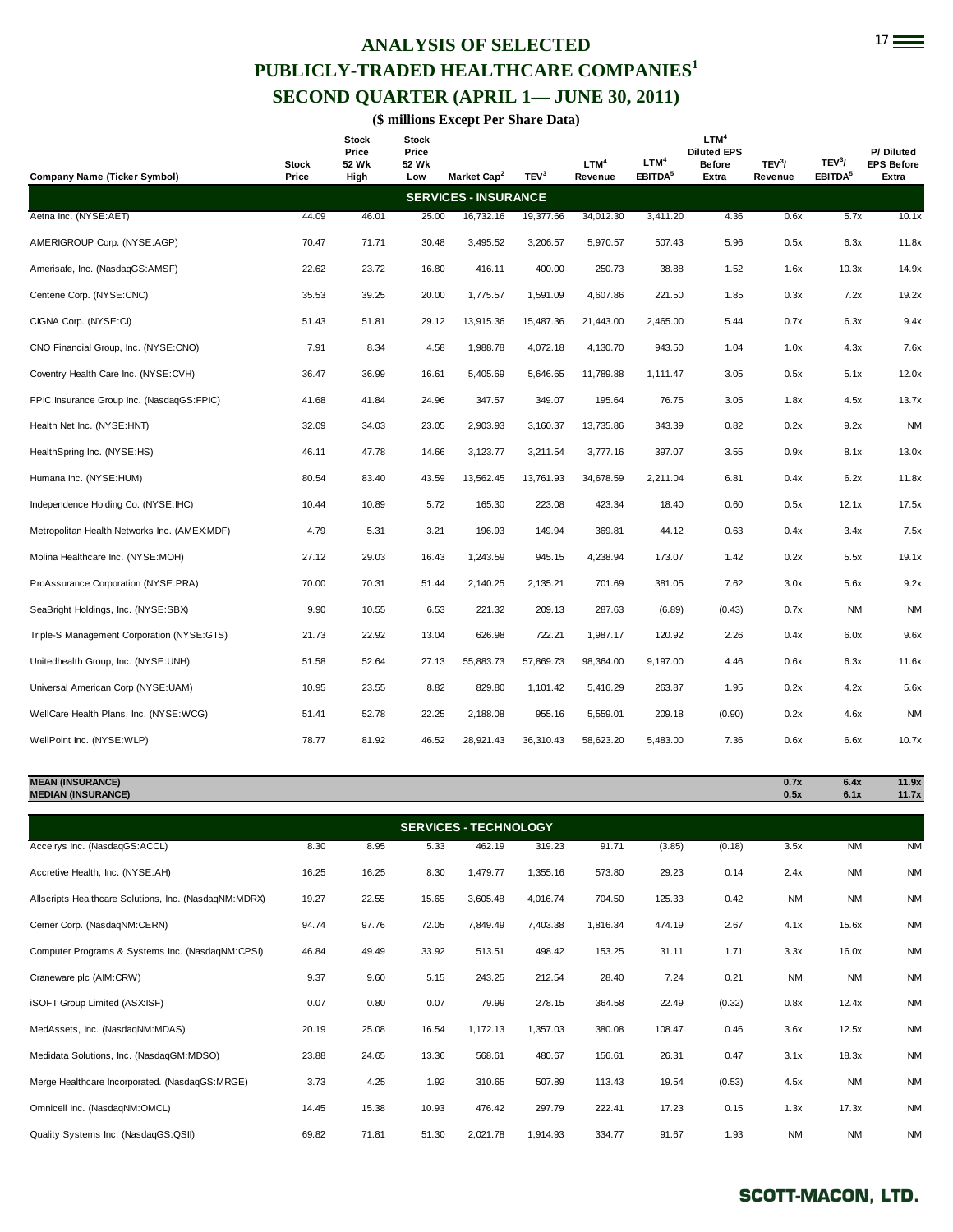| Company Name (Ticker Symbol)         | Stock<br>Price | <b>Stock</b><br>Price<br>52 Wk<br>High | <b>Stock</b><br>Price<br>52 Wk<br>Low | Market Cap <sup>2</sup> | TEV <sup>3</sup> | <b>LTM<sup>4</sup></b><br>Revenue | LTM <sup>4</sup><br>EBITDA <sup>5</sup> | <b>LTM<sup>4</sup></b><br><b>Diluted EPS</b><br><b>Before</b><br>Extra | TEV3/<br>Revenue | TEV <sup>3</sup> /<br>EBITDA <sup>5</sup> | P/Diluted<br><b>EPS Before</b><br>Extra |
|--------------------------------------|----------------|----------------------------------------|---------------------------------------|-------------------------|------------------|-----------------------------------|-----------------------------------------|------------------------------------------------------------------------|------------------|-------------------------------------------|-----------------------------------------|
| Raysearch Laboratories AB (OM:RAY B) | 5.65           | 6.98                                   | 4.26                                  | 192.17                  | 180.68           | 17.59                             | 7.55                                    | 0.15                                                                   | <b>NM</b>        | <b>NM</b>                                 | <b>NM</b>                               |
| Sage Group plc (LSE:SGE)             | 4.27           | 4.55                                   | 3.43                                  | 5.626.42                | 5,911.06         | 2.253.99                          | 573.94                                  | 0.27                                                                   | 2.6x             | 10.3x                                     | 15.8x                                   |
| Vital Images Inc. (NasdagNM:VTAL)    | 13.98          | 16.92                                  | 12.20                                 | 196.03                  | 70.60            | 59.37                             | 0.39                                    | (0.19)                                                                 | 1.2x             | <b>NM</b>                                 | <b>NM</b>                               |

| <b>MEAN (TECHNOLOGY)</b><br><b>MEDIAN (TECHNOLOGY)</b>   |          |          |          |                               |           |           |          |        | 2.7x<br>3.1x | 14.6x<br>15.6x | 15.8x<br>15.8x |
|----------------------------------------------------------|----------|----------|----------|-------------------------------|-----------|-----------|----------|--------|--------------|----------------|----------------|
|                                                          |          |          |          | <b>SERVICES - OUTSOURCING</b> |           |           |          |        |              |                |                |
| Advisory Board Co. (NasdaqGS:ABCO)                       | 57.88    | 59.40    | 39.74    | 940.80                        | 910.42    | 290.25    | 39.19    | 1.13   | 3.1x         | <b>NM</b>      | <b>NM</b>      |
| Air Methods Corp. (NasdaqNM:AIRM)                        | 74.74    | 76.72    | 27.00    | 944.71                        | 988.18    | 575.41    | 110.63   | 3.95   | 1.7x         | 8.9x           | 18.9x          |
| Albany Molecular Research Inc. (NasdaqGS:AMRI)           | 4.81     | 7.10     | 3.87     | 145.80                        | 135.73    | 205.68    | 5.59     | (2.12) | 0.7x         | <b>NM</b>      | <b>NM</b>      |
| American Dental Partners, Inc. (NasdaqNM:ADPI)           | 12.96    | 13.86    | 10.05    | 199.93                        | 285.63    | 288.61    | 51.64    | 0.74   | 1.0x         | 5.5x           | 17.5x          |
| American Medical Alert Corp. (NasdaqSC:AMAC)             | 5.59     | 7.50     | 4.91     | 53.72                         | 49.91     | 41.49     | 9.06     | 0.22   | 1.2x         | 5.5x           | <b>NM</b>      |
| AMN Healthcare Services Inc. (NYSE:AHS)                  | 8.32     | 9.33     | 4.14     | 329.34                        | 572.18    | 775.33    | 40.95    | (1.38) | 0.7x         | 14.0x          | <b>NM</b>      |
| Athenahealth, Inc. (NasdaqGM:ATHN)                       | 41.10    | 50.56    | 21.51    | 1,433.20                      | 1,339.31  | 260.99    | 38.76    | 0.44   | <b>NM</b>    | <b>NM</b>      | <b>NM</b>      |
| BioScrip Inc. (NasdaqNM:BIOS)                            | 6.49     | 7.85     | 4.00     | 351.73                        | 629.36    | 1,742.85  | 55.12    | (1.10) | 0.4x         | 11.4x          | <b>NM</b>      |
| CardioNet, Inc. (NasdaqNM:BEAT)                          | 5.31     | 6.11     | 4.00     | 129.38                        | 86.37     | 122.11    | (1.87)   | (0.66) | 0.7x         | <b>NM</b>      | <b>NM</b>      |
| Catalyst Health Solutions, Inc. (NasdaqGS:CHSI)          | 55.82    | 65.97    | 31.40    | 2,469.20                      | 2,432.57  | 4,053.51  | 161.67   | 1.88   | 0.6x         | 15.0x          | <b>NM</b>      |
| Cegedim SA (ENXTPA:CGM)                                  | 56.41    | 83.40    | 55.72    | 787.68                        | 1,471.94  | 1,242.61  | 233.33   | (1.61) | 1.2x         | 6.3x           | <b>NM</b>      |
| China Public Healthcare Holding Ltd (SEHK:8116)          | 0.01     | 0.02     | 0.01     | 94.16                         | 98.17     | 45.68     | 19.99    | 0.00   | 2.1x         | 4.9x           | 11.3x          |
| CorVel Corp. (NasdaqNM:CRVL)                             | 46.90    | 54.19    | 33.10    | 545.07                        | 532.80    | 380.67    | 58.65    | 2.05   | 1.4x         | 9.1x           | 22.9x          |
| Covance Inc. (NYSE:CVD)                                  | 59.37    | 63.86    | 37.44    | 3,601.38                      | 3,363.38  | 2,060.91  | 293.12   | 0.98   | 1.6x         | 11.5x          | <b>NM</b>      |
| Cross Country Healthcare Inc. (NasdaqNM:CCRN)            | 7.60     | 9.86     | 6.34     | 236.38                        | 276.51    | 469.25    | 21.36    | (0.12) | 0.6x         | 12.9x          | <b>NM</b>      |
| eHealth, Inc. (NasdaqGS:EHTH)                            | 13.36    | 15.98    | 9.33     | 285.74                        | 155.40    | 161.97    | 35.16    | 0.70   | 1.0x         | 4.4x           | 19.2x          |
| Emdeon Inc. (NYSE:EM)                                    | 13.12    | 16.83    | 9.95     | 1,195.60                      | 2,283.97  | 1,036.37  | 246.50   | 0.24   | 2.2x         | 9.3x           | <b>NM</b>      |
| EPS Co. Ltd. (TSE:4282)                                  | 2,352.28 | 2,842.09 | 1,794.28 | 420.65                        | 372.49    | 364.75    | 53.18    | 108.85 | 1.0x         | 7.0x           | 21.6x          |
| eResearchTechnology Inc. (NasdaqNM:ERES)                 | 6.37     | 8.95     | 5.36     | 312.54                        | 302.82    | 160.82    | 42.54    | 0.22   | 1.9x         | 7.1x           | <b>NM</b>      |
| ExamWorks Group, Inc. (NYSE:EXAM)                        | 25.39    | 26.19    | 15.10    | 878.27                        | 1,037.82  | 204.70    | 29.70    | (0.26) | <b>NM</b>    | <b>NM</b>      | <b>NM</b>      |
| Express Scripts Inc. (NasdaqNM:ESRX)                     | 53.98    | 60.89    | 41.55    | 28,579.93                     | 30,307.93 | 44,929.30 | 2,485.00 | 2.35   | 0.7x         | 12.2x          | 22.9x          |
| Healthcare Locums Plc (AIM:HLO)                          | 1.81     | 2.89     | 1.40     | 204.78                        | 228.71    | 243.86    | 38.80    | 0.16   | 0.9x         | 5.9x           | 11.0x          |
| Healthcare Services Group Inc. (NasdaqNM:HCSG)           | 16.25    | 18.37    | 12.27    | 1,078.59                      | 1,000.70  | 817.10    | 55.42    | 0.53   | 1.2x         | 18.1x          | <b>NM</b>      |
| Healthways Inc. (NasdaqNM:HWAY)                          | 15.18    | 17.26    | 9.50     | 515.53                        | 759.60    | 704.30    | 144.11   | 1.21   | 1.1x         | 5.3x           | 12.5x          |
| HMS Holdings Corp. (NasdaqNM:HMSY)                       | 76.87    | 84.82    | 50.58    | 2,172.19                      | 2,055.96  | 320.37    | 87.20    | 1.48   | NM           | <b>NM</b>      | NM             |
| ICON plc (NasdaqGS:ICLR)                                 | 23.56    | 28.90    | 18.93    | 1,422.89                      | 1,191.07  | 910.23    | 115.41   | 1.21   | 1.3x         | 10.3x          | 19.5x          |
| IPC The Hospitalist Company, Inc. (NasdaqGS:IPCM)        | 46.31    | 52.25    | 22.66    | 757.97                        | 739.65    | 389.09    | 45.46    | 1.57   | 1.9x         | 16.3x          | <b>NM</b>      |
| Magellan Health Services Inc. (NasdaqNM:MGLN)            | 54.74    | 54.81    | 34.59    | 1,711.66                      | 1,355.94  | 2,933.94  | 290.49   | 4.33   | 0.5x         | 4.7x           | 12.6x          |
| MedcoHealth Solutions Inc. (NYSE:MHS)                    | 56.52    | 65.39    | 43.45    | 22,596.64                     | 27,454.04 | 66,677.00 | 3,021.90 | 3.30   | 0.4x         | 9.1x           | 17.1x          |
| Medical Staffing Network Holdings Inc.<br>(OTCPK:MSNW.Q) | 0.00     | 0.02     | 0.00     | 0.10                          | 108.85    | 314.27    | 14.82    | (1.77) | 0.3x         | 7.3x           | <b>NM</b>      |
| Mednax, Inc. (NYSE:MD)                                   | 72.19    | 75.47    | 44.83    | 3,466.92                      | 3,614.55  | 1,450.92  | 348.03   | 4.39   | 2.5x         | 10.4x          | 16.5x          |
| MedQuist Inc. (OTCPK:MEDQ)                               | 13.50    | 14.00    | 7.00     | 507.01                        | 735.46    | 403.33    | 86.01    | 0.96   | 1.8x         | 8.6x           | 14.0x          |
| National Research Corp. (NasdaqNM:NRCI)                  | 36.53    | 36.89    | 22.07    | 245.23                        | 257.92    | 65.82     | 19.79    | 1.30   | 3.9x         | 13.0x          | NM             |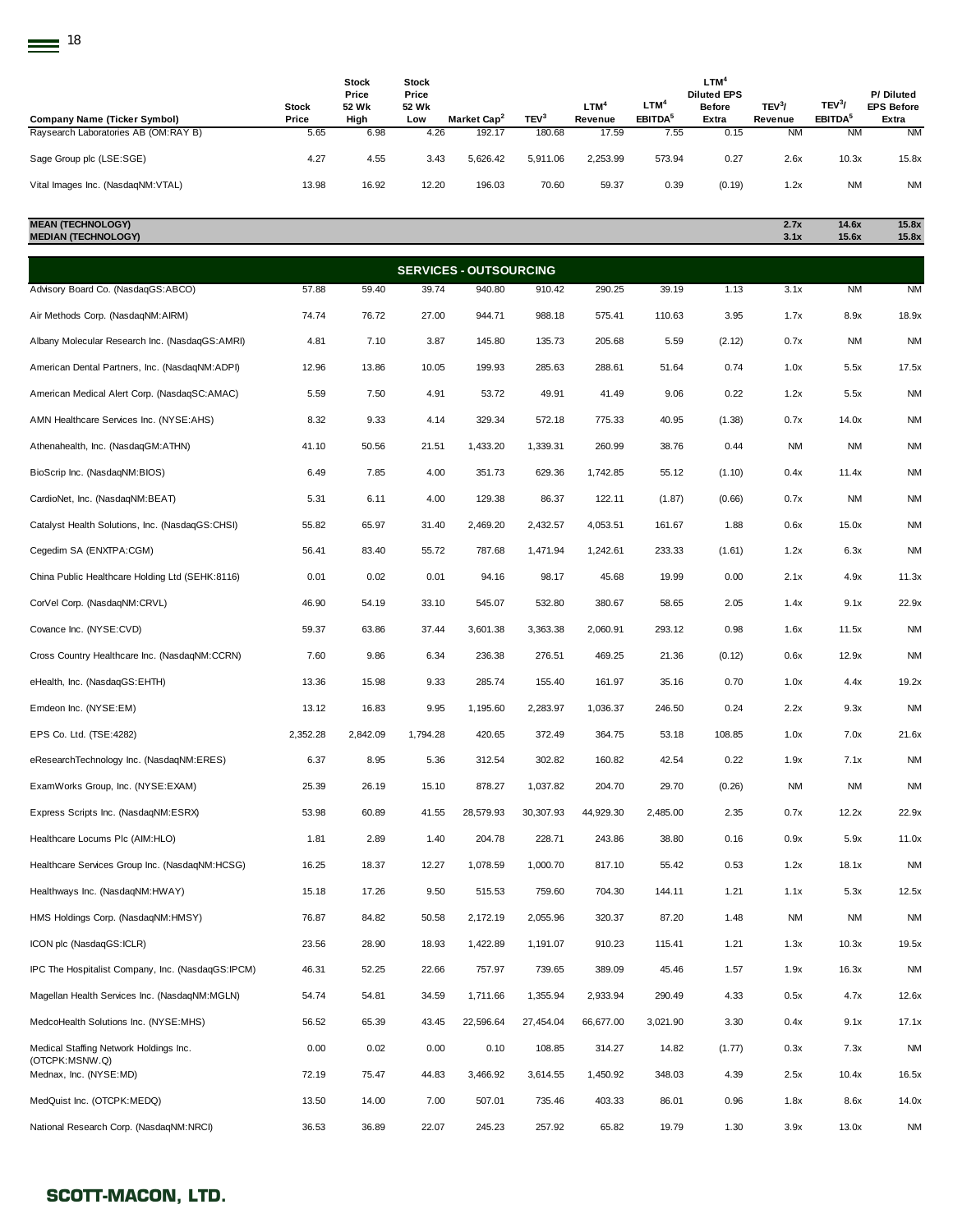| <b>Company Name (Ticker Symbol)</b>                        | <b>Stock</b><br>Price | <b>Stock</b><br>Price<br>52 Wk<br>High | <b>Stock</b><br>Price<br>52 Wk<br>Low | Market Cap <sup>2</sup> | TEV <sup>3</sup> | LTM <sup>4</sup><br>Revenue | LTM <sup>4</sup><br>EBITDA <sup>5</sup> | LTM <sup>4</sup><br><b>Diluted EPS</b><br><b>Before</b><br>Extra | TEV <sup>3</sup> /<br>Revenue | TEV <sup>3</sup> /<br>EBITDA <sup>5</sup> | P/Diluted<br><b>EPS Before</b><br>Extra |
|------------------------------------------------------------|-----------------------|----------------------------------------|---------------------------------------|-------------------------|------------------|-----------------------------|-----------------------------------------|------------------------------------------------------------------|-------------------------------|-------------------------------------------|-----------------------------------------|
| Nordion Inc. (TSX:NDN)                                     | 10.93                 | 12.44                                  | 9.33                                  | 703.76                  | 687.16           | 281.12                      | 59.79                                   | 0.27                                                             | 2.4x                          | 11.5x                                     | <b>NM</b>                               |
| Omnicare Inc. (NYSE:OCR)                                   | 31.89                 | 33.01                                  | 19.14                                 | 3,697.45                | 5,245.88         | 6,180.25                    | 624.28                                  | (0.81)                                                           | 0.8x                          | 8.4x                                      | <b>NM</b>                               |
| On Assignment Inc. (NasdagGS:ASGN)                         | 9.83                  | 11.67                                  | 4.18                                  | 363.37                  | 426.04           | 471.19                      | 31.94                                   | (0.18)                                                           | 0.9x                          | 13.3x                                     | <b>NM</b>                               |
| Parexel International Corp. (NasdaqNM:PRXL)                | 23.56                 | 27.91                                  | 16.80                                 | 1,387.02                | 1,559.93         | 1,405.22                    | 171.29                                  | 1.06                                                             | 1.1x                          | 9.1x                                      | 22.2x                                   |
| PDI Inc. (NasdagNM:PDII)                                   | 7.09                  | 11.78                                  | 5.92                                  | 103.79                  | 38.83            | 159.62                      | 1.42                                    | (0.25)                                                           | 0.2x                          | <b>NM</b>                                 | <b>NM</b>                               |
| Pharmaceutical Product Development Inc.<br>(NasdaqNM:PPDI) | 26.84                 | 32.26                                  | 22.71                                 | 3,039.39                | 2,673.02         | 1,507.00                    | 278.03                                  | 1.23                                                             | 1.8x                          | 9.6x                                      | 21.8x                                   |
| Stericycle, Inc. (NasdaqGS:SRCL)                           | 89.12                 | 95.71                                  | 61.02                                 | 7,650.86                | 8,644.27         | 1,502.34                    | 464.71                                  | 2.47                                                             | <b>NM</b>                     | 18.6x                                     | <b>NM</b>                               |
| SXC Health Solutions, Corp. (NasdaqNM:SXCI)                | 59.07                 | 61.69                                  | 33.05                                 | 3,654.88                | 3,326.65         | 2,593.89                    | 124.28                                  | 1.08                                                             | 1.3x                          | <b>NM</b>                                 | <b>NM</b>                               |
| Synergy Health plc (LSE:SYR)                               | 14.70                 | 15.28                                  | 10.21                                 | 809.74                  | 991.17           | 461.88                      | 129.73                                  | 0.82                                                             | 2.1x                          | 7.6x                                      | 17.8x                                   |
| Team Health Holdings, Inc. (NYSE:TMH)                      | 22.51                 | 23.05                                  | 11.55                                 | 1,460.07                | 1,813.61         | 2,758.54                    | 169.12                                  | 0.37                                                             | 0.7x                          | 10.7x                                     | <b>NM</b>                               |
| Transcend Services, Inc. (NasdaqGS:TRCR)                   | 29.39                 | 29.97                                  | 13.31                                 | 312.68                  | 281.11           | 101.40                      | 21.82                                   | 0.99                                                             | 2.8x                          | 12.9x                                     | <b>NM</b>                               |

### **MEAN (OUTSOURCING) 1.3x 9.9x 17.6x MEDIAN (OUTSOURCING) 1.1x 9.2x 17.8x**

| <b>SERVICES - INDIA-BASED OUTSOURCING</b>      |       |       |       |           |           |          |          |        |           |       |           |  |
|------------------------------------------------|-------|-------|-------|-----------|-----------|----------|----------|--------|-----------|-------|-----------|--|
| 3i Infotech, Ltd. (BSE:532628)                 | 1.03  | 1.61  | 0.85  | 198.43    | 688.82    | 576.50   | 112.91   | 0.29   | 1.2x      | 6.1x  | 3.6x      |  |
| Firstsource Solutions Limited (BSE:532809)     | 0.40  | 0.68  | 0.35  | 171.49    | 395.18    | 451.15   | 52.74    | 0.07   | 0.9x      | 7.5x  | 6.1x      |  |
| HCL Technologies Ltd. (BSE:532281)             | 11.04 | 11.82 | 7.86  | 7,602.54  | 7,670.03  | 3,263.87 | 409.64   | 0.48   | 2.3x      | 18.7x | 23.1x     |  |
| Hexaware Technologies Ltd. (BSE:532129)        | 1.56  | 1.66  | 0.75  | 455.61    | 347.10    | 258.24   | 26.90    | 0.11   | 1.3x      | 12.9x | 13.8x     |  |
| Infosys Technologies Ltd. (BSE:500209)         | 65.04 | 78.16 | 59.52 | 37,159.95 | 33,386.53 | 6,354.00 | 2,021.25 | 2.72   | <b>NM</b> | 16.5x | 23.9x     |  |
| KPIT Cummins Infosystems Ltd. (BSE:532400)     | 3.87  | 4.32  | 2.55  | 340.36    | 306.09    | 229.50   | 29.20    | 0.25   | 1.3x      | 10.5x | 15.2x     |  |
| Mphasis Limited (BSE:526299)                   | 9.73  | 15.93 | 7.94  | 2,043.75  | 2,008.03  | 1,156.07 | 255.74   | 1.07   | 1.7x      | 7.9x  | 9.1x      |  |
| NIIT Technologies Ltd. (BSE:532541)            | 4.01  | 5.26  | 3.72  | 237.93    | 205.02    | 276.44   | 54.94    | 0.68   | 0.7x      | 3.7x  | 5.9x      |  |
| Patni Computer Systems Ltd. (BSE:532517)       | 7.24  | 13.96 | 6.94  | 970.92    | 918.22    | 719.14   | 135.96   | 1.00   | 1.3x      | 6.8x  | 7.3x      |  |
| Satyam Computer Services Ltd. (BSE:500376)     | 1.87  | 2.55  | 1.22  | 2,205.93  | 1,459.69  | 1,154.23 | 100.53   | (0.03) | 1.3x      | 14.5x | <b>NM</b> |  |
| Tata Consultancy Services Limited (BSE:532540) | 26.41 | 27.90 | 16.23 | 51,682.46 | 50,173.48 | 8,927.13 | 2,628.12 | 1.09   | <b>NM</b> | 19.1x | 24.1x     |  |
| Tech Mahindra Limited (BSE:532755)             | 16.14 | 18.93 | 12.06 | 2,045.39  | 2,262.85  | 1,153.16 | 222.93   | 1.11   | 2.0x      | 10.2x | 14.6x     |  |
| Wipro Ltd. (BSE:507685)                        | 9.34  | 11.18 | 7.33  | 22,802.13 | 21,401.95 | 6,944.14 | 1,467.95 | 0.48   | 3.1x      | 14.6x | 19.3x     |  |
|                                                |       |       |       |           |           |          |          |        |           |       |           |  |

## **MEAN (INDIA-BASED OUTSOURCING) 1.6x 11.5x 13.8x MEDIAN (INDIA-BASED OUTSOURCING) 1.3x 10.5x 14.2x**

| <b>SERVICES - INFORMATION</b>           |       |       |       |          |          |        |        |      |           |           |           |  |
|-----------------------------------------|-------|-------|-------|----------|----------|--------|--------|------|-----------|-----------|-----------|--|
| Healthstream Inc. (NasdaqNM:HSTM)       | 8.04  | 8.69  | 3.37  | 175.31   | 153.87   | 63.20  | 11.78  | 0.59 | 2.4x      | 13.1x     | 13.6x     |  |
| National Research Corp. (NasdaqGM:NRCI) | 34.25 | 35.33 | 19.00 | 228.34   | 241.75   | 61.36  | 19.17  | 1.36 | 3.9x      | 12.6x     | <b>NM</b> |  |
| WebMD Health Corp. (NasdaqNM:WBMD)      | 51.06 | 52.81 | 37.64 | 3.058.49 | 2.785.93 | 504.12 | 105.71 | 1.27 | <b>NM</b> | <b>NM</b> | <b>NM</b> |  |

| <b>MEAN (INFORMATION)</b>                       |       |       |       |                         |        |        |       |      | 3.2x | 12.8x | 13.6x |
|-------------------------------------------------|-------|-------|-------|-------------------------|--------|--------|-------|------|------|-------|-------|
| <b>MEDIAN (INFORMATION)</b>                     |       |       |       |                         |        |        |       |      | 3.2x | 12.8x | 13.6x |
|                                                 |       |       |       |                         |        |        |       |      |      |       |       |
| <b>MEAN (SERVICES)</b>                          |       |       |       |                         |        |        |       |      | 1.4x | 9.7x  | 14.5x |
| <b>MEDIAN (SERVICES)</b>                        |       |       |       |                         |        |        |       |      | 1.2x | 9.1x  | 13.8x |
|                                                 |       |       |       |                         |        |        |       |      |      |       |       |
|                                                 |       |       |       | <b>PROVIDERS - LABS</b> |        |        |       |      |      |       |       |
| Bio-Reference Laboratories Inc. (NasdagNM:BRLI) | 20.90 | 25.99 | 18.02 | 583.90                  | 608.60 | 507.63 | 72.18 | 1.15 | 1.2x | 8.4x  | 18.2x |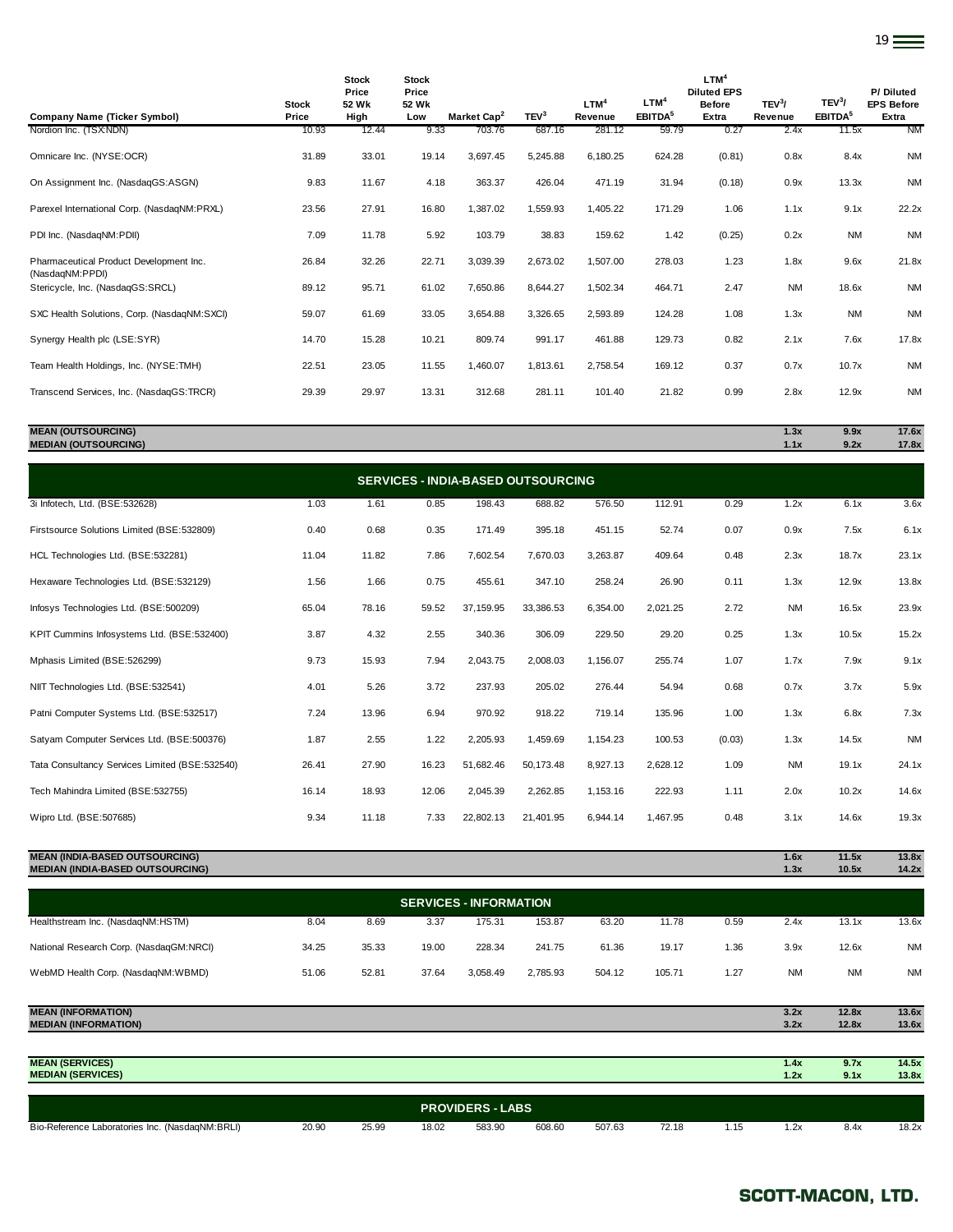| Company Name (Ticker Symbol)                                 | <b>Stock</b><br>Price | <b>Stock</b><br>Price<br>52 Wk<br>High | <b>Stock</b><br>Price<br>52 Wk<br>Low | Market Cap <sup>2</sup> | TEV <sup>3</sup> | $LTM^4$<br>Revenue | LTM <sup>4</sup><br>EBITDA <sup>5</sup> | LTM <sup>4</sup><br><b>Diluted EPS</b><br><b>Before</b><br>Extra | TEV <sup>3</sup> /<br>Revenue | TEV <sup>3</sup> /<br>EBITDA <sup>5</sup> | P/Diluted<br><b>EPS Before</b><br>Extra |
|--------------------------------------------------------------|-----------------------|----------------------------------------|---------------------------------------|-------------------------|------------------|--------------------|-----------------------------------------|------------------------------------------------------------------|-------------------------------|-------------------------------------------|-----------------------------------------|
| Charles River Laboratories International Inc.                | 40.65                 | 42.84                                  | 28.20                                 | 2,099.90                | 2,784.85         | 1,126.97           | 254.92                                  | (5.20)                                                           | 2.5x                          | 10.9x                                     | <b>NM</b>                               |
| (NYSE:CRL)<br>Laboratory Corp. of America Holdings (NYSE:LH) | 96.79                 | 100.94                                 | 71.58                                 | 9,698.36                | 11,728.86        | 5.178.70           | 1,216.40                                | 5.27                                                             | 2.3x                          | 9.6x                                      | 18.4x                                   |
| MEDTOX Scientific Inc. (NasdaqNM:MTOX)                       | 17.47                 | 18.21                                  | 10.80                                 | 155.81                  | 158.47           | 104.41             | 12.41                                   | 0.46                                                             | 1.5x                          | 12.8x                                     | <b>NM</b>                               |
| Psychemedics Corp. (NasdaqCM:PMD)                            | 9.51                  | 11.12                                  | 6.89                                  | 49.75                   | 45.01            | 21.64              | 5.37                                    | 0.56                                                             | 2.1x                          | 8.4x                                      | 17.0x                                   |
| Sonic Healthcare Ltd. (ASX:SHL)                              | 13.81                 | 14.10                                  | 10.63                                 | 5,363.55                | 6,935.84         | 3.080.25           | 550.71                                  | 0.72                                                             | 2.3x                          | 12.6x                                     | 19.3x                                   |
| Quest Diagnostics Inc. (NYSE:DGX)                            | 59.10                 | 61.21                                  | 43.38                                 | 9.299.33                | 12,555.03        | 7.385.00           | 1,554.73                                | 2.93                                                             | 1.7x                          | 8.1x                                      | 20.2x                                   |

**MEAN (LABS) 1.9x 10.1x 18.6x**

| <b>MEDIAN (LABS)</b>                                 |       |       |       |          |                                              |          |        |        | 2.1x      | 9.6x      | 18.4x     |
|------------------------------------------------------|-------|-------|-------|----------|----------------------------------------------|----------|--------|--------|-----------|-----------|-----------|
|                                                      |       |       |       |          | <b>PROVIDERS - HOME HEALTH &amp; HOSPICE</b> |          |        |        |           |           |           |
| Addus HomeCare Corp. (NasdaqGM:ADUS)                 | 5.43  | 6.21  | 2.80  | 58.42    | 91.40                                        | 273.97   | 15.64  | 0.52   | 0.3x      | 5.8x      | 10.5x     |
| Allied Healthcare International Inc. (NasdaqGS:AHCI) | 2.49  | 3.10  | 1.86  | 108.49   | 72.61                                        | 274.59   | 17.58  | 0.19   | 0.3x      | 4.1x      | 13.1x     |
| Almost Family Inc. (NasdaqNM:AFAM)                   | 27.40 | 40.76 | 23.50 | 256.05   | 202.06                                       | 338.21   | 51.70  | 3.09   | 0.6x      | 3.9x      | 8.9x      |
| Amedisys Inc. (NasdaqNM:AMED)                        | 26.63 | 40.00 | 22.82 | 784.89   | 810.16                                       | 1,585.65 | 206.17 | 3.19   | 0.5x      | 3.9x      | 8.4x      |
| Arcadia Resources Inc. (AMEX:KAD)                    | 0.08  | 0.69  | 0.07  | 14.50    | 51.89                                        | 100.04   | (8.91) | (0.08) | 0.5x      | <b>NM</b> | <b>NM</b> |
| Chemed Corp. (NYSE:CHE)                              | 65.52 | 72.25 | 49.22 | 1,393.68 | 1,494.98                                     | 1,302.65 | 160.73 | 3.55   | 1.1x      | 9.3x      | 18.4x     |
| Gentiva Health Services Inc. (NasdaqNM:GTIV)         | 20.83 | 29.21 | 18.78 | 636.92   | 1,596.07                                     | 1,608.71 | 222.66 | 1.99   | 1.0x      | 7.2x      | 10.5x     |
| IPC The Hospitalist Company, Inc. (NasdaqGS:IPCM)    | 46.31 | 52.25 | 22.66 | 757.97   | 739.65                                       | 389.09   | 45.46  | 1.57   | 1.9x      | 16.3x     | <b>NM</b> |
| LHC Group, Inc. (NasdaqNM:LHCG)                      | 23.06 | 31.69 | 19.61 | 430.65   | 444.74                                       | 651.65   | 96.18  | 2.46   | 0.7x      | 4.6x      | 9.4x      |
| Lincare Holdings Inc. (NasdaqNM:LNCR)                | 29.27 | 32.37 | 22.55 | 2,772.16 | 3.107.78                                     | 1,721.40 | 449.37 | 1.89   | 1.8x      | 6.9x      | 15.5x     |
| National Healthcare Corp. (AMEX:NHC)                 | 49.57 | 49.88 | 33.51 | 685.65   | 741.81                                       | 722.38   | 99.43  | 3.81   | 1.0x      | 7.5x      | 13.0x     |
| Rotech Healthcare Inc. (OTCBB:ROHI)                  | 4.65  | 4.93  | 0.68  | 119.41   | 589.56                                       | 494.57   | 111.94 | (0.03) | 1.2x      | 5.3x      | <b>NM</b> |
| Skilled Healthcare Group, Inc. (NYSE:SKH)            | 9.46  | 15.93 | 1.43  | 359.83   | 867.00                                       | 853.50   | 127.84 | 0.05   | 1.0x      | 6.8x      | <b>NM</b> |
| Sabra Health Care REIT, Inc. (NasdaqGS:SBRA)         | 16.71 | 19.31 | 15.85 | 419.30   | 724.77                                       | 52.77    | 46.45  | 0.00   | <b>NM</b> | 15.6x     | <b>NM</b> |
|                                                      |       |       |       |          |                                              |          |        |        |           |           |           |

**MEAN (HOME HEALTH & HOSPICE) 0.9x 7.5x 12.0x MEDIAN (HOME HEALTH & HOSPICE) 1.0x 6.8x 10.5x**

| <b>PROVIDERS - NON-ACUTE</b>                         |       |       |       |          |           |          |          |        |      |           |           |  |
|------------------------------------------------------|-------|-------|-------|----------|-----------|----------|----------|--------|------|-----------|-----------|--|
| Alliance Healthcare Services, Inc. (NYSE:AIQ)        | 3.80  | 5.06  | 3.32  | 202.21   | 762.79    | 478.62   | 143.71   | (0.63) | 1.6x | 5.3x      | <b>NM</b> |  |
| Allied Healthcare International Inc. (NasdaqNM:AHCI) | 2.49  | 3.10  | 1.86  | 108.49   | 72.61     | 274.59   | 17.58    | 0.19   | 0.3x | 4.1x      | 13.1x     |  |
| AmSurg Corp. (NasdagNM:AMSG)                         | 26.13 | 28.00 | 16.35 | 816.84   | 1,223.87  | 720.66   | 257.41   | 1.66   | 1.7x | 4.8x      | 15.7x     |  |
| Continucare Corp. (NYSE:CNU)                         | 6.18  | 6.32  | 3.25  | 374.74   | 330.12    | 324.20   | 42.66    | 0.40   | 1.0x | 7.7x      | 15.4x     |  |
| Corrections Corporation of America (NYSE:CXW)        | 21.65 | 26.89 | 18.19 | 2,323.00 | 3,397.95  | 1,697.32 | 442.13   | 1.47   | 2.0x | 7.7x      | 14.7x     |  |
| CardioNet, Inc. (NasdaqGM:BEAT)                      | 5.31  | 6.11  | 4.00  | 129.38   | 86.37     | 122.11   | (1.87)   | (0.66) | 0.7x | <b>NM</b> | <b>NM</b> |  |
| DaVita, Inc. (NYSE:DVA)                              | 86.61 | 89.58 | 56.58 | 8,271.26 | 12,004.43 | 6,493.93 | 1,220.69 | 3.86   | 1.8x | 9.8x      | 22.4x     |  |
| GEO Group, Inc. (NYSE: GEO)                          | 23.03 | 26.95 | 20.04 | 1,494.14 | 2,909.45  | 1,374.30 | 204.58   | 1.06   | 2.1x | 14.2x     | 21.8x     |  |
| Hanger Orthopedic Group Inc. (NYSE:HGR)              | 24.47 | 28.47 | 13.01 | 814.10   | 1,312.65  | 839.50   | 127.70   | 0.71   | 1.6x | 10.3x     | <b>NM</b> |  |
| HEALTHSOUTH Corp. (NYSE:HLS)                         | 26.25 | 28.50 | 16.20 | 2,498.50 | 4,379.60  | 2,046.40 | 442.10   | 8.25   | 2.1x | 9.9x      | 3.2x      |  |
| Integramed America Inc. (NasdaqGM:INMD)              | 9.65  | 11.04 | 7.57  | 114.09   | 82.37     | 250.40   | 15.15    | 0.38   | 0.3x | 5.4x      | <b>NM</b> |  |
| LCA-Vision Inc. (NasdagNM:LCAV)                      | 4.78  | 7.79  | 3.94  | 89.86    | 41.23     | 98.09    | (6.62)   | (0.96) | 0.4x | <b>NM</b> | <b>NM</b> |  |
| MEDNAX, Inc. (NYSE:MD)                               | 72.19 | 75.47 | 44.83 | 3,466.92 | 3,614.55  | 1,450.92 | 348.03   | 4.39   | 2.5x | 10.4x     | 16.5x     |  |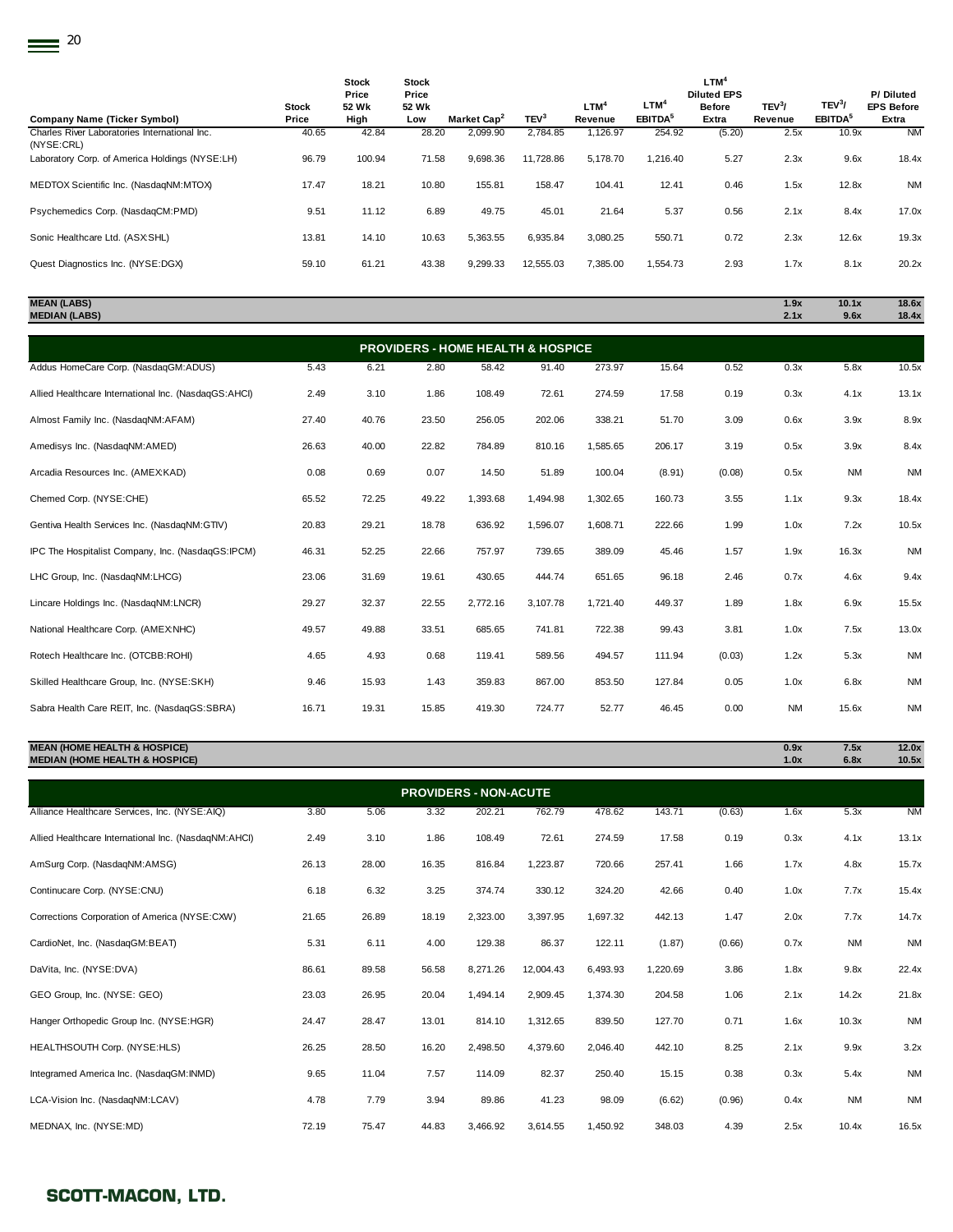| Company Name (Ticker Symbol)                   | <b>Stock</b><br>Price | <b>Stock</b><br>Price<br>52 Wk<br>High | <b>Stock</b><br>Price<br>52 Wk<br>Low | Market Cap <sup>2</sup> | TEV <sup>3</sup> | LTM <sup>4</sup><br>Revenue | $LTM^4$<br>EBITDA <sup>5</sup> | $LTM^4$<br><b>Diluted EPS</b><br><b>Before</b><br>Extra | TEV <sup>3</sup> /<br>Revenue | TEV <sup>3</sup> /<br>EBITDA <sup>5</sup> | P/Diluted<br><b>EPS Before</b><br>Extra |
|------------------------------------------------|-----------------------|----------------------------------------|---------------------------------------|-------------------------|------------------|-----------------------------|--------------------------------|---------------------------------------------------------|-------------------------------|-------------------------------------------|-----------------------------------------|
| Providence Service Corp. (NasdaqGS:PRSC)       | 12.65                 | 18.27                                  | 11.34                                 | 163.97                  | 283.31           | 886.54                      | 63.88                          | 1.46                                                    | 0.3x                          | 4.4x                                      | 8.7x                                    |
| RadNet, Inc. (NasdaqNM:RDNT)                   | 4.40                  | 5.19                                   | 1.80                                  | 164.21                  | 687.24           | 570.58                      | 99.03                          | (0.26)                                                  | 1.2x                          | 6.9x                                      | <b>NM</b>                               |
| Select Medical Holdings Corporation (NYSE:SEM) | 8.87                  | 9.66                                   | 5.62                                  | 1.368.40                | 2.868.99         | 2.498.66                    | 328.34                         | 0.55                                                    | 1.1x                          | 8.7x                                      | 16.2x                                   |
| US Physical Therapy Inc. (NasdaqNM:USPH)       | 24.73                 | 26.06                                  | 15.30                                 | 291.86                  | 298.64           | 217.57                      | 40.93                          | 1.36                                                    | 1.4x                          | 7.3x                                      | 18.2x                                   |
| VCA Antech Inc. (NasdaqGS:WOOF)                | 21.20                 | 26.29                                  | 19.05                                 | 1,832.15                | 2,237.47         | 1,405.86                    | 256.87                         | 1.23                                                    | 1.6x                          | 8.7x                                      | 17.2x                                   |
|                                                |                       |                                        |                                       |                         |                  |                             |                                |                                                         |                               |                                           |                                         |

### **MEAN (NON-ACUTE) 1.3x 7.9x 15.3x MEDIAN (NON-ACUTE) 1.5x 7.7x 16.0x**

| <b>PROVIDERS - LONG-TERM CARE</b>        |       |       |       |          |          |          |        |        |      |       |           |
|------------------------------------------|-------|-------|-------|----------|----------|----------|--------|--------|------|-------|-----------|
| Advocat Inc. (NasdaqSC:AVCA)             | 6.86  | 7.60  | 4.00  | 39.90    | 66.15    | 297.11   | 14.49  | 0.57   | 0.2x | 4.6x  | 12.0x     |
| Assisted Living Concepts Inc. (NYSE:ALC) | 16.78 | 19.61 | 13.08 | 388.52   | 494.66   | 233.68   | 59.59  | 0.77   | 2.1x | 8.3x  | 21.7x     |
| Brookdale Senior Living Inc. (NYSE:BKD)  | 24.25 | 28.30 | 12.66 | 2,957.51 | 5,385.06 | 2,238.28 | 382.45 | (0.39) | 2.4x | 14.1x | <b>NM</b> |
| Capital Senior Living Corp. (NYSE:CSU)   | 9.29  | 10.91 | 4.73  | 255.89   | 399.79   | 223.85   | 33.76  | 0.18   | 1.8x | 11.8x | <b>NM</b> |
| Emeritus Corp. (NYSE:ESC)                | 21.25 | 26.35 | 14.55 | 940.97   | 2,890.87 | 1,073.04 | 170.54 | (1.56) | 2.7x | 17.0x | <b>NM</b> |
| Ensign Group, Inc. (NasdagNM:ENSG)       | 30.39 | 34.85 | 15.01 | 635.24   | 726.09   | 678.30   | 99.42  | 2.07   | 1.1x | 7.3x  | 14.7x     |
| Five Star Quality Care Inc. (NYSE:FVE)   | 5.81  | 8.95  | 2.72  | 267.59   | 270.82   | 1,250.23 | 43.95  | 0.70   | 0.2x | 6.2x  | 8.3x      |
| Sunrise Senior Living Inc. (NYSE:SRZ)    | 9.53  | 12.44 | 2.18  | 546.97   | 664.61   | 1,373.12 | 66.33  | 0.44   | 0.5x | 10.0x | 21.7x     |
|                                          |       |       |       |          |          |          |        |        |      |       |           |

| <b>MEAN (LONG-TERM CARE)</b><br><b>MEDIAN (LONG-TERM CARE)</b> |       |       |       |                          |           |           |          |        | 1.4x<br>1.4x | 9.9x<br>9.2x | 15.7x<br>14.7x |
|----------------------------------------------------------------|-------|-------|-------|--------------------------|-----------|-----------|----------|--------|--------------|--------------|----------------|
|                                                                |       |       |       | <b>PROVIDERS - ACUTE</b> |           |           |          |        |              |              |                |
| Chindex International Inc. (NasdaqGS:CHDX)                     | 13.62 | 18.64 | 11.26 | 219.68                   | 163.24    | 160.86    | 14.86    | 0.30   | 1.0x         | 11.0x        | <b>NM</b>      |
| Community Health Systems, Inc. (NYSE:CYH)                      | 25.68 | 42.50 | 22.33 | 2,412.68                 | 11,731.93 | 13,266.34 | 1,687.13 | 3.04   | 0.9x         | 7.0x         | 8.4x           |
| Health Management Associates Inc. (NYSE:HMA)                   | 10.78 | 11.74 | 6.13  | 2,729.19                 | 5,718.52  | 5,276.89  | 759.85   | 0.68   | 1.1x         | 7.5x         | 15.8x          |
| Integrated Healthcare Holdings Inc. (OTCBB:IHCH)               | 0.08  | 0.22  | 0.01  | 20.17                    | 68.98     | 457.84    | 48.83    | 0.08   | 0.2x         | 1.4x         | 1.0x           |
| Kindred Healthcare Inc. (NYSE:KND)                             | 21.47 | 28.99 | 11.50 | 1,115.42                 | 1,385.13  | 4,462.28  | 227.87   | 1.59   | 0.3x         | 6.1x         | 13.5x          |
| Lifepoint Hospitals Inc. (NasdaqNM:LPNT)                       | 39.08 | 43.45 | 29.33 | 2,051.35                 | 3,375.35  | 3,364.80  | 529.70   | 3.00   | 1.0x         | 6.4x         | 13.0x          |
| MedCath Corp. (NasdaqNM:MDTH)                                  | 13.59 | 14.96 | 7.00  | 276.24                   | 212.70    | 443.95    | 24.31    | (2.84) | 0.5x         | 8.7x         | <b>NM</b>      |
| Select Medical Holdings Corporation (NYSE:SEM)                 | 8.87  | 9.66  | 5.62  | 1,368.40                 | 2,868.99  | 2,498.66  | 328.34   | 0.55   | 1.1x         | 8.7x         | 16.2x          |
| Tenet Healthcare Corp. (NYSE:THC)                              | 6.24  | 7.70  | 3.92  | 3,054.81                 | 7,272.81  | 9,372.00  | 1,128.00 | 2.00   | 0.8x         | 6.4x         | 3.1x           |
| Universal Health Services Inc. (NYSE:UHS)                      | 51.53 | 56.46 | 30.51 | 5,032.94                 | 9,109.29  | 6,131.56  | 920.79   | 2.76   | 1.5x         | 9.9x         | 18.6x          |

| <b>MEAN (ACUTE)</b>  | 0.8x | 7.3x                | <b>THE ALL</b><br>11.2A |
|----------------------|------|---------------------|-------------------------|
| <b>MEDIAN (ACUT)</b> | 0.9x | 7.2<br>$\mathbf{L}$ | <b>SALA</b><br>13.3X    |
|                      |      |                     |                         |

**MEAN (PROVIDERS) 1.2x 8.3x 14.2x MEDIAN (PROVIDERS) 1.1x 7.7x 15.4x**

| <b>PRODUCTS - CLINICAL DEVICES</b>      |       |       |       |          |          |        |        |        |           |           |           |  |
|-----------------------------------------|-------|-------|-------|----------|----------|--------|--------|--------|-----------|-----------|-----------|--|
| Abiomed Inc. (NasdaqNM:ABMD)            | 16.20 | 19.19 | 8.63  | 610.83   | 550.52   | 101.15 | (7.84) | (0.32) | <b>NM</b> | <b>NM</b> | <b>NM</b> |  |
| Accuray Incorporated (NasdaqNM:ARAY)    | 8.01  | 11.16 | 5.85  | 556.01   | 413.08   | 208.85 | 13.43  | 0.06   | 2.0x      | <b>NM</b> | <b>NM</b> |  |
| Affymetrix Inc. (NasdaqNM:AFFX)         | 7.93  | 8.07  | 3.75  | 559.30   | 573.02   | 304.28 | 35.13  | (0.01) | 1.9x      | 16.3x     | <b>NM</b> |  |
| Align Technology Inc. (NasdaqNM:ALGN)   | 22.80 | 25.94 | 13.90 | 1.774.23 | 1.457.29 | 401.89 | 114.69 | 0.96   | 3.6x      | 12.7x     | 23.8x     |  |
| Alphatec Holdings, Inc. (NasdaqNM:ATEC) | 3.48  | 4.87  | 1.85  | 310.16   | 345.97   | 186.01 | 14.94  | (0.13) | 1.9x      | <b>NM</b> | <b>NM</b> |  |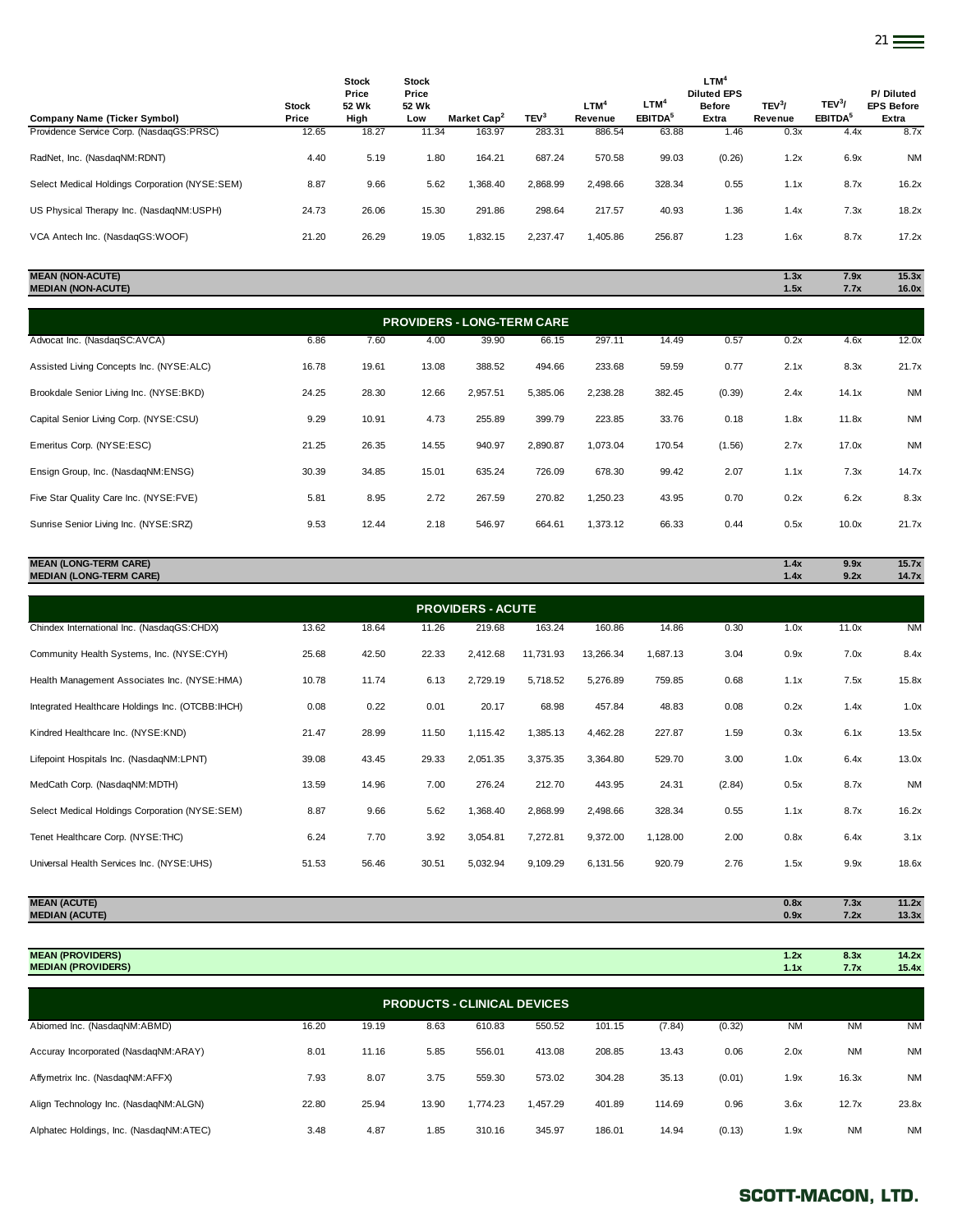| <b>Company Name (Ticker Symbol)</b>                 | Stock<br>Price | Stock<br>Price<br>52 Wk<br>High | Stock<br>Price<br>52 Wk<br>Low | Market Cap <sup>2</sup> | TEV <sup>3</sup> | LTM <sup>4</sup><br>Revenue | LTM <sup>4</sup><br>EBITDA <sup>5</sup> | LTM <sup>4</sup><br><b>Diluted EPS</b><br><b>Before</b><br>Extra | TEV <sup>3</sup> /<br>Revenue | TEV <sup>3</sup> /<br>EBITDA <sup>5</sup> | P/Diluted<br><b>EPS Before</b><br>Extra |
|-----------------------------------------------------|----------------|---------------------------------|--------------------------------|-------------------------|------------------|-----------------------------|-----------------------------------------|------------------------------------------------------------------|-------------------------------|-------------------------------------------|-----------------------------------------|
| AngioDynamics Inc. (NasdaqNM:ANGO)                  | 14.23          | 17.73                           | 12.91                          | 355.41                  | 242.71           | 215.96                      | 31.87                                   | 0.33                                                             | 1.1x                          | 7.6x                                      | <b>NM</b>                               |
| AtriCure, Inc. (NasdaqNM:ATRC)                      | 12.90          | 14.84                           | 5.95                           | 207.32                  | 199.24           | 60.69                       | (0.62)                                  | (0.20)                                                           | 3.3x                          | <b>NM</b>                                 | <b>NM</b>                               |
| Baxter International Inc. (NYSE:BAX)                | 59.69          | 60.50                           | 40.25                          | 34,045.86               | 36,490.86        | 13,200.00                   | 3,744.00                                | 3.49                                                             | 2.8x                          | 9.7x                                      | 17.1x                                   |
| Boston Scientific Corp. (NYSE:BSX)                  | 6.91           | 7.96                            | 5.04                           | 10,559.90               | 14,888.90        | 7,771.00                    | 1,924.00                                | 0.38                                                             | 1.9x                          | 7.7x                                      | 18.3x                                   |
| Bruker BioSciences Corp. (NasdaqNM:BRKR)            | 20.36          | 21.65                           | 10.52                          | 3,375.00                | 3,482.90         | 1,384.20                    | 213.70                                  | 0.55                                                             | 2.5x                          | 16.3x                                     | <b>NM</b>                               |
| Cepheid (NasdaqNM:CPHD)                             | 34.64          | 34.96                           | 13.81                          | 2,139.82                | 2,065.68         | 224.64                      | 16.37                                   | (0.02)                                                           | <b>NM</b>                     | <b>NM</b>                                 | <b>NM</b>                               |
| Conceptus, Inc. (NasdaqNM:CPTS)                     | 11.67          | 16.38                           | 10.31                          | 363.98                  | 370.54           | 133.87                      | 14.72                                   | 2.57                                                             | 2.8x                          | ΝM                                        | 4.5x                                    |
| CONMED Corp. (NasdaqNM:CNMD)                        | 28.48          | 29.14                           | 16.75                          | 806.01                  | 971.45           | 720.81                      | 106.32                                  | 1.11                                                             | 1.3x                          | 9.1x                                      | NM                                      |
| CR Bard Inc. (NYSE:BCR)                             | 109.86         | 113.13                          | 75.16                          | 9,410.06                | 9,558.06         | 2,769.70                    | 885.00                                  | 5.57                                                             | 3.5x                          | 10.8x                                     | 19.7x                                   |
| CryoLife Inc. (NYSE:CRY)                            | 5.60           | 6.79                            | 5.01                           | 156.42                  | 118.84           | 117.12                      | 19.24                                   | 0.13                                                             | 1.0x                          | 6.2x                                      | <b>NM</b>                               |
| Cyberonics Inc. (NasdaqNM:CYBX)                     | 27.95          | 35.88                           | 20.51                          | 785.06                  | 702.79           | 190.46                      | 52.48                                   | 1.64                                                             | 3.7x                          | 13.4x                                     | 17.1x                                   |
| Cynosure, Inc. (NasdaqNM:CYNO)                      | 12.10          | 15.21                           | 8.80                           | 153.10                  | 71.38            | 84.77                       | 1.27                                    | (0.37)                                                           | 0.8x                          | ΝM                                        | <b>NM</b>                               |
| DexCom, Inc. (NasdaqNM:DXCM)                        | 14.49          | 16.91                           | 9.91                           | 971.89                  | 934.86           | 53.26                       | (43.34)                                 | (0.78)                                                           | <b>NM</b>                     | ΝM                                        | NM                                      |
| Edwards Lifesciences Corp. (NYSE:EW)                | 87.18          | 91.82                           | 53.10                          | 9,997.72                | 9,713.42         | 1,511.00                    | 357.00                                  | 1.96                                                             | <b>NM</b>                     | NM                                        | <b>NM</b>                               |
| Endologix Inc. (NasdagNM:ELGX)                      | 9.30           | 9.35                            | 3.68                           | 527.83                  | 493.55           | 71.32                       | (3.62)                                  | 0.12                                                             | <b>NM</b>                     | NM                                        | <b>NM</b>                               |
| Exactech Inc. (NasdaqNM:EXAC)                       | 18.01          | 19.24                           | 14.03                          | 235.57                  | 278.27           | 194.75                      | 31.27                                   | 0.77                                                             | 1.4x                          | 8.9x                                      | 23.4x                                   |
| Fresenius SE & Co KGaA (DB:FRE)                     | 104.65         | 107.21                          | 74.64                          | 17,027.24               | 35,327.06        | 23,102.89                   | 4,458.63                                | 5.70                                                             | 1.5x                          | 7.9x                                      | 18.4x                                   |
| Gen-Probe Inc. (NasdaqNM:GPRO)                      | 69.15          | 86.96                           | 42.00                          | 3,315.19                | 3,293.72         | 550.95                      | 187.87                                  | 2.17                                                             | NM                            | 17.5x                                     | <b>NM</b>                               |
| Genomic Health Inc. (NasdaqGS:GHDX)                 | 27.91          | 28.69                           | 11.94                          | 816.81                  | 753.22           | 186.68                      | 12.96                                   | 0.19                                                             | 4.0x                          | <b>NM</b>                                 | <b>NM</b>                               |
| Hologic Inc. (NasdaqNM:HOLX)                        | 20.17          | 23.24                           | 13.22                          | 5,275.04                | 6,154.69         | 1,720.21                    | 599.31                                  | (0.06)                                                           | 3.6x                          | 10.3x                                     | <b>NM</b>                               |
| Illumina Inc. (NasdaqNM:ILMN)                       | 75.15          | 76.81                           | 41.16                          | 9,253.37                | 8,882.14         | 993.13                      | 290.25                                  | 0.86                                                             | <b>NM</b>                     | <b>NM</b>                                 | <b>NM</b>                               |
| IMRIS, Inc. (TSX:IM)                                | 6.91           | 8.79                            | 3.64                           | 308.13                  | 255.52           | 72.88                       | (0.07)                                  | (0.11)                                                           | 3.5x                          | ΝM                                        | <b>NM</b>                               |
| Integra LifeSciences Holdings Corp. (NasdaqNM:IART) | 47.81          | 52.90                           | 33.63                          | 1,365.50                | 1,626.27         | 740.41                      | 153.89                                  | 2.05                                                             | 2.2x                          | 10.6x                                     | 23.3x                                   |
| Intuitive Surgical Inc. (NasdaqNM:ISRG)             | 372.11         | 377.84                          | 246.05                         | 14,619.46               | 13,529.66        | 1,472.50                    | 616.00                                  | 9.94                                                             | <b>NM</b>                     | <b>NM</b>                                 | <b>NM</b>                               |
| Kensey Nash Corp. (NasdaqNM:KNSY)                   | 25.23          | 30.50                           | 21.47                          | 215.21                  | 219.33           | 74.80                       | 32.49                                   | 0.56                                                             | 2.9x                          | 6.8x                                      | <b>NM</b>                               |
| Kinetic Concepts Inc. (NYSE:KCI)                    | 57.63          | 59.71                           | 31.84                          | 4,079.86                | 4,763.84         | 2,033.13                    | 624.00                                  | 3.77                                                             | 2.3x                          | 7.6x                                      | 15.3x                                   |
| LeMaitre Vascular, Inc. (NasdaqNM:LMAT)             | 7.07           | 7.36                            | 4.71                           | 109.33                  | 90.23            | 56.04                       | 7.59                                    | 0.31                                                             | 1.6x                          | 11.9x                                     | 22.5x                                   |
| MAKO Surgical Corp. (NasdaqNM:MAKO)                 | 29.73          | 35.90                           | 9.28                           | 1,217.71                | 1,154.52         | 50.07                       | (36.43)                                 | (1.06)                                                           | <b>NM</b>                     | <b>NM</b>                                 | <b>NM</b>                               |
| Masimo Corporation (NasdaqNM:MASI)                  | 29.68          | 35.15                           | 21.70                          | 1,773.68                | 1,670.78         | 419.68                      | 100.69                                  | 1.07                                                             | 4.0x                          | 16.6x                                     | <b>NM</b>                               |
| Medtronic Inc. (NYSE:MDT)                           | 38.53          | 43.33                           | 30.80                          | 40,878.90               | 48,285.90        | 15,933.00                   | 5,365.00                                | 2.86                                                             | 3.0x                          | 9.0x                                      | 13.5x                                   |
| Meridian Bioscience Inc. (NasdaqNM:VIVO)            | 24.11          | 24.99                           | 16.59                          | 988.61                  | 960.23           | 147.72                      | 46.96                                   | 0.61                                                             | NM                            | NM                                        | <b>NM</b>                               |
| Natus Medical Inc. (NasdaqNM:BABY)                  | 15.15          | 17.50                           | 11.68                          | 439.41                  | 408.07           | 228.49                      | 34.49                                   | 0.52                                                             | 1.8x                          | 11.8x                                     | <b>NM</b>                               |
| NuVasive, Inc. (NasdaqNM:NUVA)                      | 32.88          | 37.87                           | 22.11                          | 1,310.60                | 1,359.12         | 493.62                      | 70.18                                   | 1.87                                                             | 2.8x                          | 19.4x                                     | 17.5x                                   |
| Nxstage Medical, Inc. (NasdaqNM:NXTM)               | 20.82          | 27.12                           | 13.45                          | 1,130.36                | 1,071.59         | 189.37                      | (9.01)                                  | (0.58)                                                           | <b>NM</b>                     | <b>NM</b>                                 | <b>NM</b>                               |
| Orthofix International NV (NasdaqNM:OFIX)           | 42.47          | 42.83                           | 26.00                          | 766.80                  | 960.37           | 564.71                      | 105.58                                  | (0.52)                                                           | 1.7x                          | 9.1x                                      | <b>NM</b>                               |
| Ossur Hf. (ICSE:OSSR)                               | 1.71           | 1.97                            | 1.59                           | 773.94                  | 914.21           | 369.07                      | 72.54                                   | 0.07                                                             | 2.5x                          | 12.6x                                     | 23.6x                                   |
| Palomar Medical Technologies Inc. (NasdaqNM:PMTI)   | 11.28          | 16.57                           | 8.56                           | 214.40                  | 132.10           | 65.88                       | (7.21)                                  | (0.43)                                                           | 2.0x                          | NM                                        | <b>NM</b>                               |
| Quidel Corp. (NasdaqNM:QDEL)                        | 15.15          | 16.30                           | 10.75                          | 502.46                  | 493.67           | 144.56                      | 20.90                                   | 0.10                                                             | 3.4x                          | <b>NM</b>                                 | <b>NM</b>                               |
| ResMed Inc. (NYSE:RMD)                              | 30.95          | 35.90                           | 29.24                          | 4,732.72                | 4,141.25         | 1,192.83                    | 336.43                                  | 1.40                                                             | 3.5x                          | 12.3x                                     | 22.0x                                   |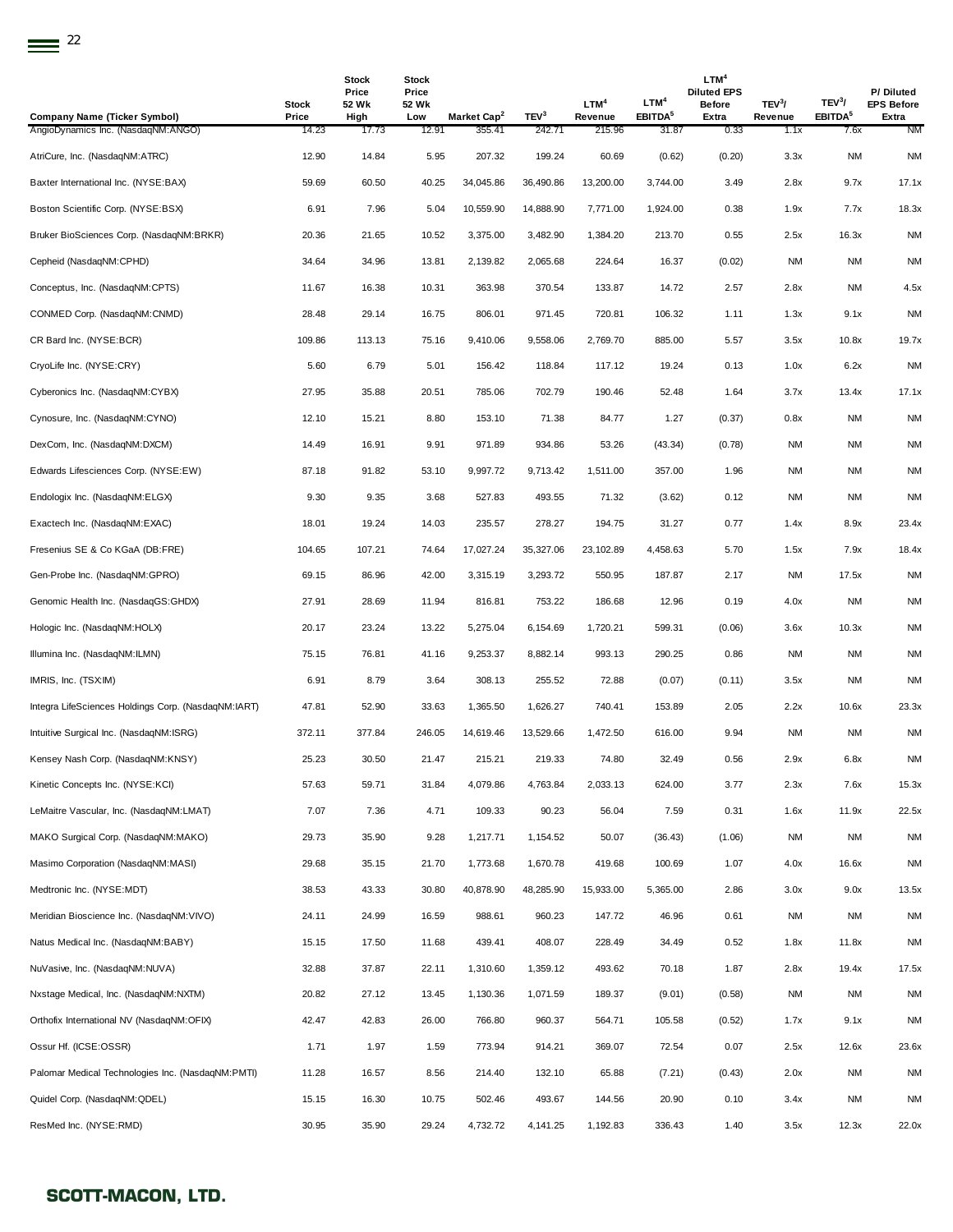| Company Name (Ticker Symbol)                   | Stock<br>Price | <b>Stock</b><br>Price<br>52 Wk<br>High | Stock<br>Price<br>52 Wk<br>Low | Market Cap <sup>2</sup> | TEV <sup>3</sup> | LTM <sup>4</sup><br>Revenue | LTM <sup>4</sup><br>EBITDA <sup>5</sup> | LTM <sup>4</sup><br><b>Diluted EPS</b><br><b>Before</b><br>Extra | TEV <sup>3</sup> /<br>Revenue | TEV <sup>3</sup> /<br>EBITDA <sup>5</sup> | P/Diluted<br><b>EPS Before</b><br>Extra |
|------------------------------------------------|----------------|----------------------------------------|--------------------------------|-------------------------|------------------|-----------------------------|-----------------------------------------|------------------------------------------------------------------|-------------------------------|-------------------------------------------|-----------------------------------------|
| Sirona Dental Systems Inc. (NasdaqNM:SIRO)     | 53.10          | 57.87                                  | 29.55                          | 2,960.91                | 3,045.85         | 815.70                      | 207.63                                  | 1.99                                                             | 3.7x                          | 14.7x                                     | <b>NM</b>                               |
| Smith & Nephew plc (LSE:SN.)                   | 10.68          | 12.02                                  | 8.54                           | 9,532.21                | 9,883.87         | 4,022.00                    | 1,176.00                                | 0.69                                                             | 2.5x                          | 8.4x                                      | 15.5x                                   |
| SonoSite Inc. (NasdaqNM:SONO)                  | 35.17          | 38.77                                  | 26.24                          | 485.56                  | 500.90           | 290.47                      | 41.59                                   | 0.67                                                             | 1.7x                          | 12.0x                                     | <b>NM</b>                               |
| Sonova Holding AG (SWX:SOON)                   | 93.27          | 163.26                                 | 90.36                          | 6,145.56                | 6,262.42         | 1,764.76                    | 417.76                                  | 3.79                                                             | 3.5x                          | 15.0x                                     | 24.6x                                   |
| The Spectranetics Corporation (NasdaqNM:SPNC)  | 6.22           | 6.39                                   | 4.12                           | 207.39                  | 173.90           | 119.33                      | 12.25                                   | (0.37)                                                           | 1.5x                          | 14.2x                                     | <b>NM</b>                               |
| St. Jude Medical Inc. (NYSE:STJ)               | 47.68          | 54.18                                  | 34.25                          | 15,679.57               | 17,629.59        | 5,278.59                    | 1,616.10                                | 2.73                                                             | 3.3x                          | 10.9x                                     | 17.5x                                   |
| STAAR Surgical Co. (NasdagNM:STAA)             | 5.30           | 6.74                                   | 4.20                           | 188.37                  | 182.32           | 56.03                       | 0.66                                    | (0.09)                                                           | 3.3x                          | <b>NM</b>                                 | <b>NM</b>                               |
| Stereotaxis Inc. (NasdaqNM:STXS)               | 3.51           | 4.49                                   | 2.88                           | 192.05                  | 195.15           | 53.66                       | (19.64)                                 | (0.41)                                                           | 3.6x                          | <b>NM</b>                                 | <b>NM</b>                               |
| Stryker Corp. (NYSE:SYK)                       | 58.69          | 65.21                                  | 42.74                          | 22,771.95               | 20,910.85        | 7,536.10                    | 2,327.10                                | 3.17                                                             | 2.8x                          | 9.0x                                      | 18.5x                                   |
| Symmetry Medical, Inc. (NYSE:SMA)              | 8.97           | 11.03                                  | 8.06                           | 326.27                  | 401.50           | 372.11                      | 49.66                                   | 0.38                                                             | 1.1x                          | 8.1x                                      | 23.5x                                   |
| Synovis Life Technologies Inc. (NasdaqNM:SYNO) | 17.42          | 21.34                                  | 13.64                          | 199.65                  | 153.66           | 75.05                       | 11.62                                   | 0.59                                                             | 2.0x                          | 13.2x                                     | <b>NM</b>                               |
| Thermogenesis Corp. (NasdaqSC:KOOL)            | 2.01           | 3.95                                   | 1.60                           | 32.86                   | 19.31            | 25.20                       | (1.35)                                  | (0.11)                                                           | 0.8x                          | <b>NM</b>                                 | <b>NM</b>                               |
| Thoratec Corp. (NasdaqNM:THOR)                 | 32.82          | 46.03                                  | 22.33                          | 1,877.60                | 1,599.47         | 383.23                      | 130.08                                  | 1.04                                                             | 4.2x                          | 12.3x                                     | <b>NM</b>                               |
| Utah Medical Products Inc. (NasdaqNM:UTMD)     | 26.26          | 30.46                                  | 24.11                          | 95.14                   | 115.95           | 25.48                       | 9.82                                    | 1.60                                                             | 4.6x                          | 11.8x                                     | 16.4x                                   |
| Varian Medical Systems Inc. (NYSE:VAR)         | 70.02          | 72.19                                  | 50.20                          | 8,205.64                | 7,763.86         | 2,458.42                    | 617.87                                  | 3.26                                                             | 3.2x                          | 12.6x                                     | 21.5x                                   |
| Volcano Corporation (NasdaqNM:VOLC)            | 32.29          | 32.50                                  | 20.49                          | 1,683.67                | 1,569.84         | 308.57                      | 39.54                                   | 0.19                                                             | <b>NM</b>                     | <b>NM</b>                                 | <b>NM</b>                               |
| Winner Medical Group Inc. (NasdaqGM:WWIN)      | 4.61           | 6.57                                   | 4.33                           | 111.24                  | 104.72           | 126.09                      | 20.35                                   | 0.50                                                             | 0.8x                          | 5.1x                                      | 9.2x                                    |
| Wright Medical Group Inc. (NasdagNM:WMGI)      | 15.00          | 17.70                                  | 12.98                          | 571.20                  | 583.41           | 523.12                      | 85.13                                   | 0.57                                                             | 1.1x                          | 6.9x                                      | <b>NM</b>                               |
| Zimmer Holdings Inc. (NYSE:ZMH)                | 63.20          | 69.93                                  | 46.27                          | 12,131.94               | 12,407.74        | 4,273.00                    | 1,527.30                                | 3.02                                                             | 2.9x                          | 8.1x                                      | 20.9x                                   |
| ZOLL Medical Corp. (NasdaqNM:ZOLL)             | 56.66          | 61.51                                  | 23.07                          | 1,241.65                | 1,184.24         | 467.38                      | 59.28                                   | 1.04                                                             | 2.5x                          | 20.0x                                     | <b>NM</b>                               |

23

**MEAN (CLINICAL) 2.5x 11.3x 18.7x MEDIAN (CLINICAL) 2.5x 10.9x 18.4x**

| <b>PRODUCTS - NON-CLINICAL DEVICES</b>      |       |       |       |           |             |           |          |        |           |           |           |  |
|---------------------------------------------|-------|-------|-------|-----------|-------------|-----------|----------|--------|-----------|-----------|-----------|--|
| Abaxis Inc. (NasdaqNM:ABAX)                 | 27.25 | 31.69 | 17.54 | 619.83    | 551.21      | 143.68    | 27.03    | 0.64   | 3.8x      | <b>NM</b> | <b>NM</b> |  |
| Caliper Life Sciences, Inc. (NasdaqNM:CALP) | 8.11  | 8.15  | 3.10  | 425.65    | 390.48      | 130.86    | 4.63     | 0.07   | 3.0x      | <b>NM</b> | <b>NM</b> |  |
| Careview Communications, Inc. (OTCBB:CRVW)  | 1.73  | 2.20  | 1.11  | 224.37    | 225.12      | 0.39      | (11.81)  | (0.13) | <b>NM</b> | <b>NM</b> | <b>NM</b> |  |
| Cerus Corp. (NasdaqNM:CERS)                 | 3.00  | 4.01  | 2.11  | 142.80    | 132.42      | 24.01     | (15.11)  | (0.39) | <b>NM</b> | <b>NM</b> | <b>NM</b> |  |
| Cutera Inc. (NasdaqNM:CUTR)                 | 8.53  | 9.96  | 6.92  | 117.04    | 27.94       | 51.15     | (12.29)  | (0.91) | 0.5x      | <b>NM</b> | <b>NM</b> |  |
| Getinge AB (OM:GETI B)                      | 26.94 | 27.89 | 21.66 | 6,420.52  | 8,441.37    | 3,378.50  | 794.88   | 1.52   | 2.5x      | 10.6x     | 17.7x     |  |
| Haemonetics Corp. (NYSE:HAE)                | 64.37 | 70.40 | 50.50 | 1,658.69  | 1,466.86    | 676.69    | 158.50   | 3.12   | 2.2x      | 9.3x      | 20.6x     |  |
| Hillenbrand Inc. (NYSE:HI)                  | 23.65 | 23.80 | 18.98 | 1,482.64  | 1,745.74    | 858.80    | 192.40   | 1.51   | 2.0x      | 9.1x      | 15.7x     |  |
| IDEXX Laboratories Inc. (NasdaqNM:IDXX)     | 77.56 | 82.91 | 54.80 | 4,447.60  | 4,426.17    | 1,127.54  | 255.16   | 2.44   | 3.9x      | 17.3x     | <b>NM</b> |  |
| Invacare Corp. (NYSE:IVC)                   | 33.19 | 33.84 | 19.58 | 1,059.64  | 1,273.99    | 1,748.34  | 135.91   | 0.92   | 0.7x      | 9.4x      | <b>NM</b> |  |
| Omnicell Inc. (NasdaqGS:OMCL)               | 15.59 | 15.97 | 10.93 | 516.33    | 334.55      | 225.41    | 16.25    | 0.14   | 1.5x      | <b>NM</b> | <b>NM</b> |  |
| Solta Medical, Inc. (NasdaqGM:SLTM)         | 2.76  | 3.85  | 1.49  | 167.25    | 141.60      | 111.45    | 4.66     | (0.02) | 1.3x      | <b>NM</b> | <b>NM</b> |  |
| Steris Corp. (NYSE:STE)                     | 34.98 | 38.00 | 28.07 | 2,078.20  | 2,096.28    | 1,207.45  | 140.95   | 0.85   | 1.7x      | 14.9x     | <b>NM</b> |  |
| SurModics Inc. (NasdaqGS:SRDX)              | 11.10 | 16.68 | 8.29  | 194.44    | 167.90      | 66.82     | 11.63    | (1.51) | 2.5x      | 14.4x     | <b>NM</b> |  |
| Thermo Fisher Scientific, Inc. (NYSE:TMO)   | 64.39 | 65.86 | 41.74 | 24,678.05 | 26, 184. 35 | 10,883.20 | 2,150.70 | 2.61   | 2.4x      | 12.2x     | 24.6x     |  |
| TSO3 Inc. (TSX:TOS)                         | 2.06  | 2.33  | 1.20  | 119.72    | 102.27      | 0.97      | (7.36)   | (0.13) | <b>NM</b> | <b>NM</b> | <b>NM</b> |  |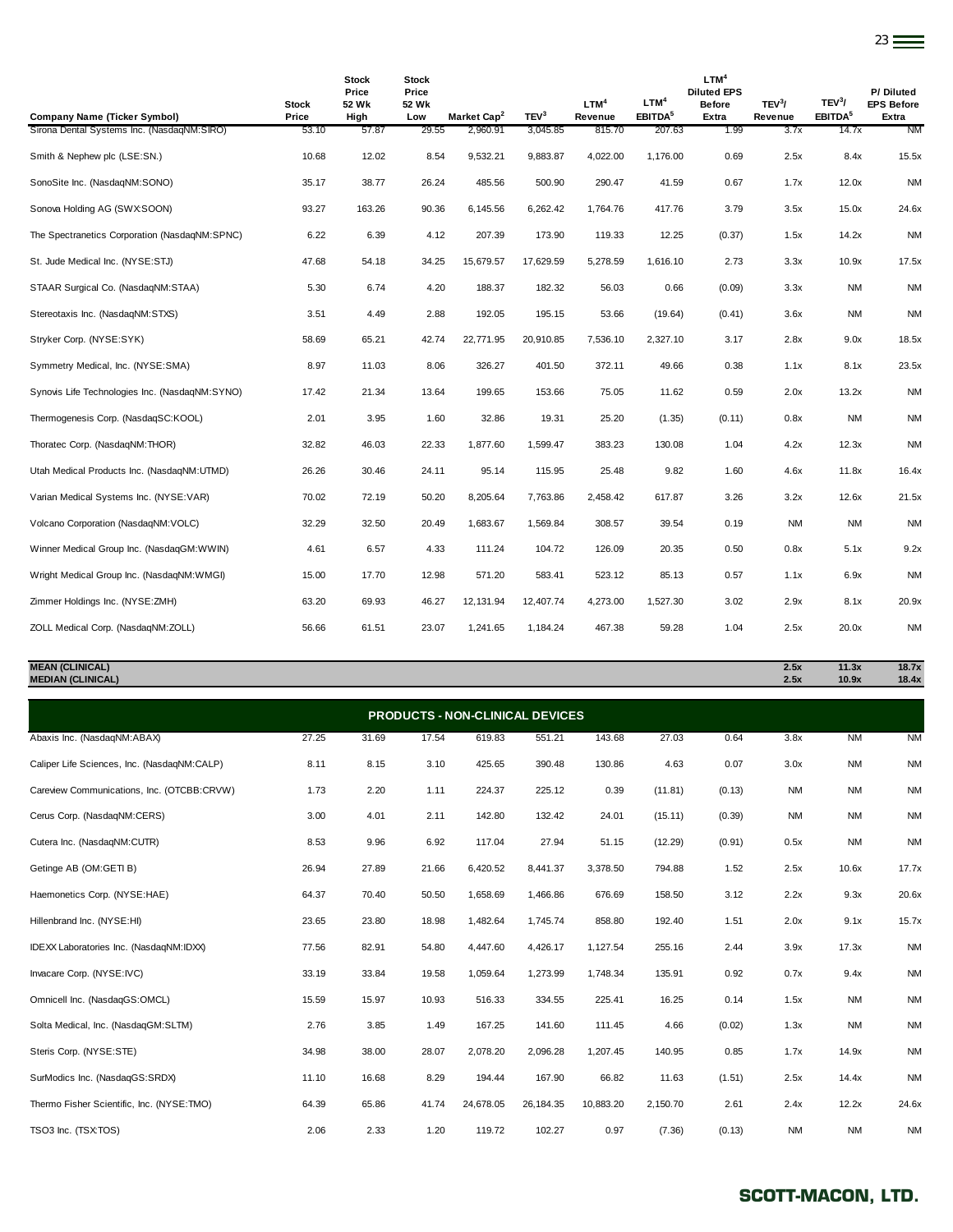| <b>Company Name (Ticker Symbol)</b>                        | Stock<br>Price | Stock<br>Price<br>52 Wk<br>High | Stock<br>Price<br>52 Wk<br>Low | Market Cap <sup>2</sup>                 | TEV <sup>3</sup> | LTM <sup>4</sup><br>Revenue | LTM <sup>4</sup><br>EBITDA <sup>5</sup> | LTM <sup>4</sup><br><b>Diluted EPS</b><br><b>Before</b><br>Extra | TEV <sup>3</sup> /<br>Revenue | TEV <sup>3</sup> /<br>EBITDA <sup>5</sup> | P/Diluted<br><b>EPS Before</b><br>Extra |
|------------------------------------------------------------|----------------|---------------------------------|--------------------------------|-----------------------------------------|------------------|-----------------------------|-----------------------------------------|------------------------------------------------------------------|-------------------------------|-------------------------------------------|-----------------------------------------|
| <b>MEAN (NON-CLINICAL)</b><br><b>MEDIAN (NON-CLINICAL)</b> |                |                                 |                                |                                         |                  |                             |                                         |                                                                  | 2.2x<br>2.2x                  | 12.1x<br>11.4x                            | 19.7x<br>19.2x                          |
|                                                            |                |                                 |                                |                                         |                  |                             |                                         |                                                                  |                               |                                           |                                         |
| ATRION Corp. (NasdaqNM:ATRI)                               | 197.80         | 200.56                          | 130.50                         | <b>PRODUCTS - DISPOSABLES</b><br>398.76 | 374.22           | 112.26                      | 40.71                                   | 11.39                                                            | 3.3x                          | 9.2x                                      | 17.4x                                   |
| Becton Dickinson & Co. (NYSE:BDX)                          | 86.17          | 89.73                           | 66.47                          | 18,849.86                               | 19,711.20        | 7,468.13                    | 2,187.90                                | 5.19                                                             | 2.6x                          | 9.0x                                      | 16.6x                                   |
| CRH Medical Corporation (CDNX:CRM)                         | 0.93           | 1.62                            | 0.85                           | 45.49                                   | 43.62            | 4.18                        | 0.15                                    | 0.00                                                             | <b>NM</b>                     | <b>NM</b>                                 | <b>NM</b>                               |
| ICU Medical Inc. (NasdaqNM:ICUI)                           | 43.70          | 45.50                           | 30.59                          | 601.92                                  | 495.10           | 300.62                      | 72.61                                   | 2.61                                                             | 1.6x                          | 6.8x                                      | 16.7x                                   |
| Medical Action Industries Inc. (NasdaqNM:MDCI)             | 8.15           | 14.03                           | 7.57                           | 133.52                                  | 220.85           | 362.49                      | 22.12                                   | 0.32                                                             | 0.6x                          | 10.0x                                     | <b>NM</b>                               |
| Merit Medical Systems Inc. (NasdaqNM:MMSI)                 | 17.97          | 19.94                           | 11.38                          | 739.90                                  | 819.00           | 315.95                      | 52.84                                   | 0.39                                                             | 2.6x                          | 15.5x                                     | <b>NM</b>                               |
| Nipro Corp. (TSE:8086)                                     | 18.08          | 22.07                           | 16.76                          | 1,146.62                                | 3,844.33         | 2,364.59                    | 485.27                                  | 0.42                                                             | 1.6x                          | 7.9x                                      | <b>NM</b>                               |
| Rochester Medical Corp. (NasdaqNM:ROCM)                    | 9.04           | 11.84                           | 8.27                           | 111.39                                  | 93.76            | 45.16                       | 1.55                                    | (0.10)                                                           | 2.1x                          | NM                                        | <b>NM</b>                               |
| Terumo Corp. (TSE:4543)                                    | 53.75          | 58.96                           | 47.18                          | 10,206.88                               | 9,242.27         | 3,960.83                    | 1,001.62                                | 2.06                                                             | 2.3x                          | 9.2x                                      | <b>NM</b>                               |
| Vascular Solutions Inc. (NasdaqNM:VASC)                    | 12.40          | 13.20                           | 9.72                           | 210.14                                  | 195.76           | 81.54                       | 13.05                                   | 1.15                                                             | 2.4x                          | 15.0x                                     | 10.8x                                   |
| <b>MEAN (DISPOSABLES)</b><br><b>MEDIAN (DISPOSABLES)</b>   |                |                                 |                                |                                         |                  |                             |                                         |                                                                  | 2.1x<br>2.3x                  | 10.3x<br>9.2x                             | 15.4x<br>16.7x                          |
|                                                            |                |                                 |                                |                                         |                  |                             |                                         |                                                                  |                               |                                           |                                         |
|                                                            |                |                                 |                                | <b>PRODUCTS - COMMERCIAL</b>            |                  |                             |                                         |                                                                  |                               |                                           |                                         |
| Bio-Rad Laboratories Inc. (NYSE:BIO)                       | 119.36         | 126.98                          | 80.00                          | 3,334.61                                | 3,285.85         | 1,958.01                    | 397.35                                  | 6.50                                                             | 1.7x                          | 8.3x                                      | 18.3x                                   |
| Cantel Medical Corp. (NYSE:CMN)                            | 26.91          | 28.00                           | 13.39                          | 463.12                                  | 477.08           | 305.44                      | 43.88                                   | 1.19                                                             | 1.6x                          | 10.9x                                     | 22.6x                                   |
| Dentsply International, Inc. (NasdaqNM:XRAY)               | 38.08          | 40.16                           | 27.76                          | 5,360.71                                | 5,702.84         | 2,245.57                    | 465.89                                  | 1.89                                                             | 2.5x                          | 12.2x                                     | 20.1x                                   |
| Hill-Rom Holdings, Inc. (NYSE:HRC)                         | 46.04          | 47.19                           | 28.42                          | 2,908.21                                | 2,827.31         | 1,533.50                    | 298.70                                  | 2.35                                                             | 1.8x                          | 9.5x                                      | 19.6x                                   |
| Hospira Inc. (NYSE:HSP)                                    | 56.66          | 60.49                           | 49.51                          | 9,506.13                                | 10.652.73        | 3,911.90                    | 793.10                                  | 2.15                                                             | 2.7x                          | 13.4x                                     | <b>NM</b>                               |
| Immucor Inc. (NasdaqNM:BLUD)                               | 20.42          | 21.95                           | 15.01                          | 1,435.44                                | 1,160.77         | 331.47                      | 149.14                                  | 1.23                                                             | 3.5x                          | 7.8x                                      | 16.6x                                   |
| Ion Beam Applications SA (ENXTBR:IBAB)                     | 9.97           | 13.78                           | 9.47                           | 263.36                                  | 303.88           | 519.73                      | 31.15                                   | 0.31                                                             | 0.6x                          | 9.8x                                      | <b>NM</b>                               |
| IRIS International Inc. (NasdaqNM:IRIS)                    | 9.99           | 10.65                           | 7.26                           | 177.79                                  | 153.19           | 108.63                      | 5.05                                    | 0.14                                                             | 1.4x                          | <b>NM</b>                                 | <b>NM</b>                               |
| Luminex Corp. (NasdaqNM:LMNX)                              | 20.90          | 21.89                           | 14.25                          | 879.66                                  | 762.43           | 151.58                      | 25.05                                   | 0.18                                                             | <b>NM</b>                     | NM                                        | <b>NM</b>                               |
| OraSure Technologies Inc. (NasdaqNM:OSUR)                  | 8.53           | 9.00                            | 3.18                           | 398.25                                  | 333.48           | 74.48                       | (0.54)                                  | (0.08)                                                           | 4.5x                          | <b>NM</b>                                 | <b>NM</b>                               |
| Rockwell Medical Technologies Inc. (NasdaqGM:RMTI)         | 12.84          | 16.91                           | 4.75                           | 229.12                                  | 209.15           | 57.87                       | (4.11)                                  | (0.31)                                                           | 3.6x                          | <b>NM</b>                                 | <b>NM</b>                               |
| SurModics Inc. (NasdaqNM:SRDX)                             | 11.10          | 16.68                           | 8.29                           | 194.44                                  | 167.90           | 66.82                       | 11.63                                   | (1.51)                                                           | 2.5x                          | 14.4x                                     | <b>NM</b>                               |
| West Pharmaceutical Services Inc. (NYSE:WST)               | 43.76          | 47.96                           | 32.74                          | 1,465.43                                | 1,737.23         | 1,125.40                    | 181.80                                  | 1.89                                                             | 1.5x                          | 9.6x                                      | 23.2x                                   |
| Young Innovations Inc. (NasdaqNM:YDNT)                     | 28.52          | 33.40                           | 24.05                          | 228.76                                  | 231.81           | 104.08                      | 27.62                                   | 1.92                                                             | 2.2x                          | 8.4x                                      | 14.9x                                   |

### **MEAN (COMMERCIAL) 2.3x 10.4x 19.3x MEDIAN (COMMERCIAL) 2.2x 9.7x 19.6x**

| <b>PRODUCTS - CONSUMER</b>                        |       |       |       |           |           |          |          |         |           |           |           |
|---------------------------------------------------|-------|-------|-------|-----------|-----------|----------|----------|---------|-----------|-----------|-----------|
| Alere Inc. (NYSE:ALR)                             | 36.62 | 41.18 | 25.36 | 3.138.19  | 5,897.19  | 2.222.56 | 464.88   | (12.29) | 2.7x      | 12.7x     | <b>NM</b> |
| Essilor International (ENXTPA:EI)                 | 81.21 | 82.83 | 67.60 | 16.992.73 | 17.516.17 | 5.218.32 | 1.171.63 | 2.92    | 3.4x      | 15.0x     | <b>NM</b> |
| Female Health Co. (NasdaqCM:FHCO)                 | 5.00  | 6.60  | 4.26  | 138.67    | 136.00    | 17.49    | 4.15     | 0.21    | <b>NM</b> | <b>NM</b> | 23.3x     |
| Insulet Corporation (NasdaqNM:PODD)               | 22.17 | 22.33 | 12.58 | 1,047.07  | 1,013.44  | 104.42   | (25.94)  | (1.36)  | <b>NM</b> | <b>NM</b> | <b>NM</b> |
| Nutraceutical International Corp. (NasdaqGS:NUTR) | 15.38 | 16.99 | 11.86 | 158.44    | 179.59    | 182.11   | 33.77    | 1.51    | 1.0x      | 5.3x      | 10.2x     |
| NutriSystem Inc. (NasdaqGS:NTRI)                  | 14.06 | 24.57 | 12.37 | 378.96    | 360.95    | 483.36   | 54.67    | 0.88    | 0.7x      | 6.6x      | 16.1x     |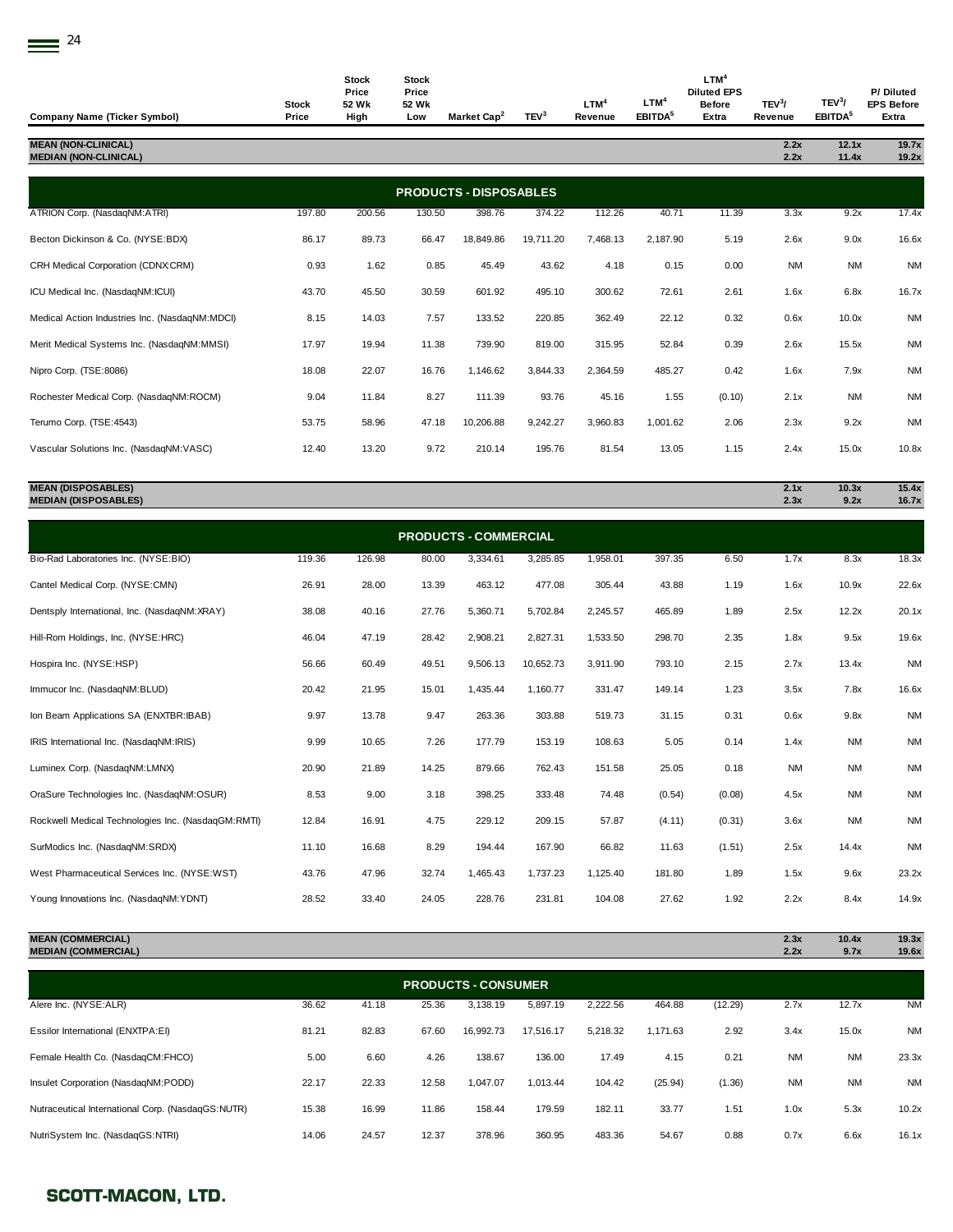| <b>Company Name (Ticker Symbol)</b>            | Stock<br>Price | Stock<br>Price<br>52 Wk<br>High | <b>Stock</b><br>Price<br>52 Wk<br>Low | Market Cap <sup>2</sup> | TEV <sup>3</sup> | <b>LTM</b><br>Revenue | LTM <sup>4</sup><br>EBITDA <sup>5</sup> | <b>LTM</b><br><b>Diluted EPS</b><br><b>Before</b><br>Extra | TEV3/<br>Revenue | TEV <sup>3</sup><br>EBITDA <sup>5</sup> | P/Diluted<br><b>EPS Before</b><br>Extra |
|------------------------------------------------|----------------|---------------------------------|---------------------------------------|-------------------------|------------------|-----------------------|-----------------------------------------|------------------------------------------------------------|------------------|-----------------------------------------|-----------------------------------------|
| Schiff Nutrition International Inc. (NYSE:WNI) | 11.19          | 11.27                           | 6.85                                  | 319.82                  | 281.84           | 211.03                | 22.51                                   | 0.42                                                       | 1.3x             | 12.5x                                   | <b>NM</b>                               |
| The Cooper Companies Inc. (NYSE:COO)           | 79.24          | 79.26                           | 37.43                                 | 3.718.97                | 4,265.26         | 1.227.52              | 329.99                                  | 3.57                                                       | 3.5x             | 12.9x                                   | 22.2x                                   |
| USANA Health Sciences Inc. (NYSE:USNA)         | 31.28          | 45.50                           | 26.81                                 | 492.63                  | 458.38           | 542.12                | 81.19                                   | 2.94                                                       | 0.8x             | 5.6x                                    | 10.7x                                   |

| <b>MEAN (CONSUMER)</b>   | 1.9x | 10.1x | 16.5x |
|--------------------------|------|-------|-------|
| <b>MEDIAN (CONSUMER)</b> | 1.3x | 12.5x | 16.1x |

| <b>PRODUCTS - PHARMACEUTICALS</b>                     |        |        |       |            |            |           |           |        |           |           |           |  |
|-------------------------------------------------------|--------|--------|-------|------------|------------|-----------|-----------|--------|-----------|-----------|-----------|--|
| Abbott Laboratories (NYSE:ABT)                        | 52.62  | 54.24  | 44.59 | 81,786.37  | 94,204.98  | 36,509.22 | 9,833.92  | 2.87   | 2.6x      | 9.6x      | 18.3x     |  |
| Acorda Therapeutics, Inc. (NasdaqNM:ACOR)             | 32.31  | 37.29  | 20.43 | 1,275.02   | 1,055.90   | 234.54    | 16.37     | 0.23   | 4.5x      | <b>NM</b> | NM        |  |
| Allergan Inc. (NYSE:AGN)                              | 83.25  | 85.74  | 57.45 | 25,373.18  | 24,829.78  | 5,035.90  | 1,431.80  | (0.03) | 4.9x      | 17.3x     | NM        |  |
| Array Biopharma Inc. (NasdaqNM:ARRY)                  | 2.24   | 3.60   | 2.05  | 127.72     | 170.22     | 70.83     | (31.28)   | (0.93) | 2.4x      | NM        | NM        |  |
| Astellas Pharma, Inc. (TSE:4503)                      | 38.63  | 41.48  | 33.48 | 17,838.65  | 15,646.29  | 11,512.06 | 2,230.78  | 1.77   | 1.4x      | 7.0x      | 21.9x     |  |
| AstraZeneca plc (LSE:AZN)                             | 49.92  | 54.44  | 44.78 | 68,236.20  | 67,246.57  | 32,985.00 | 15,783.00 | 5.72   | 2.0x      | 4.3x      | 8.7x      |  |
| AVI Biopharma, Inc. (NasdaqNM:AVII)                   | 1.43   | 2.74   | 1.33  | 193.86     | 172.48     | 42.51     | (13.77)   | (0.26) | 4.1x      | <b>NM</b> | NM        |  |
| Bristol-Myers Squibb Co. (NYSE:BMY)                   | 28.96  | 29.54  | 24.22 | 49,405.41  | 47,943.41  | 19,688.00 | 7.071.00  | 1.93   | 2.4x      | 6.8x      | 15.0x     |  |
| Cell Therapeutics, Inc. (NasdaqCM:CTIC)               | 1.58   | 3.33   | 1.26  | 275.98     | 254.09     | 0.30      | (65.77)   | (1.23) | <b>NM</b> | <b>NM</b> | ΝM        |  |
| Cubist Pharmaceuticals Inc. (NasdaqNM:CBST)           | 35.99  | 39.29  | 20.08 | 2,157.46   | 1,697.08   | 663.23    | 216.40    | 0.73   | 2.6x      | 7.8x      | NM        |  |
| Cumberland Pharmaceuticals, Inc. (NasdaqGS:CPIX)      | 5.75   | 8.18   | 4.70  | 117.81     | 58.27      | 46.41     | 8.11      | 0.13   | 1.3x      | 7.2x      | NM        |  |
| Durect Corp. (NasdaqNM:DRRX)                          | 2.03   | 3.77   | 1.76  | 177.29     | 138.92     | 32.53     | (21.74)   | (0.26) | 4.3x      | <b>NM</b> | NM        |  |
| Dyax Corp. (NasdaqNM:DYAX)                            | 1.98   | 2.58   | 1.44  | 195.45     | 186.09     | 39.57     | (25.23)   | (0.37) | 4.7x      | ΝM        | NM        |  |
| Eli Lilly & Co. (NYSE:LLY)                            | 37.53  | 39.40  | 32.82 | 43,447.20  | 43,402.50  | 23,429.70 | 8,181.80  | 4.40   | 1.9x      | 5.3x      | 8.5x      |  |
| Endo Pharmaceuticals Holdings Inc.<br>(NasdaqNM:ENDP) | 40.17  | 44.53  | 21.30 | 4,681.67   | 5,249.51   | 1,911.84  | 658.47    | 2.15   | 2.7x      | 8.0x      | 18.7x     |  |
| Forest Laboratories Inc. (NYSE:FRX)                   | 39.34  | 40.52  | 26.69 | 11,257.65  | 7,406.51   | 4,476.56  | 1,561.87  | 4.12   | 1.7x      | 4.7x      | 9.5x      |  |
| Glaxosmithkline plc (LSE:GSK)                         | 21.42  | 21.86  | 17.47 | 107,756.59 | 122,588.36 | 44,330.31 | 16,359.84 | 0.57   | 2.8x      | 7.5x      | NM        |  |
| Hospira Inc. (NYSE:HSP)                               | 56.66  | 60.49  | 49.51 | 9,506.13   | 10,652.73  | 3,911.90  | 793.10    | 2.15   | 2.7x      | 13.4x     | NM        |  |
| InterMune Inc. (NasdaqNM:ITMN)                        | 35.85  | 51.71  | 8.55  | 2,121.85   | 1,952.57   | 259.56    | 133.83    | 2.12   | <b>NM</b> | 14.6x     | 16.9x     |  |
| ISTA Pharmaceuticals Inc. (NasdaqNM:ISTA)             | 7.65   | 11.39  | 2.01  | 258.78     | 257.10     | 164.94    | 6.94      | (2.68) | 1.6x      | <b>NM</b> | <b>NM</b> |  |
| Johnson & Johnson (NYSE: JNJ)                         | 66.52  | 67.37  | 56.86 | 182,340.83 | 173,303.83 | 63,396.00 | 19,397.00 | 4.18   | 2.7x      | 8.9x      | 15.9x     |  |
| KV Pharmaceutical Co. (NYSE:KV.A)                     | 2.72   | 13.55  | 0.61  | 163.10     | 472.00     | 27.30     | (75.40)   | (3.05) | <b>NM</b> | <b>NM</b> | NM        |  |
| Lannett Co. Inc. (AMEX:LCI)                           | 4.98   | 7.00   | 3.66  | 141.37     | 121.71     | 115.09    | 11.33     | 0.17   | 1.1x      | 10.7x     | ΝM        |  |
| Meda AB (OM:MEDA A)                                   | 10.92  | 11.24  | 7.62  | 3,299.22   | 5,196.15   | 1,833.65  | 691.82    | 0.76   | 2.8x      | 7.5x      | 14.3x     |  |
| Medicis Pharmaceutical Corp. (NYSE:MRX)               | 38.17  | 38.63  | 21.28 | 2,277.56   | 1,671.35   | 699.34    | 231.62    | 1.69   | 2.4x      | 7.2x      | 22.6x     |  |
| Merck & Co. Inc. (NYSE:MRK)                           | 35.29  | 37.68  | 31.06 | 108,925.58 | 116,196.58 | 46,145.00 | 16,371.00 | 0.53   | 2.5x      | 7.1x      | NM        |  |
| Mylan Laboratories Inc. (NasdaqGS:MYL)                | 24.67  | 25.46  | 16.55 | 10,836.32  | 15,773.30  | 5,607.11  | 1,337.62  | 0.73   | 2.8x      | 11.8x     | <b>NM</b> |  |
| Novartis AG (SWX:NOVN)                                | 61.19  | 69.33  | 56.57 | 149,983.96 | 174,311.33 | 56,629.00 | 16,737.00 | 4.24   | 3.1x      | 10.4x     | 14.4x     |  |
| Novo Nordisk A/S (CPSE:NOVO B)                        | 125.66 | 136.85 | 93.21 | 71,339.71  | 68,791.73  | 11,943.44 | 4,250.91  | 4.96   | <b>NM</b> | 16.2x     | <b>NM</b> |  |
| NuPathe, Inc. (NasdaqGM:PATH)                         | 7.33   | 10.22  | 5.06  | 106.77     | 73.07      | 0.65      | (20.42)   | (2.66) | <b>NM</b> | <b>NM</b> | <b>NM</b> |  |
| Par Pharmaceutical Companies Inc. (NYSE:PRX)          | 32.98  | 39.57  | 25.58 | 1,194.17   | 909.63     | 949.89    | 177.52    | (1.23) | 1.0x      | 5.1x      | <b>NM</b> |  |
| Perrigo Co. (NasdaqNM:PRGO)                           | 87.87  | 92.30  | 54.58 | 8,147.83   | 8,818.14   | 2,670.88  | 559.98    | 3.25   | 3.3x      | 15.7x     | <b>NM</b> |  |
| Pfizer Inc. (NYSE:PFE)                                | 20.60  | 21.45  | 14.00 | 162,763.28 | 180,640.28 | 67,735.00 | 25,482.00 | 1.06   | 2.7x      | 7.1x      | 19.5x     |  |
| Rigel Pharmaceuticals, Inc. (NasdaqNM:RIGL)           | 9.17   | 9.42   | 6.42  | 628.87     | 473.87     | 121.74    | 38.27     | 0.75   | 3.9x      | 12.4x     | 12.3x     |  |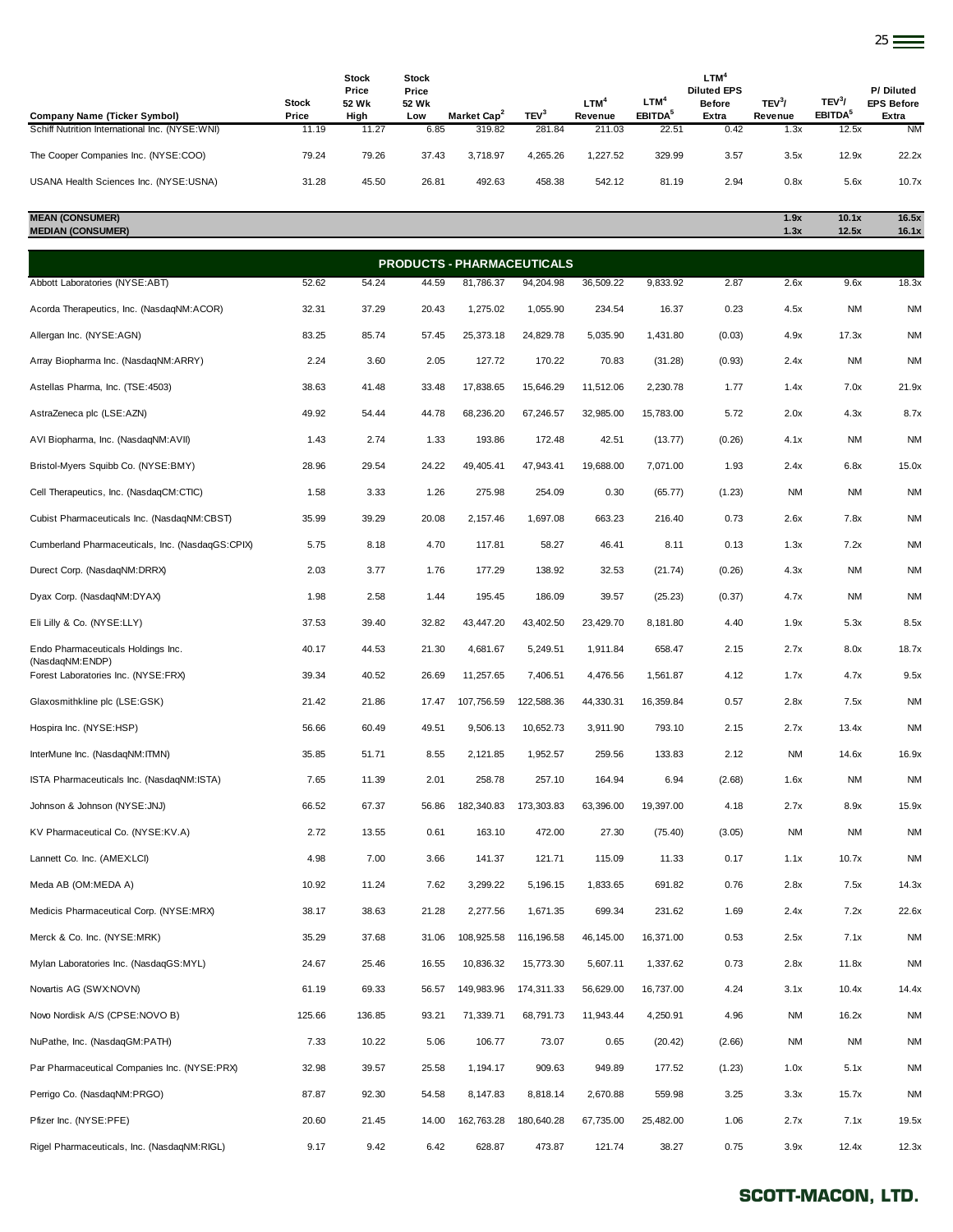|                                                     |                | <b>Stock</b><br>Price | <b>Stock</b><br>Price |                         |                  |                             |                                         | LTM <sup>4</sup><br><b>Diluted EPS</b> |                               |                                           | P/Diluted                  |
|-----------------------------------------------------|----------------|-----------------------|-----------------------|-------------------------|------------------|-----------------------------|-----------------------------------------|----------------------------------------|-------------------------------|-------------------------------------------|----------------------------|
| <b>Company Name (Ticker Symbol)</b>                 | Stock<br>Price | 52 Wk<br>High         | 52 Wk<br>Low          | Market Cap <sup>2</sup> | TEV <sup>3</sup> | LTM <sup>4</sup><br>Revenue | LTM <sup>4</sup><br>EBITDA <sup>5</sup> | <b>Before</b><br>Extra                 | TEV <sup>3</sup> /<br>Revenue | TEV <sup>3</sup> /<br>EBITDA <sup>5</sup> | <b>EPS Before</b><br>Extra |
| Roche Holding AG (SWX:ROG)                          | 167.18         | 181.08                | 147.81                | 143.812.56              | 168.453.72       | 52,624.42                   | 19,368.51                               | 10.82                                  | 3.2x                          | 8.7x                                      | 15.4x                      |
| Salix Pharmaceuticals Ltd. (NasdaqNM:SLXP)          | 39.83          | 49.05                 | 31.29                 | 2,326.07                | 2,144.35         | 398.79                      | 72.39                                   | (0.02)                                 | <b>NM</b>                     | <b>NM</b>                                 | <b>NM</b>                  |
| Sanofi-Aventis (ENXTPA:SAN)                         | 80.49          | 82.03                 | 63.90                 | 111,272.98              | 114,125.97       | 45,286.82                   | 17,573.57                               | 5.39                                   | 2.5x                          | 6.5x                                      | 14.9x                      |
| Sciele Pharma Inc. (NasdaqNM:SCRX)                  | 30.19          | 31.21                 | 16.89                 | 1,003.30                | 1,226.70         | 407.80                      | 104.70                                  | 1.16                                   | 3.0x                          | 11.7x                                     | <b>NM</b>                  |
| Sucampo Pharmaceuticals, Inc. (NasdaqNM:SCMP)       | 4.10           | 4.75                  | 3.25                  | 171.59                  | 139.28           | 59.21                       | (9.72)                                  | (0.28)                                 | 2.4x                          | <b>NM</b>                                 | <b>NM</b>                  |
| Takeda Pharmaceutical Co. Ltd. (TSE:4502)           | 46.07          | 51.03                 | 44.64                 | 36, 363. 24             | 26,281.97        | 17,128.88                   | 5,717.81                                | 3.79                                   | 1.5x                          | 4.6x                                      | 12.2x                      |
| Targacept, Inc. (NasdagNM:TRGT)                     | 21.07          | 30.47                 | 17.80                 | 689.41                  | 494.73           | 105.19                      | 20.48                                   | 0.55                                   | 4.7x                          | <b>NM</b>                                 | <b>NM</b>                  |
| Taro Pharmaceutical Industries Ltd. (OTCPK:TARO.F)  | 20.65          | 20.88                 | 10.70                 | 919.07                  | 861.90           | 411.35                      | 118.35                                  | 1.68                                   | 2.1x                          | 7.3x                                      | 12.3x                      |
| Teva Pharmaceutical Industries Ltd. (NasdaqNM:TEVA) | 48.22          | 57.08                 | 44.86                 | 43,015.71               | 49,081.71        | 16,548.00                   | 5,448.00                                | 3.72                                   | 3.0x                          | 9.0x                                      | 13.0x                      |
| Theravance Inc. (NasdaqNM:THRX)                     | 22.21          | 28.95                 | 11.74                 | 1,867.76                | 1,746.65         | 24.84                       | (72.04)                                 | (1.10)                                 | <b>NM</b>                     | <b>NM</b>                                 | <b>NM</b>                  |
| Trius Therapeutics, Inc. (NasdaqGM:TSRX)            | 7.92           | 8.85                  | 2.93                  | 225.76                  | 189.05           | 9.26                        | (26.50)                                 | (1.88)                                 | <b>NM</b>                     | <b>NM</b>                                 | <b>NM</b>                  |
| Valeant Pharmaceuticals International (NYSE:VRX)    | 52.00          | 55.34                 | 19.96                 | 15,497.99               | 19,838.69        | 1,526.63                    | 717.19                                  | (0.85)                                 | <b>NM</b>                     | <b>NM</b>                                 | <b>NM</b>                  |
| ViroPharma Inc. (NasdaqNM:VPHM)                     | 18.50          | 22.16                 | 10.29                 | 1,405.35                | 1,057.98         | 475.40                      | 270.35                                  | 1.62                                   | 2.2x                          | 3.9x                                      | 11.5x                      |
| Watson Pharmaceuticals Inc. (NYSE:WPI)              | 68.73          | 69.04                 | 39.34                 | 8,692.90                | 9,199.30         | 3,586.90                    | 704.50                                  | 1.27                                   | 2.6x                          | 13.1x                                     | <b>NM</b>                  |

## **MEAN (PHARMACEUTICALS) 2.7x 9.0x 14.8x MEDIAN (PHARMACEUTICALS) 2.6x 7.8x 14.7x**

|                                                  |        |        |       | <b>PRODUCTS - BIOTECH</b> |           |           |          |        |           |           |           |
|--------------------------------------------------|--------|--------|-------|---------------------------|-----------|-----------|----------|--------|-----------|-----------|-----------|
| Albany Molecular Research Inc. (NasdaqNM:AMRI)   | 4.81   | 7.10   | 3.87  | 145.80                    | 135.73    | 205.68    | 5.59     | (2.12) | 0.7x      | <b>NM</b> | <b>NM</b> |
| Alnylam Pharmaceuticals Inc. (NasdaqNM:ALNY)     | 9.37   | 16.36  | 8.79  | 397.36                    | 152.72    | 96.37     | (41.13)  | (1.13) | 1.6x      | <b>NM</b> | <b>NM</b> |
| Amgen Inc. (NasdaqNM:AMGN)                       | 58.35  | 61.53  | 50.26 | 54,249.80                 | 49,798.80 | 15,167.00 | 6,591.00 | 4.81   | 3.3x      | 7.6x      | 12.1x     |
| Amylin Pharmaceuticals Inc. (NasdaqNM:AMLN)      | 13.36  | 22.09  | 9.51  | 1,948.44                  | 2,163.58  | 647.39    | (47.45)  | (1.05) | 3.3x      | NM        | <b>NM</b> |
| Biogen Idec Inc. (NasdaqNM:BIIB)                 | 106.92 | 109.63 | 46.15 | 25,835.29                 | 25,877.28 | 4,810.91  | 2,030.26 | 4.36   | NM        | 12.7x     | 24.5x     |
| Celgene Corporation (NasdaqNM:CELG)              | 60.32  | 63.46  | 48.02 | 27,916.16                 | 26,743.96 | 3,959.77  | 1,439.60 | 1.92   | <b>NM</b> | 18.6x     | <b>NM</b> |
| Cephalon Inc. (NasdaqNM:CEPH)                    | 79.90  | 81.11  | 54.15 | 6,178.99                  | 6,148.17  | 2,959.59  | 1,080.34 | 6.55   | 2.1x      | 5.7x      | 12.2x     |
| Enzo Biochem Inc. (NYSE:ENZ)                     | 4.25   | 5.83   | 3.33  | 164.00                    | 136.49    | 100.16    | (8.68)   | (0.38) | 1.4x      | NM        | <b>NM</b> |
| Enzon Pharmaceuticals Inc. (NasdaqNM:ENZN)       | 10.05  | 12.71  | 9.93  | 538.41                    | 267.39    | 52.33     | (18.51)  | (0.40) | <b>NM</b> | <b>NM</b> | <b>NM</b> |
| Exelixis Inc. (NasdaqNM:EXEL)                    | 8.96   | 12.82  | 2.86  | 1,145.40                  | 1,051.76  | 178.74    | (36.83)  | (0.70) | <b>NM</b> | <b>NM</b> | <b>NM</b> |
| Genomic Health Inc. (NasdaqNM:GHDX)              | 27.91  | 28.69  | 11.94 | 816.81                    | 753.22    | 186.68    | 12.96    | 0.19   | 4.0x      | <b>NM</b> | <b>NM</b> |
| Gilead Sciences Inc. (NasdaqNM:GILD)             | 41.41  | 42.93  | 31.73 | 32,591.91                 | 34,312.94 | 7,789.66  | 4,164.34 | 3.19   | 4.4x      | 8.2x      | 13.0x     |
| Human Genome Sciences Inc. (NasdaqNM:HGSI)       | 24.54  | 30.48  | 20.65 | 4,653.52                  | 4,985.73  | 137.41    | (249.32) | (1.68) | NM        | <b>NM</b> | <b>NM</b> |
| Incyte Corporation (NasdaqNM:INCY)               | 18.94  | 21.15  | 10.21 | 2,359.66                  | 2,274.95  | 184.56    | 42.23    | (0.18) | <b>NM</b> | <b>NM</b> | <b>NM</b> |
| ISIS Pharmaceuticals Inc. (NasdaqNM:ISIS)        | 9.16   | 10.63  | 7.59  | 912.28                    | 628.59    | 99.69     | (47.80)  | (0.72) | <b>NM</b> | NM        | <b>NM</b> |
| Myriad Genetics Inc. (NasdaqNM:MYGN)             | 22.71  | 25.89  | 14.11 | 1,947.06                  | 1,585.84  | 388.60    | 160.75   | 1.35   | 4.1x      | 9.9x      | 16.8x     |
| Nabi Biopharmaceuticals (NasdaqNM:NABI)          | 5.38   | 5.98   | 4.64  | 230.25                    | 129.72    | NA.       | (4.40)   | (0.06) | <b>NM</b> | <b>NM</b> | <b>NM</b> |
| Nanosphere, Inc. (NasdaqNM:NSPH)                 | 1.81   | 5.95   | 1.46  | 76.16                     | 46.16     | 1.84      | (35.33)  | (1.48) | <b>NM</b> | <b>NM</b> | <b>NM</b> |
| Nektar Therapeutics (NasdaqNM:NKTR)              | 7.27   | 16.06  | 7.08  | 829.36                    | 542.12    | 137.10    | (29.93)  | (0.69) | 4.0x      | NM        | <b>NM</b> |
| Neurocrine Biosciences Inc. (NasdaqNM:NBIX)      | 8.05   | 9.30   | 4.98  | 444.37                    | 322.73    | 45.26     | 2.39     | 0.07   | <b>NM</b> | <b>NM</b> | <b>NM</b> |
| NPS Pharmaceuticals Inc. (NasdaqNM:NPSP)         | 9.45   | 10.75  | 5.69  | 812.71                    | 991.01    | 92.69     | 4.33     | (0.59) | ΝM        | NM        | <b>NM</b> |
| Oculus Innovative Sciences, Inc. (NasdaqCM:OCLS) | 1.84   | 2.65   | 1.41  | 49.10                     | 47.28     | 9.75      | (7.11)   | (0.30) | 4.8x      | <b>NM</b> | <b>NM</b> |
| Orexigen Therapeutics, Inc. (NasdaqNM:OREX)      | 1.59   | 11.15  | 1.50  | 76.45                     | 0.93      | 3.04      | (45.87)  | (1.04) | 0.3x      | NM        | <b>NM</b> |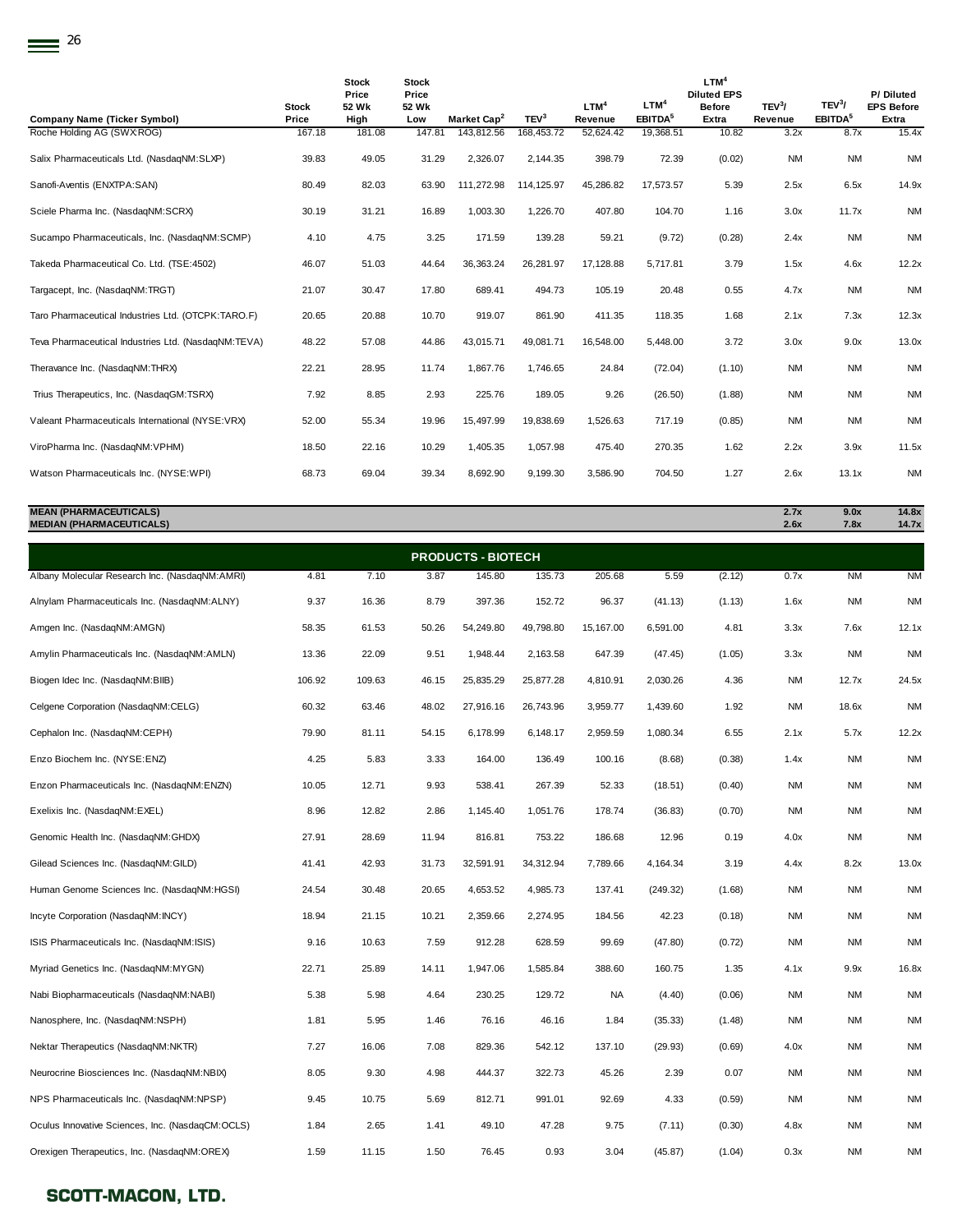| Company Name (Ticker Symbol)                   | <b>Stock</b><br>Price | Stock<br>Price<br>52 Wk<br>High | <b>Stock</b><br>Price<br>52 Wk<br>Low | Market Cap <sup>2</sup> | TEV <sup>3</sup> | LTM <sup>4</sup><br>Revenue | $LTM^4$<br>EBITDA <sup>5</sup> | LTM <sup>4</sup><br><b>Diluted EPS</b><br><b>Before</b><br>Extra | TEV <sup>3</sup> /<br>Revenue | TEV <sup>3</sup> /<br>EBITDA <sup>5</sup> | P/Diluted<br><b>EPS Before</b><br>Extra |
|------------------------------------------------|-----------------------|---------------------------------|---------------------------------------|-------------------------|------------------|-----------------------------|--------------------------------|------------------------------------------------------------------|-------------------------------|-------------------------------------------|-----------------------------------------|
| Regeneron Pharmaceuticals Inc. (NasdaqNM:REGN) | 56.71                 | 71.74                           | 20.45                                 | 5,154.44                | 5,088.15         | 467.74                      | (87.09)                        | (1.38)                                                           | <b>NM</b>                     | <b>NM</b>                                 | <b>NM</b>                               |
| RTI Biologics, Inc. (NasdagNM:RTIX)            | 2.71                  | 3.18                            | 2.02                                  | 149.48                  | 119.31           | 169.04                      | 16.91                          | (2.34)                                                           | 0.7x                          | 7.1x                                      | <b>NM</b>                               |
| Senomyx Inc. (NasdaqNM:SNMX)                   | 5.14                  | 7.92                            | 3.60                                  | 203.39                  | 156.28           | 29.69                       | (7.82)                         | (0.26)                                                           | <b>NM</b>                     | <b>NM</b>                                 | <b>NM</b>                               |
| Techne Corp. (NasdaqNM:TECH)                   | 83.37                 | 83.82                           | 55.63                                 | 3,095.28                | 2,881.38         | 278.64                      | 167.38                         | 2.95                                                             | <b>NM</b>                     | 17.2x                                     | <b>NM</b>                               |
| United Therapeutics Corp. (NasdaqNM:UTHR)      | 55.10                 | 70.74                           | 46.14                                 | 3,199.99                | 2,825.59         | 640.57                      | 194.00                         | 1.71                                                             | 4.4x                          | 14.6x                                     | <b>NM</b>                               |
| Vertex Pharmaceuticals Inc. (NasdaqNM:VRTX)    | 51.99                 | 58.87                           | 31.25                                 | 10,709.84               | 10,378.48        | 194.60                      | (662.48)                       | (3.80)                                                           | <b>NM</b>                     | <b>NM</b>                                 | <b>NM</b>                               |
|                                                |                       |                                 |                                       |                         |                  |                             |                                |                                                                  |                               |                                           |                                         |

| <b>MEAN (BIOTECH)</b><br><b>MEDIAN (BIOTECH)</b> |       |       |       |           |           |            |          |        | 2.8x<br>3.3x | 11.3x<br>9.9x | 15.7x<br>13.0x |
|--------------------------------------------------|-------|-------|-------|-----------|-----------|------------|----------|--------|--------------|---------------|----------------|
| <b>PRODUCTS - DISTRIBUTION</b>                   |       |       |       |           |           |            |          |        |              |               |                |
| AmerisourceBergen Corporation (NYSE:ABC)         | 41.40 | 42.50 | 27.09 | 11,342.06 | 10,772.48 | 78,966.36  | 1,254.76 | 2.41   | 0.1x         | 8.6x          | 17.2x          |
| Cardinal Health, Inc. (NYSE:CAH)                 | 45.42 | 45.73 | 29.69 | 15,923.64 | 16,380.84 | 100,340.30 | 1,822.70 | 2.69   | 0.2x         | 9.0x          | 16.9x          |
| CVS Caremark Corporation (NYSE:CVS)              | 37.58 | 39.50 | 26.84 | 50,956.26 | 58,596.26 | 98,533.00  | 7,551.00 | 2.47   | 0.6x         | 7.8x          | 15.2x          |
| Henry Schein Inc. (NasdaqNM:HSIC)                | 71.59 | 74.48 | 50.96 | 6,604.32  | 7,428.05  | 7,714.24   | 646.66   | 3.65   | 1.0x         | 11.5x         | 19.6x          |
| McKesson Corporation (NYSE:MCK)                  | 83.65 | 87.32 | 57.81 | 20,584.17 | 20,976.17 | 112,084.00 | 2,476.00 | 4.29   | 0.2x         | 8.5x          | 19.5x          |
| MWI Veterinary Supply, Inc. (NasdaqGS:MWIV)      | 80.77 | 86.99 | 46.04 | 1,013.83  | 1,042.89  | 1,439.92   | 70.37    | 3.14   | 0.7x         | 14.8x         | <b>NM</b>      |
| Owens & Minor Inc. (NYSE:OMI)                    | 34.49 | 35.46 | 25.68 | 2,198.57  | 2,221.72  | 8,277.75   | 233.21   | 1.76   | 0.3x         | 9.5x          | 19.6x          |
| Patterson Companies Inc. (NasdaqNM:PDCO)         | 32.89 | 36.93 | 24.88 | 3,944.89  | 4,086.83  | 3,415.67   | 417.35   | 1.89   | 1.2x         | 9.8x          | 17.4x          |
| PetMed Express Inc. (NasdaqGS:PETS)              | 11.85 | 18.87 | 11.48 | 256.39    | 196.62    | 230.85     | 30.13    | 0.82   | 0.9x         | 6.5x          | 14.5x          |
| PharMerica Corporation (NYSE:PMC)                | 12.76 | 14.61 | 6.88  | 374.68    | 606.68    | 1,920.20   | 74.60    | 0.48   | 0.3x         | 8.1x          | <b>NM</b>      |
| PSS World Medical Inc. (NasdaqNM:PSSI)           | 28.01 | 29.47 | 18.15 | 1,553.71  | 1,724.39  | 2,034.79   | 165.00   | 1.32   | 0.8x         | 10.5x         | 21.2x          |
| Rite Aid Corp. (NYSE:RAD)                        | 1.33  | 1.47  | 0.86  | 1,184.00  | 7,288.00  | 25,211.36  | 745.72   | (0.63) | 0.3x         | 9.8x          | <b>NM</b>      |
| Vitacost.com, Inc. (NasdaqGM:VITC)               | 4.84  | 10.39 | 3.33  | 134.50    | 111.30    | 227.27     | (13.97)  | (0.72) | 0.5x         | <b>NM</b>     | <b>NM</b>      |
| Vitamin Shoppe, Inc. (NYSE:VSI)                  | 45.76 | 46.79 | 23.12 | 1,321.87  | 1,363.19  | 776.72     | 84.29    | 1.12   | 1.8x         | 16.2x         | <b>NM</b>      |
| Walgreen Co. (NYSE:WAG)                          | 42.46 | 47.11 | 26.26 | 38.444.09 | 38,187.09 | 71,087.00  | 5,004.00 | 2.54   | 0.5x         | 7.6x          | 16.7x          |
|                                                  |       |       |       |           |           |            |          |        |              |               |                |

| <b>MEAN (DISTRIBUTION)</b>   | 0.6x | 9.9x | 17.8x |
|------------------------------|------|------|-------|
| <b>MEDIAN (DISTRIBUTION)</b> | 0.5x | 9.3x | 17.3x |
|                              |      |      |       |

| (PRODUCTS)               | <b>CONTRACTOR</b> | 10.4x | 17.2 <sub>v</sub>        |
|--------------------------|-------------------|-------|--------------------------|
| <b>MEAN</b>              | 2.JA              |       | . <i>.</i>               |
| <b>MEDIAN (PRODUCTS)</b> | , ,               | 9.6x  | $\overline{\phantom{0}}$ |
| <b>ML</b>                | $\mathbf{A}$      |       | 11.11                    |

1) Source: Financial Information from SEC filings and other publicly-available sources 5) EBITDA: Earnings Before Interest, Taxes, Depreciation and Amortization<br>2) Market Cap: Total Value of Company's Stock; Equal to the N 2) Market Cap: Total Value of Company's Stock; Equal to the Number of Shares Outstanding Times the Price per Share 6) NA: Not Available<br>3) TEV (Total Enterprise Value): Market Capitalization Plus Debt Less Cash

3) TEV (Total Enterprise Value): Market Capitalization Plus Debt Less Cash

4) LTM: Latest Twelve Months

Copyright 2011 © Scott-Macon, Ltd.

*Disclaimer*  In the preparation of the information contained in this document, Scott-Macon, Ltd. has endeavored to present information that is as accurate and current as possible from sources believed to be reliable.<br>However, inadverte